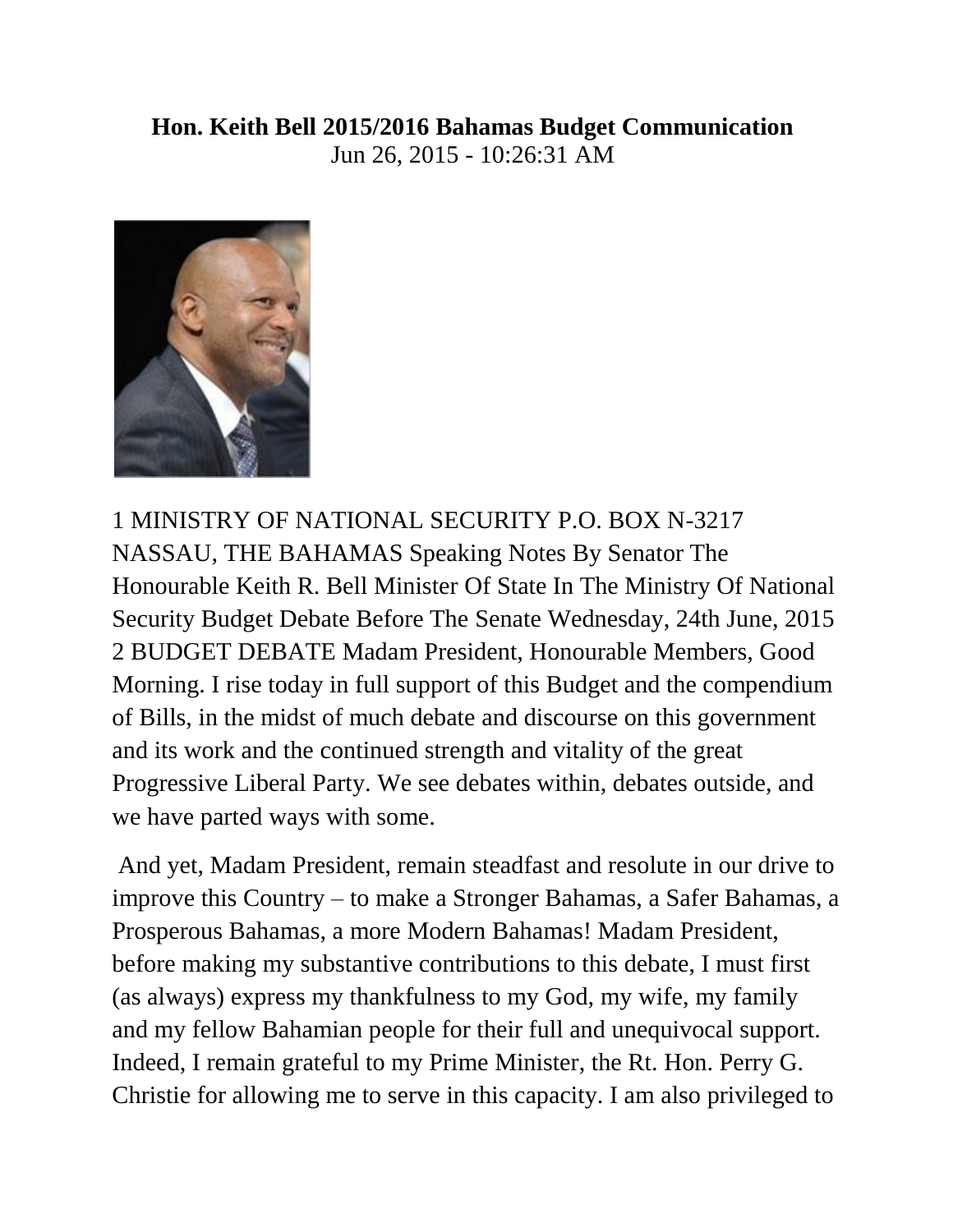work with the Hon. Dr. Bernard Nottage in the Ministry of National Security, who has been given the very difficult task of delivering our crime initiatives as promised in our Charter for Governance. Madam President, we recently celebrated Father's day and I wish take this opportunity to extend greetings to all Fathers. 3 Madam President, over the past weeks, I've had the privilege of attending a number of graduations. At each event, I was impressed by the talent and intellectual prowess of our young people. Public Schools, Private Schools, Rich and Poor- I saw irrefutable and consistent evidence that our next generation will surpass our achievements in building a stronger Bahamas. For this, we should all be very proud. Madam President, at one such graduation, I was asked by a young student- Is the Bahamas Stronger? That was the question,

Madam President.IS THE BAHAMAS STRONGER? Out of the mouth of children as the Scriptures says. Is the Bahamas Stronger? In answering, I said a resounding "yes". I told the graduate yes and did so without equivocation. Yes! The Bahamas is Stronger Madam President, under this Progressive Liberal Party Government led by the Rt. Hon. Prime Minister. The Bahamas is indeed stronger! Madam President, today we are here to debate this Budget and the compendium of Bills which support it. We have seen over the past weeks much debate from various quarters on the Budget and the reforms which we seek to introduce. 4 In a democratic society, these debates are healthy and vital. Notwithstanding, Madam President, in a world where austerity is the new norm, and countries strain under the burden of their debts, the Minister and the Minister of State for Finance and their team must be congratulated for their stellar performance in transforming this Country's finances. Madam President, just last year, we saw the Opposition rant and rave with respect to the Budget and this Administration's fiscal policies. They went so far as to take the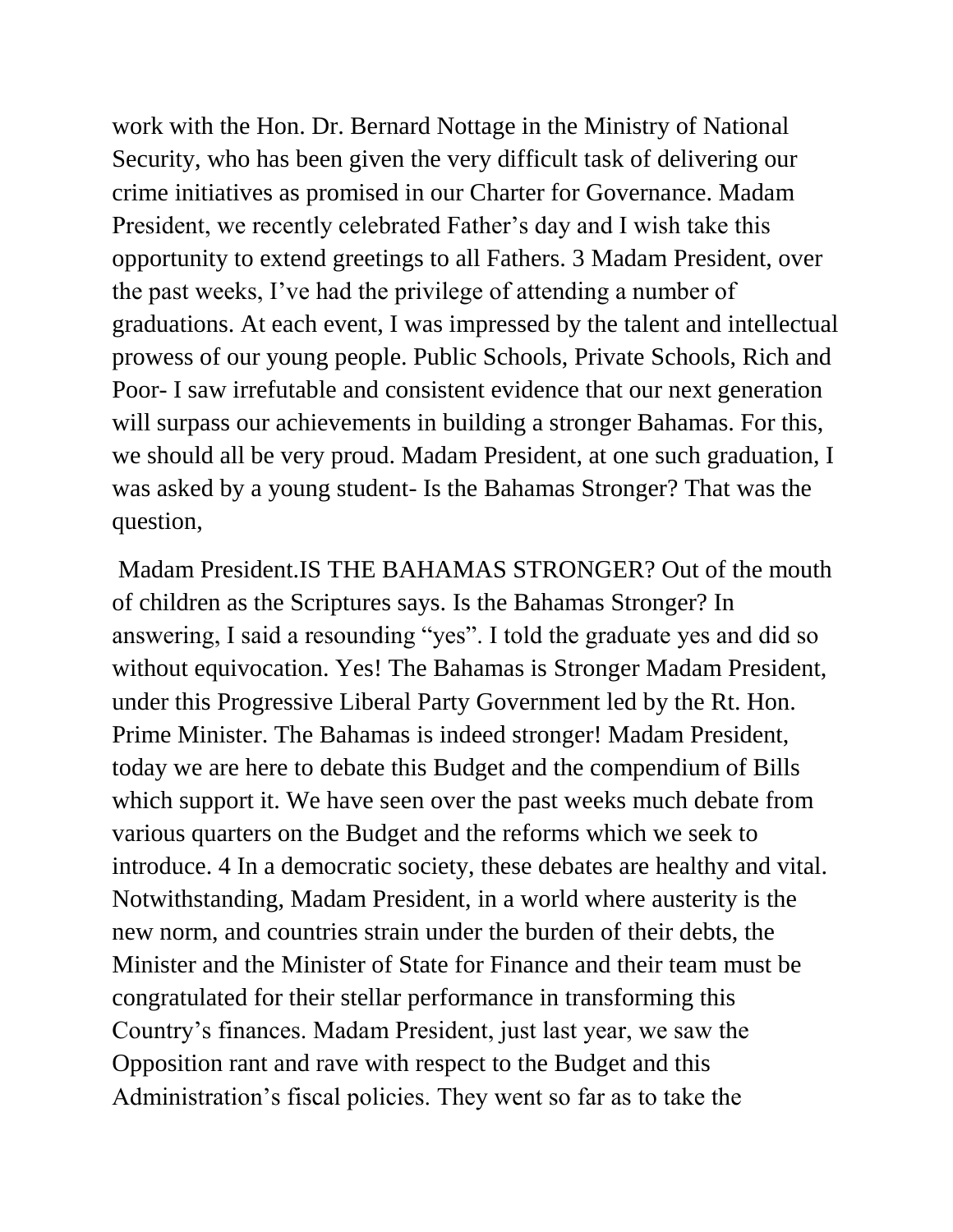unprecedented step of voting against the National Budget of all things! All of the FNM Senators voted No. In true form, No alternative budget, no concrete proposal, just "NO". Madam President, such a position simply shows an astounding lack of leadership and ability to govern. In explaining why, they stated "they will stand with Bahamians who have been bamboozled and deceived by this government".

Further and more troubling Madam President, in presenting and passing the 2014/15 budget, they told the public that the PLP administration was acting in an unconstitutional manner. Madam President, a government acting against the framework of its Constitution is one of the highest condemnations one can pronounce upon a government. 5 Madam President, as if that was not enough, they then opposed and voted against the Value Added Tax Bill. Again, no concrete proposal. Madam President, what a difference 12 months makes. Today, the storyline has changed. In the face of a deficit which has been slashed, the successful implementation of the most significant reform to our system of taxation in our history and a clear pathway to eliminate deficit spending, I watched with sheer amazement, their esteemed Leader voted in favour of this Budget. Imagine that Madam President. He too recognized that we are indeed building a Stronger Bahamas!

This Budget is being presented in the same fashion following the same financial principals and includes as a significant revenue source VALUE ADDED TAX. Same provisions, same methodology-but they voted yes in that other Place. Madam President, I still don't get it. If you believed it was unconstitutional last year what makes it constitutional this year? Or was voting against the 2014 budget a mistake or was voting yes in that other place last week a mistake? Which is it? Have Members Opposite decided that the Budget is now constitutional? What about next year, would they revert to the previous position? 6 It has long been said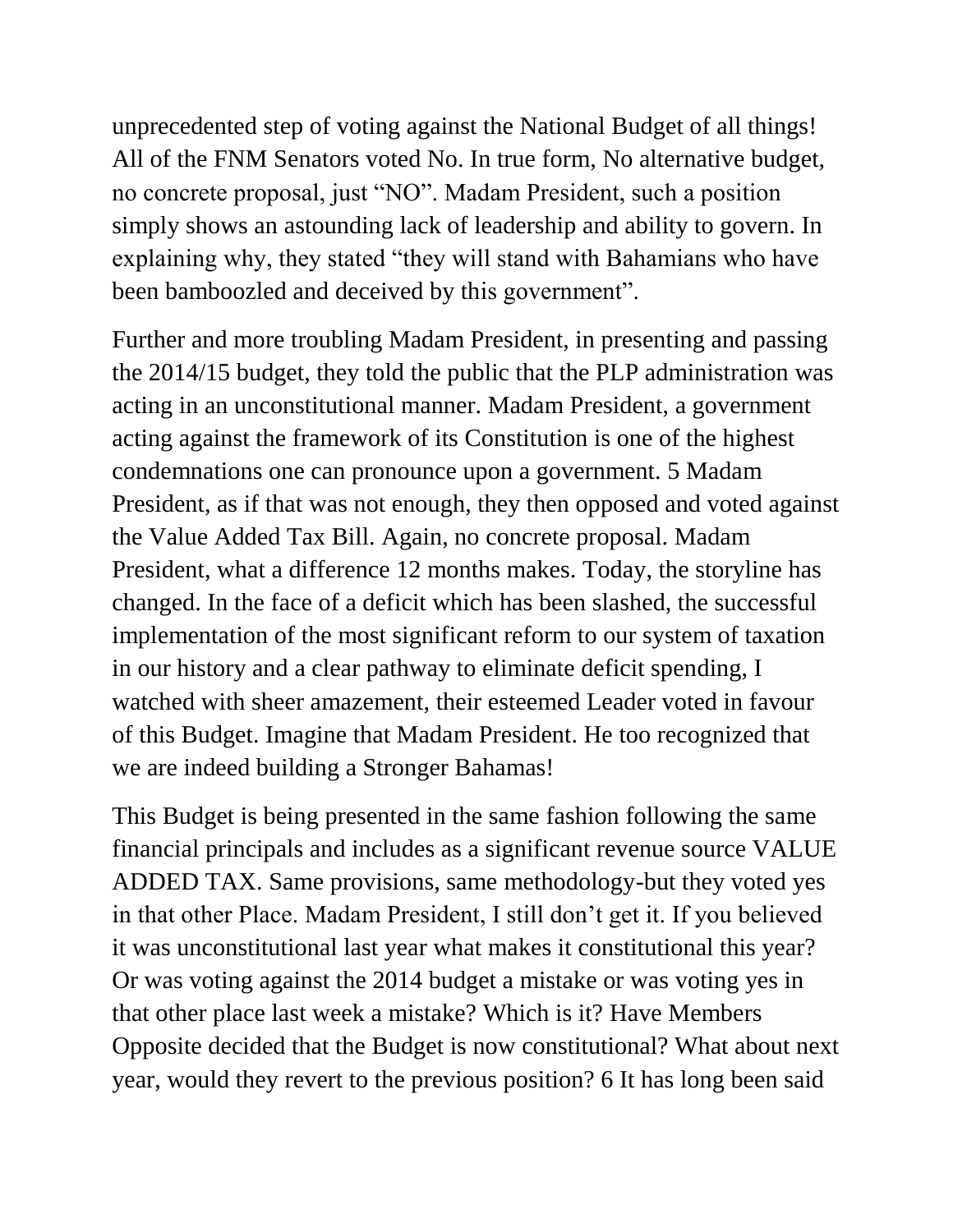that a double minded man is unstable in all his ways. The same can be applied to groups. Madam President, first they said they would repeal VAT, now they have backtracked and seem to be saying they will keep VAT but increase exemptions. Well that was proposed, analysed and assessed with the Government, Chamber of Commerce and other stakeholders agreeing that the proposal is not viable. I would comment further why the proposal will not work but as their proposals are "subject to change without notice", I will leave such analysis and recommend that they get better advice Madam President before their next 'flip-flop'. Madam President, consistent with our commitment to building a Stronger Bahamas, this Budget not only makes significant inroads in addressing our strained public finances, but also stimulates growth and development. With respect to the economy, this Budget sees the deficit (meaning the shortfall between the funds collected by the government and funds spent), slashed by some three hundred and thirtytwo million dollars - \$332 Million. Yet, Madam President, the FNM and their allies would have you believe the Country suffers as a result of them being voted out. 7 Nonsense!

Madam President. Utter Nonsense. We are Stronger, Stronger under this Progressive Liberal Party Administration. Madam President, with no tangible evidence to support their illogical position that this country was stronger under their last disastrous administration, the Opposition and their allies have now resorted to trying to manufacture crisis, red herrings and smoke screens. No concrete plans for reform, no concrete plans for national development - NOTHING. Madam President, the Value Added Tax which was rejected by the FNM and which at one point they suggested that they would repeal, is expected to produce some \$150 Million in tax receipts which is being used in part to pay down our enormous debts. Madam President, to grow and develop this Country, we must not just rely on foreign direct investment, but we must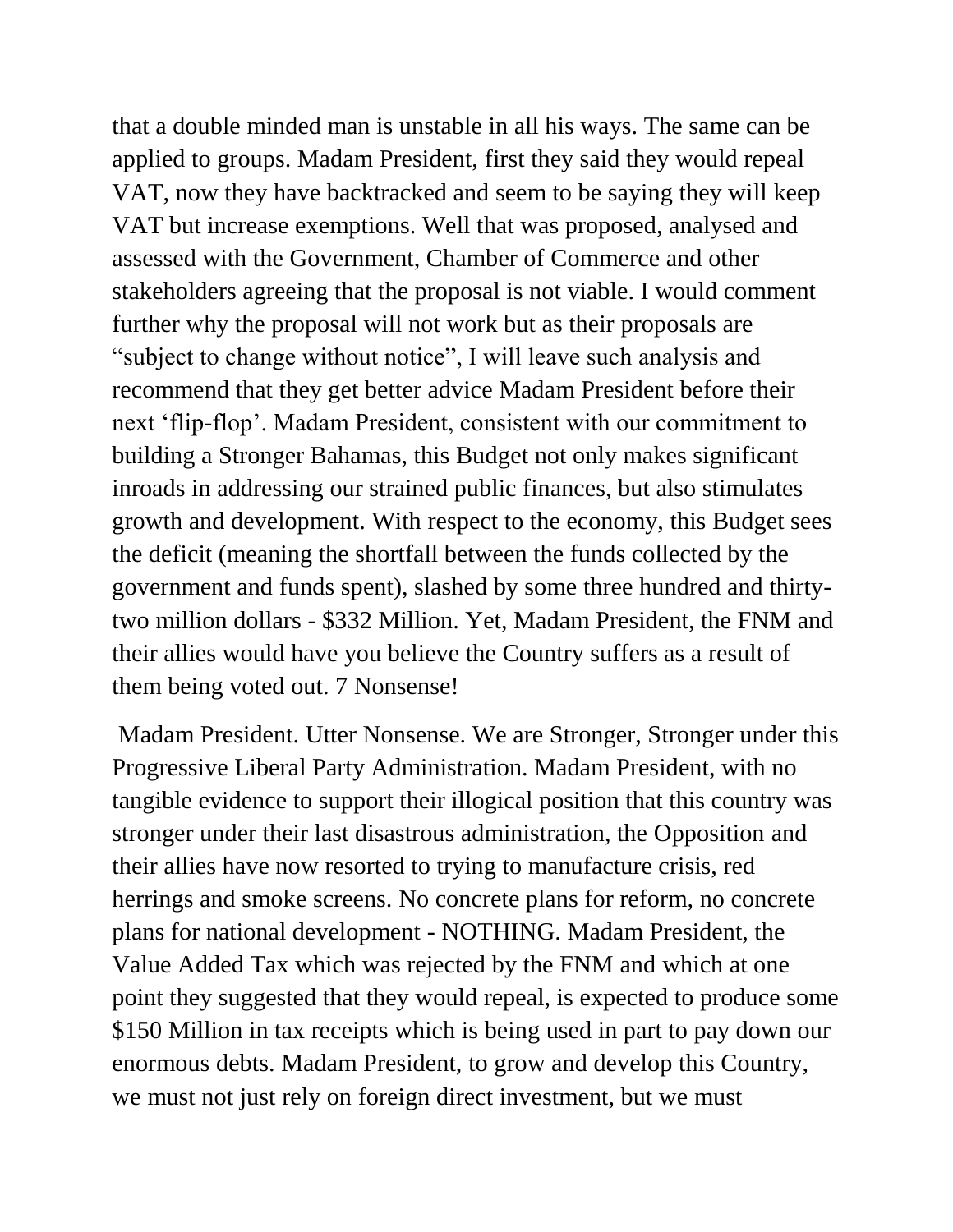encourage local investment and development. In this regard, this Budget introduces significant reforms designed to create economic stimulus through tax concessions.

The Family Island Encouragement Act is being extended with the addition of Eleuthera, Abaco, and East and West Grand Bahama. 8 For the benefit of those listening, this law allows persons on qualifying islands to import all the materials needed for the construction of their homes duty free. DUTY FREE! Madam President, this significantly reduces the cost of construction on those islands and I encourage persons to take advantage of these opportunities. In addition to the Family Islands, this Progressive Liberal Party Government is giving 'over the hill' communities some of the same benefits which are given to Bay Street.

Yes, Madam President, just as mostly wealthy landowners receive concessions under the City of Nassau Revitalisation Act, so too will those with homes under 1,500 square feet or commercial structures under 6,000 square feet. The Tariff (Amendment) Act allows for qualifying individuals to apply and receive an exemption on the customs duties on building materials for approved projects. It is my hope that Bahamians take full advantage to improve our depressed communities. Yes! Madam President, this Christie-led PLP administration is ploughing full steam ahead to build a Stronger Bahamas; a Safer Bahamas, a Prosperous Bahamas, a Modern Bahamas. As for me, my task is to produce empirical data which unequivocally show that we are building a safer Bahamas through our policies and initiatives. 9 Madam President, we accept that this is no easy feat. However, with God's grace and guidance, we are determined to building a safer Bahamas by: (1) Protecting our borders through our unprecedented capital expenditure in our RBDF; (2) Redoubling our efforts through the RBPF in Project 'Safe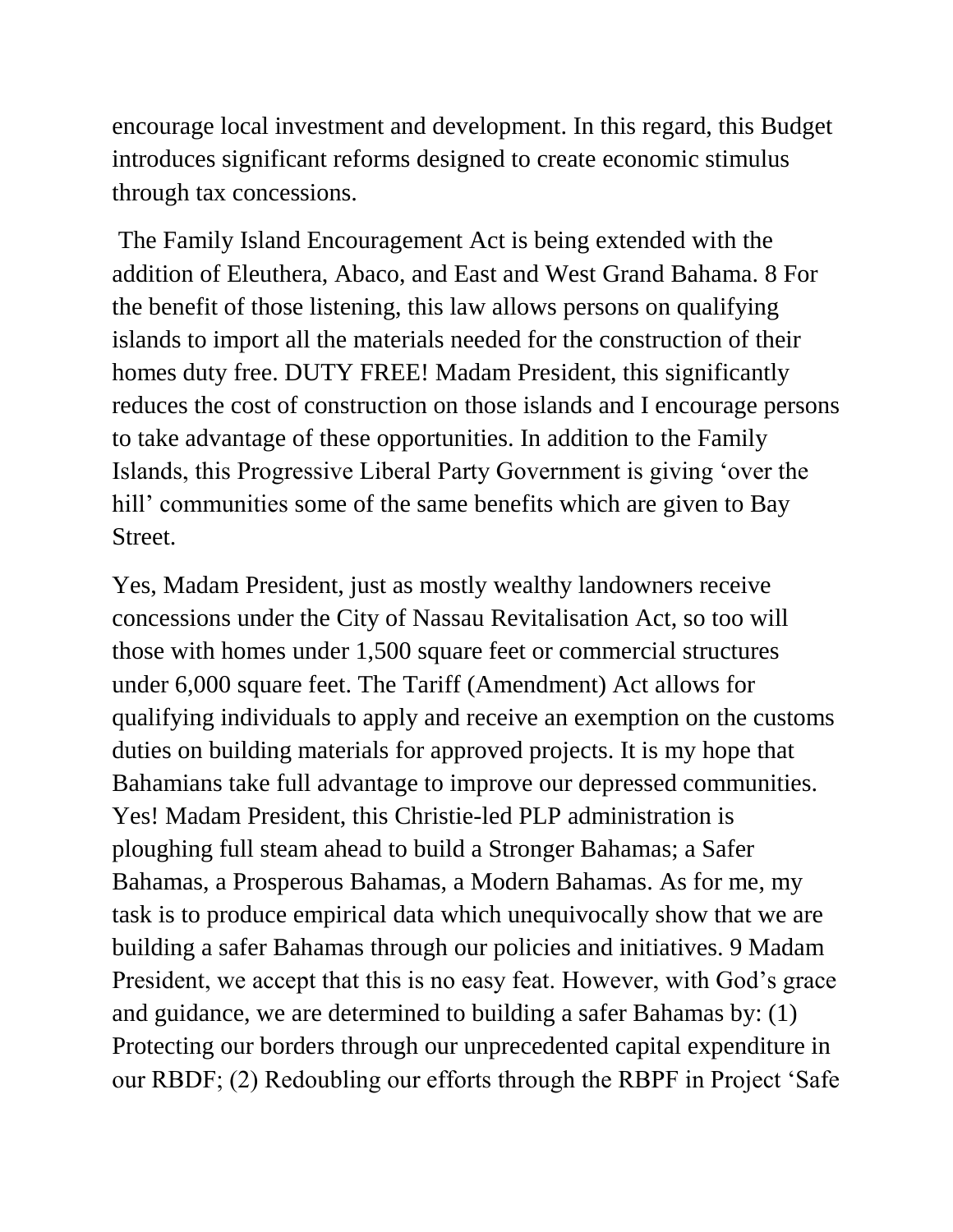Bahamas' in making our streets, our businesses and our homes safer places; and (3) Refocusing our efforts and redirecting significant resources to The Bahamas Department of Correctional Services (formerly HMP) to ensure that it moves from an Institution of 'incarceration' to one of 'rehabilitation'.

Ministry of National Security and Agencies Total Budget 2013 – 2016 Head Agency Recurrent Expenditure Actual 2013/2014 Approved Estimates 2014/2016 Estimates 2015/2016 11 Department of Correctional Services 22,204,310 23,252,666 26,413,527 12 Parliamentary Registration Department 1,206,446 1,136,851 1,057,264 29 Ministry of National Security 4,533,857 5,107,588 13,129,063 31 Royal Bahamas Police Force 126,947,284 129,249,756 126,138,421 32 Royal Bahamas Defence Force 50,302,981 57,453,283 60,042,323 TOTAL 205,194,878 216,200,144 226,780,598 10 Ministry of National Security and Agencies Personal Emoluments 2013 - 2016 Head Agency Recurrent Expenditure Actual 2013/2014 Approved Estimates 2014/2015 Estimates 2015/2016 11 Department of Correctional Services 18,309,639 20,026,323 22,240,809 12 Parliamentary Registration Department 560,506 592,150 621,950 29 Ministry of National Security 1,586,869 1,670,968 1,901,200 31 Royal Bahamas Police Force 107,344,775 109,941,753 109,552,079 32 Royal Bahamas Defence Force 42,054,366 47,280,656 48,854,223 TOTAL 169,856,155 179,511,850 183,170,261 Ministry of National Security and Agencies Capital 2013 - 2016 Head Agency Recurrent Expenditure Actual 2013/2014 Approved Estimates 2014/2015 Estimates 2015/2016 11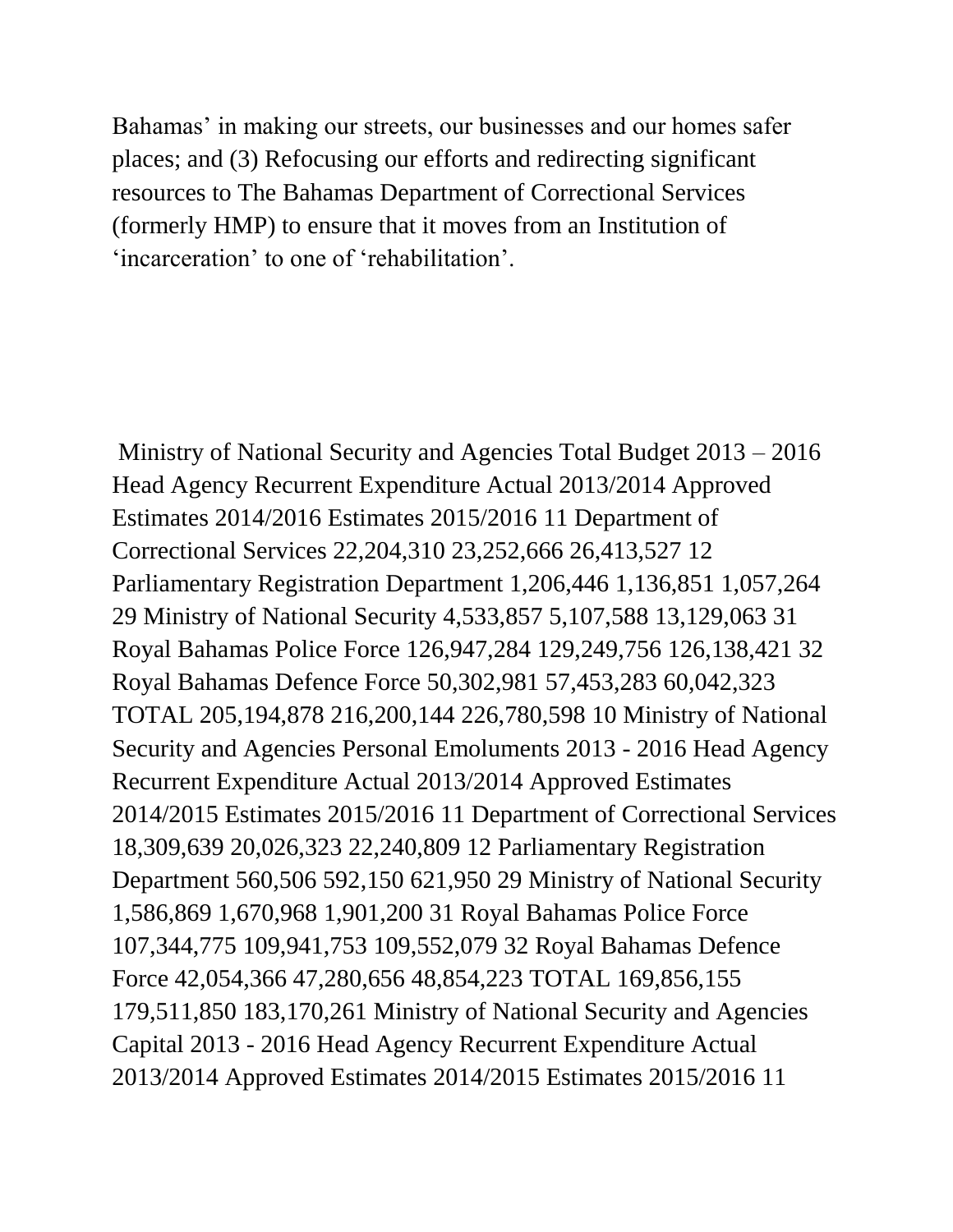Department of Correctional Services 331,428 650,000 - 12 Parliamentary Registration Department - - - 29 Ministry of National Security 500,000 500,000 - 31 Royal Bahamas Police Force 15,682,333 19,308,003 16,586,342 32 Royal Bahamas Defence Force 68,568,634 39,250,000 47,600,000 TOTAL 85,082,395 59,708,003 64,186,342 11 Ministry of National Security and Agencies Other Charges 2013 - 2016 Head Agency Recurrent Expenditure Actual 2013/2014 Approved Estimates 2014/2015 Estimates 2015/2016 11 Department of Correctional Services 2,904,544 3,226,343 4,172,718 12 Parliamentary Registration Department 546,469 544,701 435,314 29 Ministry of National Security 2,787,322 3,436,620 11,227,863 31 Royal Bahamas Police Force 15,682,333 19,308,003 16,586,342 32 Royal Bahamas Defence Force 6,670,438 10,172,627 11,188,100 TOTAL 28,591,106 36,688,294 43,610,337

ROYAL BAHAMAS DEFENCE FORCE Madam President, I am proud to say that this Progressive Liberal Party government is overseeing the largest expansion exercise in the history of the Royal Bahamas Defence Force largest in its history! From Bimini in the North to Inagua in the South and everything in between, the Defense Force has been mandated to protect our sovereignty and national resources. To facilitate this, we have put in place in the Defence Force a comprehensive development plan in respect to capital investments and additional staffing. 12 With respect to capital investments, the 'Sandy bottom' project continues full steam ahead. The dredging and ancillary construction related to the deepening of the Coral Harbour Base is almost complete. This will allow the newly acquired vessels and those acquired by previous administrations to be able to dock at the Coral Harbour Base. Other elements of the expansion and development at the Coral Harbour Base include the construction of firefighting equipment, construction of a building to serve as an operations centre, a mechanical workshop and a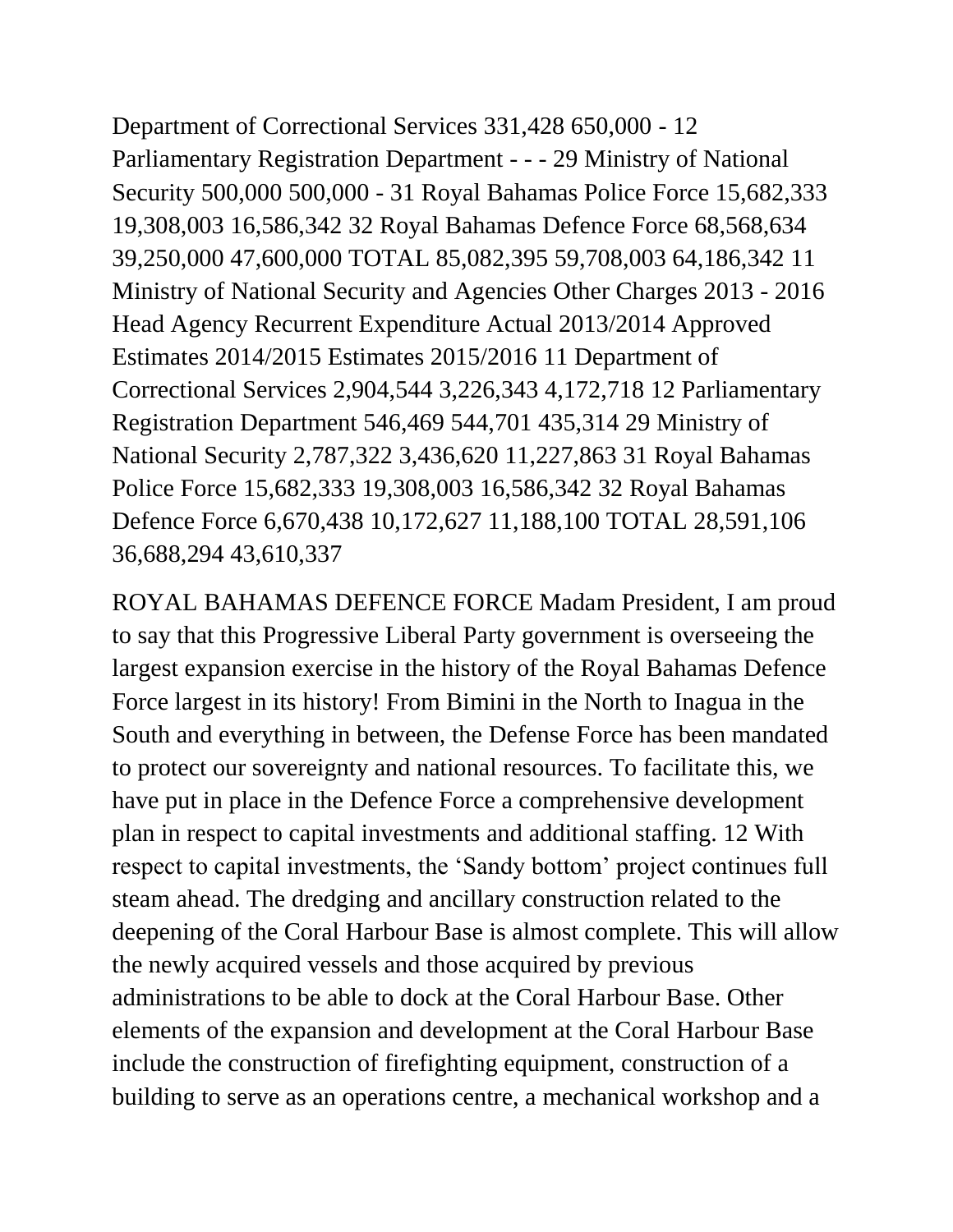supply and administration building. Madam President, as we are a government committed to planning not just for today but also for the future, the government has acquired some 14.4 acres of additional land for the future growth and expansion of the Coral Harbour Base. We are indeed building a Safer, Stronger, Modern Bahamas! Cognizant of the need to secure our entire archipelago, investments are also being made in Matthew Town, Inagua where dredging will take place to allow for the berthing of vessels and a mechanical workshop building will be constructed. In Ragged Island, the harbour at Gun Point will be dredged to allow for the safe docking of the Force's vessels. 13 To facilitate the development of the satellite base on that island, a 9,500 sq. ft. building will be constructed to accommodate officers and marines. An aircraft hangar for the Force's aircrafts and a multipurpose building will also be constructed. Madam President, the work being undertaken to transform the Defence Force is paying significant dividends. During the past fiscal period to June 2015, significant apprehensions and/or arrests were made by the Defence Force including: • Approximately 1,600 illegal immigrants were caught • Apprehended 2 foreign fishing vessels from the Dominican Republic for illegally fishing in The Bahamas with a combined total of 68 Dominicans aboard • Over 200 pounds of marijuana were seized • Fifteen non-Bahamians were arrested with undeclared firearms and ammunition • Conducting some 55 Searches • Rescue at sea cases involving over 160 lives In April of this year, the HMBS Durward Knowles was deployed to Jamaica on the occasion of the CARICOM-USA Summit attended by Prime Minister Christie as well as President Obama and other CARICOM Heads of states.

Our Defence Force therefore contributed to the safety and security of that regional event which was a first of its kind of joint operation for the Defence Force. 14 Madam President, also during this fiscal period, the Defence Force will acquire a 180-foot Landing Craft in January, 2015.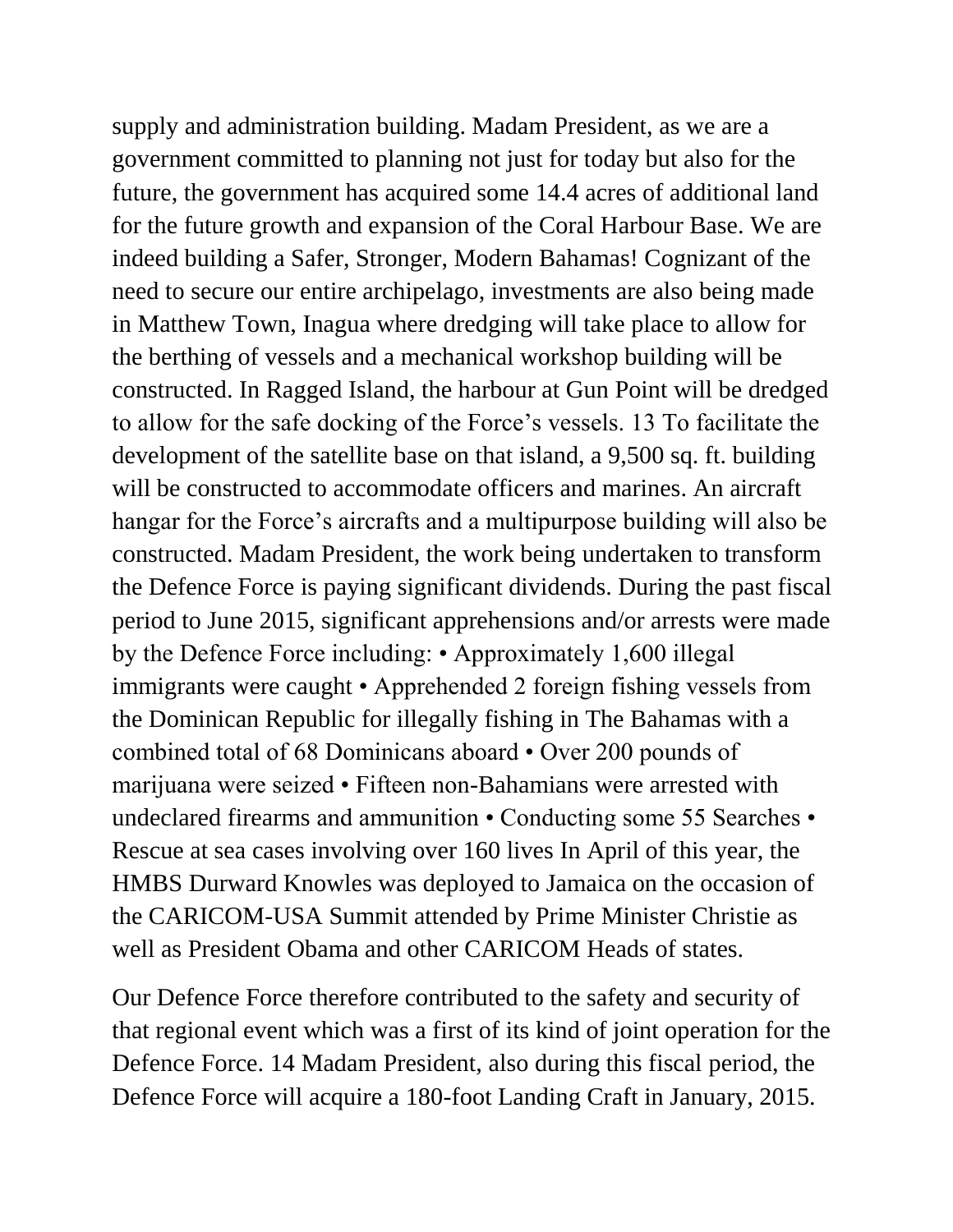This patrol craft will be used as an auxiliary vessel for the purpose of supplying Defence Force vessels engaged in extended maritime operations away from bases. The Landing Craft will also be used to assist with repairing aids to marine navigation such as light houses and buoys around The Bahamas. Additionally, the vessel will provide disaster relief assistance to Family Islands by transporting troops, heavy lift equipment, ice and water makers, first aid supplies, a mobile field kitchen and much more to adversely affected areas. As part of this major Sandy Bottom Project, the HMBS A.D Hanna, Durwood Knowles, Leon Smith and Rolly Gray have all been commissioned and are now in this Country's service. Madam President in the past months, the Defence Force has seen the largest squad in its history join its ranks. Last month, a total of 108 marine recruits were added to the ranks. This increased recruitment is to ensure that we have adequate personnel to properly utilize the new vessels.

This recruitment is a systematic exercise to increase the Force's current compliment of strength of 1,346 by 140 persons in this upcoming period with a total projected complement of 2,000 men and women by the fiscal period 2017/2018. 15 Madam President, in April, 2015, the Ministry undertook the unprecedented exercise of commissioning the HMBS Rolly Gray in Exuma surrounded by some of the most spectacular waters. This Commissioning was significant not just because of its location but because it represented a grateful nation honouring one of its great sons in his community. Madam President, in addition to their duties relative to patrolling our waters, let us not forget the significant role RBDF officers play in Military Aid to the Civil Authorities.

For over a year now, Officers of the RBDF have given critical support to the Police Force and a number of Government Agencies to augment their operations. This assistance will continue as it enables the Police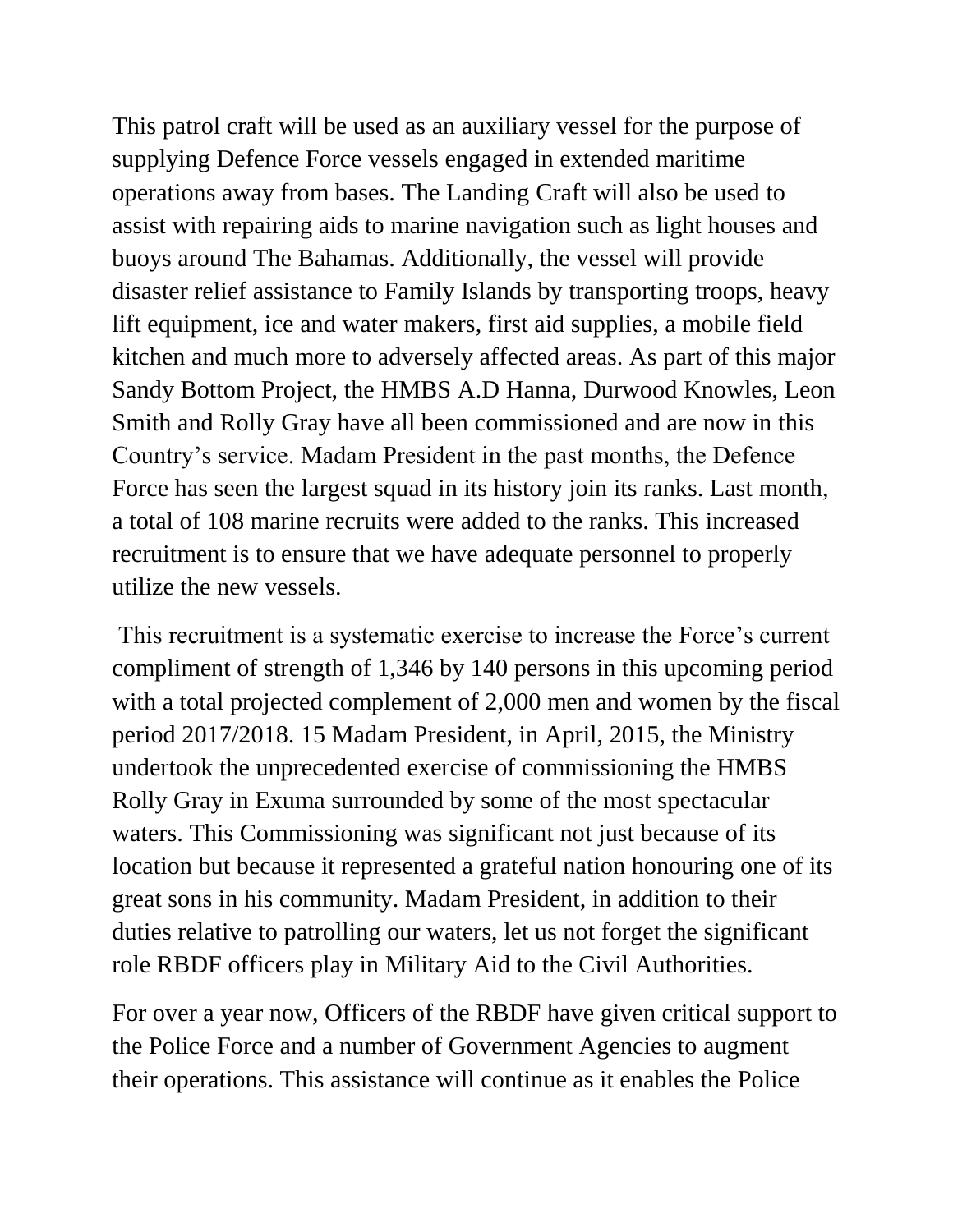Force to focus more on crime fighting. Perhaps the strongest investment in building a Stronger, a more Prosperous Bahamas, Modern and Safer Bahamas is through our investment in our youth. The Royal Bahamas Defence Force has been involved in youth development for decades. I am referring to the RBDF Rangers Program. The Rangers Program was first introduced to the Donald Davis Secondary School. Its initial goal was to redirect the pathway of challenged male students at the junior high level toward becoming more productive members within their school and community. 16 Since that time, the RBDF Rangers program has evolved into a vibrant youth organization with students participating from (25) twenty five schools in New Providence and (11) eleven schools in Grand Bahama and Abaco. The objects of the Rangers Program is to train and mentor students in becoming patriotic and productive citizens through character building activities, leadership workshops and team building exercises. It facilitates leadership development and principles, promoting the core concepts of the Defence Force. To date, the Royal Bahamas Defence Force has inducted some 5,000 students into its Rangers Program.

Many of these individuals have graduated and continue to make valuable contributions toward national development. At present, there are approximately 1,200 active members representing 36 schools in New Providence, Grand Bahama and Abaco. This program continues to raise the bar, setting high standards of excellence in mentoring future leaders. Madam President, Bahamians and indeed, the world watched our Rangers as they performed their duties with excellence and military precision at the Carifta Games and IAAF World Relays. 17 I highly commend our Rangers and would submit that this Program ought to be the impetus for us to truly launch our 'national service'. BAHAMAS DEPARTMENT OF CORRECTIONAL SERVICES Madam President, the officers of The Bahamas Department of Correctional Services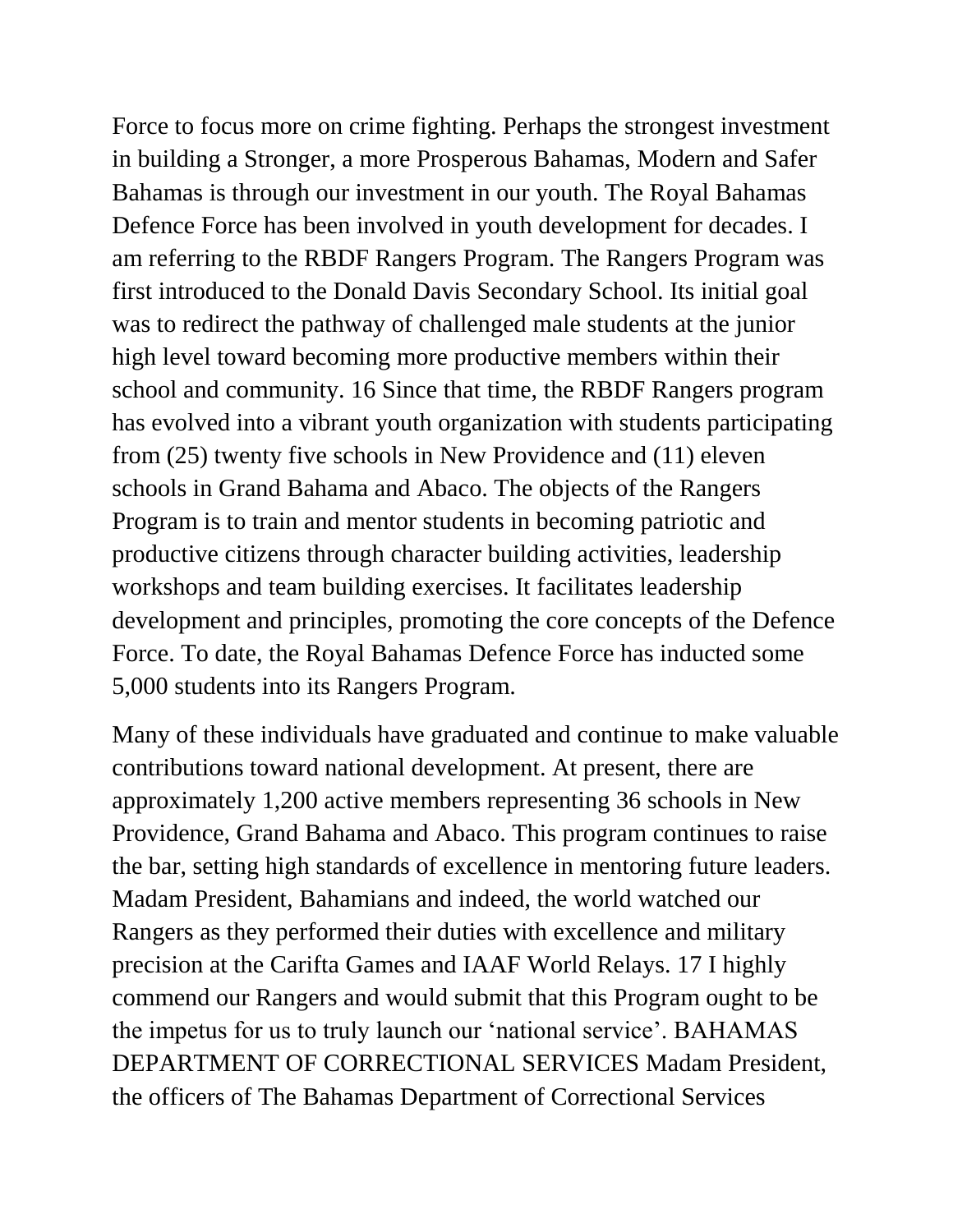(BDCS) led by its able Commissioner, Patrick Wright, is responsible for the detention and rehabilitation of approximately one thousands, five hundred persons who have been remanded or sentenced at the Correctional Services Institute at Fox Hill. Madam President in this past budget cycle, the government increased the complement of the institution staff by an additional ninety-nine (99) Correctional Recruit Officers to meet the pressing manpower requirements. All ninety–nine of them have successfully completed their training and are deployed throughout the Institution on probation which is expected to end later this month. 18 Earlier this month, the Department commenced the process of recruiting another one hundred (100) officers, which is expected to bring the staff complement to seven hundred and forty-five (745) and thirty-three (33) civilian staff. Both squads represent the largest recruitment ever in the Department's history! We are building a Stronger, Safer Bahamas!

Madam President, after years of dealing with the vexing issue of cellular phones being smuggled into the Dept. of Corrections, the installation and operation of state of the art cellular jamming equipment has rendered cellular phones at the facility useless. As we understand there is a basic need to maintain family relationships during the detention of an inmate, seventy-six (76) paid phones were installed throughout the institution. The Inmate Telephone System allows inmates to use the telephone service during the hours of 8:00 a.m. to 9:00 p.m. Calls are monitored and recorded for security purposes. 19 Madam President, although limited by resources, we continue to make improvements to the Correctional Facility in keeping with best practices. In this regard, there have been major improvements to the institution's compound lighting in 2015/2016, and lighting improvements are ongoing to assist with security measures.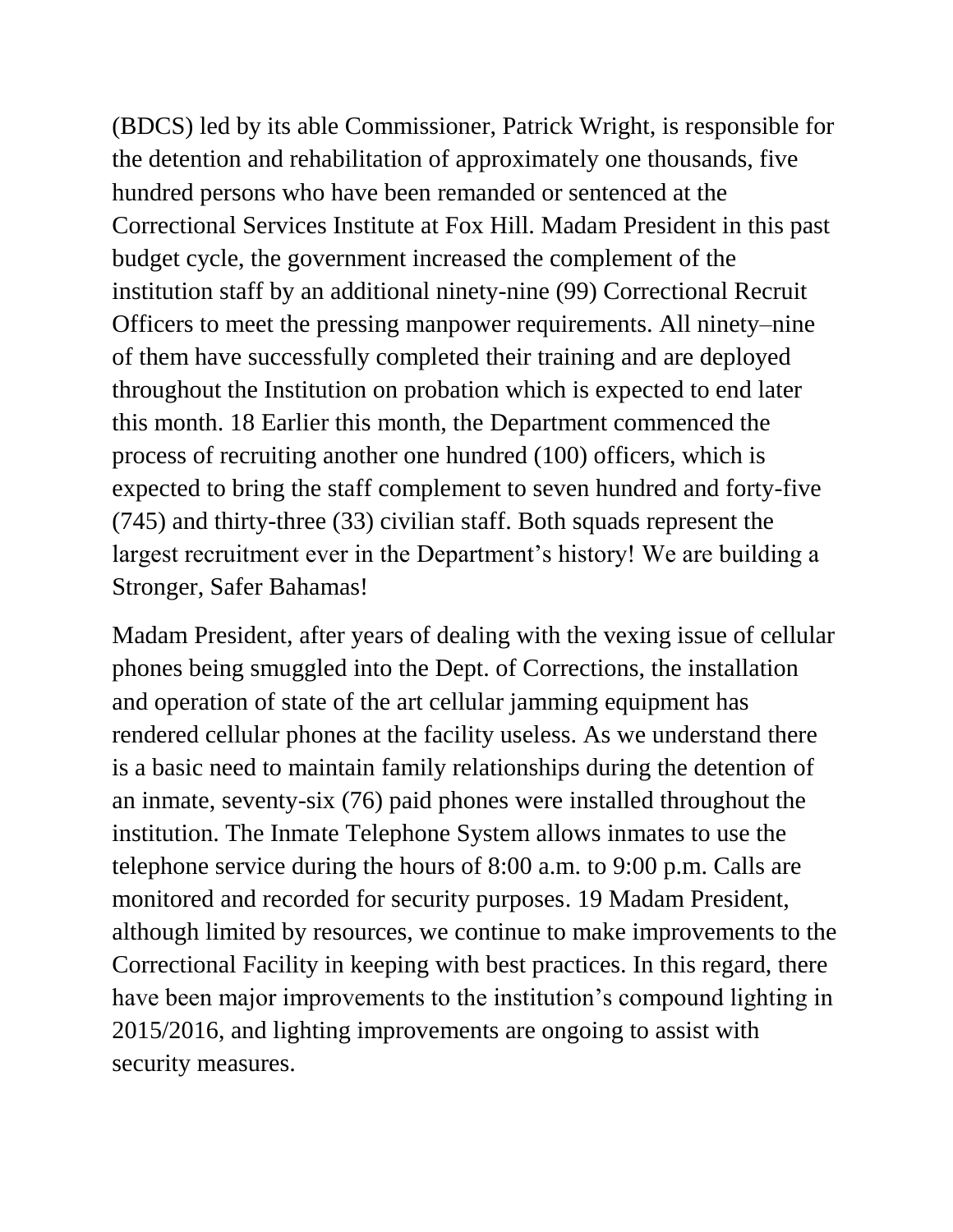The perimeter wall is 65% completed which will enhance security at the institution and was constructed at significantly discounted rates as prisoner labour was used. Additionally, Proxy Guard Systems were installed for officers to make regular security checks during night duty in the Maximum Security, Remand Centre, and the Medium Security Unit. These electronic devices are used in many modern facilities throughout the United States and Canada. 20 I am pleased to report that some 298 officers received local training and 102 officers received international training. The Maximum Security Housing Unit Retro-Fit Standing Seam Roof System is completed. The process has begun for the installation of stainless steel combination toilets throughout the Maximum Security Housing Unit. Today, twenty-two (22) have been installed and two blocks have been renovated and are considered a modern facility. In the 2015/2016 Budget year, another fifty (50) toilets will be purchased and installed. Once completed, we would eliminate the use of slop buckets at the Corrections Department which would significantly improve conditions for both workers and inmates. We are building a more Modern Bahamas! 21 ROYAL BAHAMAS POLICE FORCE

Madam President, serving on the front lines of our efforts to make The Bahamas Safer are the hard working officers of the Royal Bahamas Police Force. This Budget provides for additional funding to carry out the work of the Force and contrary to erroneous reports, the continuation of private medical insurance for officers. Madam President just over 3 years ago, I rose in this Place to make my first Budget communication. At that time, I committed that as part of this administration, I would be relentless in my efforts to assist the Honourable Minister of National Security in his efforts to lead the government's war on crime. This effort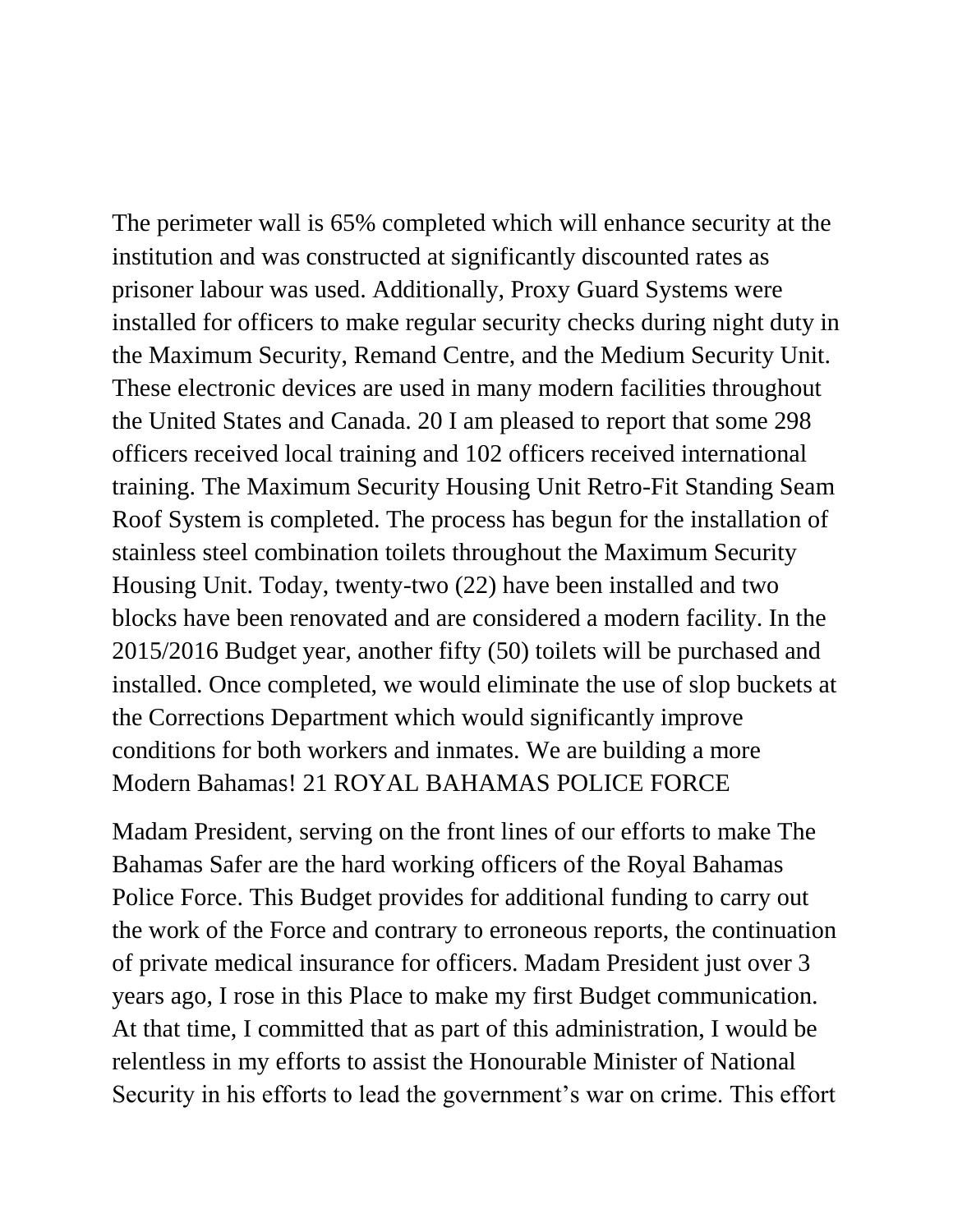has been challenging and there are some who believe that we are powerless and that we should accept the status quo as the new reality. Madam President, they would have you believe that our policies have fallen short and that the sole basis upon which our efforts should be measured is the murder rate. If the murder rate is down, crime is down and vice versa- that is the conventional thinking. 22 To add to this, many have said that the thinking is although the facts are there and the bodies are there, political expediency dictates that politicians do not deal with reality but rather, figure out the best way to spin facts or play with figures. Madam President, fundamentally the reason why the murder rate is held in such a sacrosanct position in the eyes of Bahamians is because each murder represents a family's suffering and a community's loss. Each one. This is why Madam President the Progressive Liberal Party took the strong stance which we did in the 2012 campaign.

This is why the Rt. Hon. Prime Minister continues to emphasise the importance of building a safer Bahamas. The Politicos will tell youdon't promise much. In that way you, cannot be perceived to be a failure. Promise nothing. Deliver nothing. But this was not the direction we choose. We chose to reject conventional thinking. To be bold; to think outside the box because our Country demands it. We are at a time and at a place which requires positive action if we are going to make the Bahamas a Safer place. Is the Bahamas Safer? 23 When we look at the crime figures they show that there has been an across the board decrease in crimes- an overall decrease (table crime statistics). Yet, Madam President, the murder rate remains high. In May of this year, a Brazilian think tank released an interactive map outlining the nations where people are most likely to be murdered. The map compiled using the most recently available data, lays bare how a third of the world's 450,000 murders were against victims in Central America, South America and the Caribbean, despite the fact that less than a tenth of the world's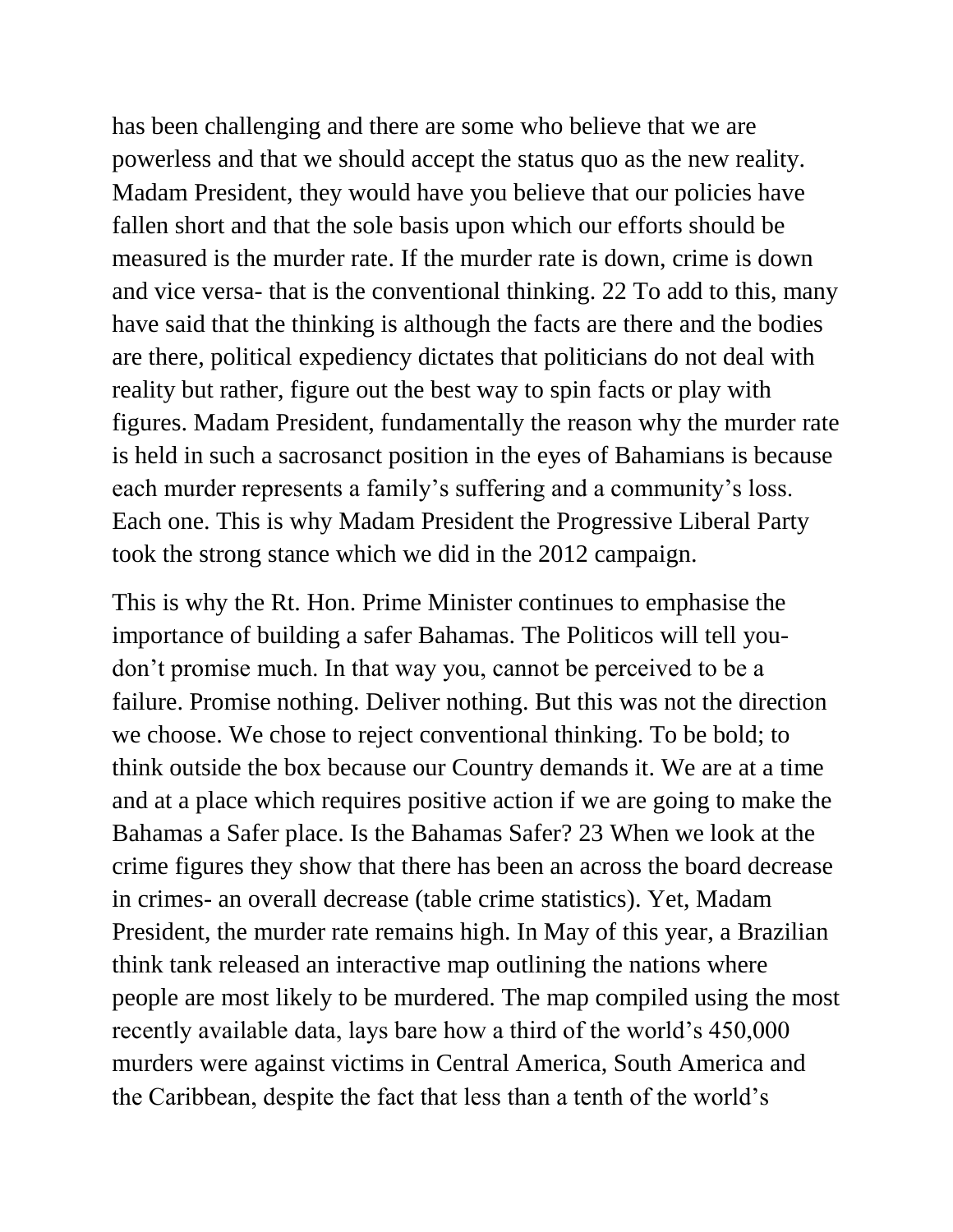population lives in this region. Central America, South America and the Caribbean accounts for 33% of murders worldwide, even though our populations represent just 10% of the world's people. Madam President, in reviewing the information relative to the project, the facts were sobering and disconcertingly similar to our challenges here. Robert Muggah, the Brazilian founder of the think tank behind the report, explained in the report that violence tends to be highly concentrated. 24 This means victims are most likely to be young, black or mixed race men who live in poor communities. Muggah went on to suggest that in these areas with the concentrated violence, there are several common themes: (1) There is quick expansion which is compounded by poor regulation; and (2) There is an apparent lack of interest from local authorities. Poor Black Men in depressed areas which lack interest from local authorities. Their words not mine. Madam President, the findings of Muggah's research does not surprise me and is the reason behind the Urban Renewal Programme and the PLP's comprehensive plan to address not just crime but the social issues which breed crime and criminality. Madam President, although the Muggah Report was sobering, it was not without hope.

IT IS NOT WITHOUT HOPE. As we fight, so did Brazil. They increased their focus on public safety and murder rates in cities once synonymous with death have dropped significantly over the past two decades including Medellín, Bogotá, São Paulo and Rio de Janeiro. 25 Two decades, Madam President. This suggests, Madam President, that complex issues which are deep rooted often take years or decades to address. The final point from his report which I wish to discuss is their recommendation on short term strategies. Now as I have said this Report was written in 2015.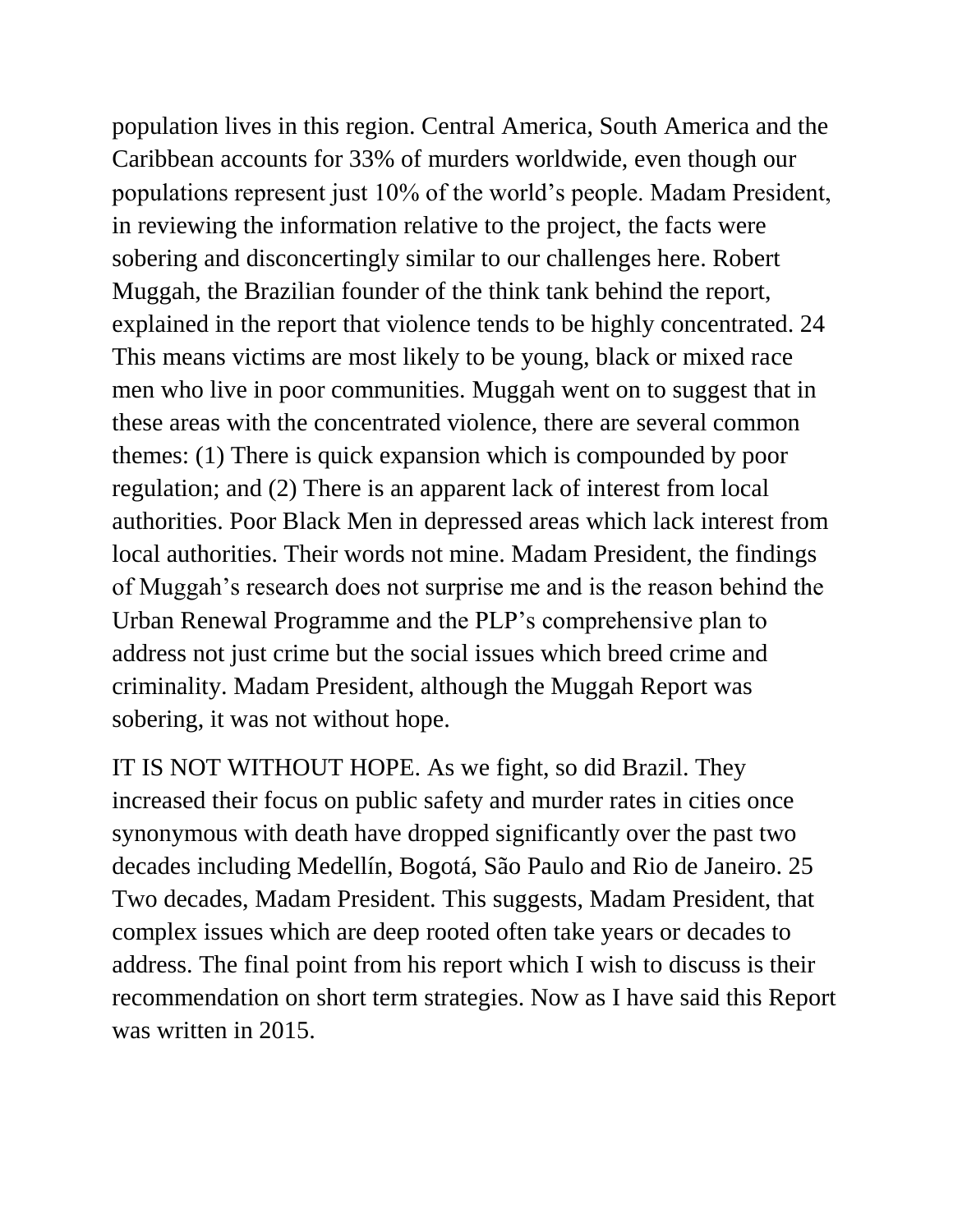The report recommends that communities dealing with high murder rates deploy large numbers of law enforcement numbers in areas with high concentrations of murders. This programme which they indicate was proven successful in Sao Paulo as 'hot policing" is identical to the programme of "saturation patrol" implemented by this PLP administration. Madam President, when the Rt. Hon Prime Minister directed the creation of Urban Renewal and the social programmes accompanying it, it was an evidence-based decision. These programmes were not manufactured or pulled out of thin air, they were created based using the best resources and proven strategies. Madam President, ultimately a government must govern and is responsible for the safety of its people. It is a fundamental purpose of having a government- to keep citizens safe. 26 In this regard, we must also realise that issues which are complex and deep rooted will require years if not decades to resolve in the absence of a STOP, REVIEW AND CANCEL POLICY. Positive Programmes which are reaping measurable positive results cannot be stopped and cancelled because there is a change in administration.

I believe this is why Father James Palacious recently opined that Government is to blame for crime. This is not necessarily to say that the government can successfully eliminate all crime. However, I am satisfied that through a sustained, consistent and deliberate government effort, we can reduce crime. Madam President, this is why I personally feel so passionate about speaking of the harm caused by the Ingraham administration's policy of Stop, Review and Cancel policies as they related to the anti-crime and social initiatives created by the PLP government in its last term in government. Deep rooted policies require sustained and consistent responses. Take for example the cancellation of the School Based Policing Programme. For what purpose? In the face of overwhelming evidence that it was essential given the state of some of our young people and schools, why would any administration seek to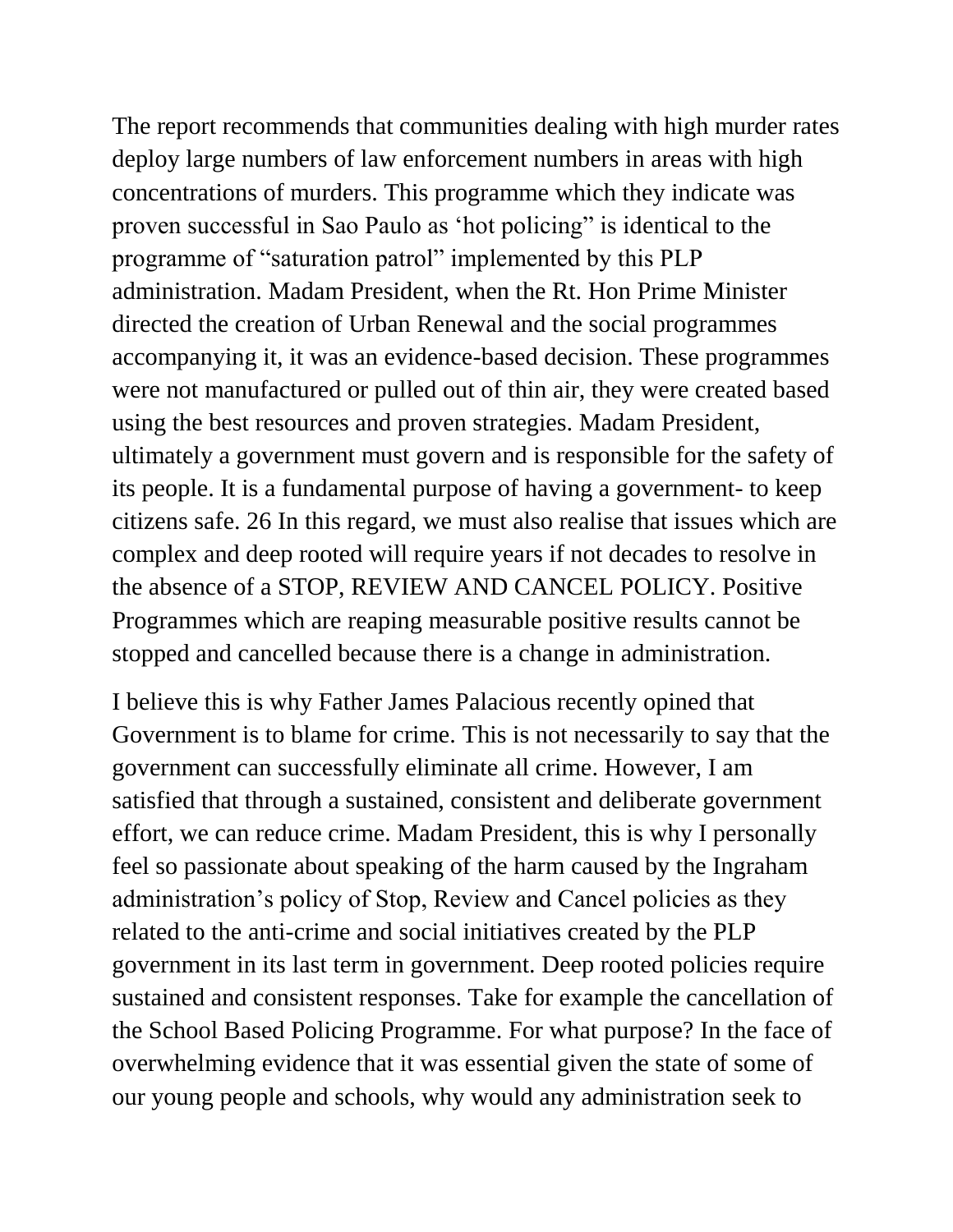cancel it? And to do so without a meaningful replacement. 27 Madam President, the same holds true for our Witness Protection Programme. Why would you stop the programme? Today, prosecutors continue to struggle to obtain the assistance of witnesses as many know well that they live in a country where the government may change and critical programmes could be cancelled. They know of the persons who were left to fend for themselves after the Opposition made arbitrary policy pronouncements after 2007. Madam President, it does not end there, Urban Renewal Programme was gutted; the Tourism Based Policing programme was abandoned and despite going through four (4) Attorneys General between 2007 and 2012,Swift Justice became 'Slow Justice' as reform efforts grounded to a halt. Madam President, crime in this society is a deep rooted issue whose causes are complex and will require years if not decades to resolve.

This resolution will only happen through sustained policy initiatives. Each time an initiative is stopped or suspended, criminal forces exploit the apparent weakness. 28 As we look at the information relative to homicides over the past quarter century, the number of murder cases which have resulted in convictions during that period and the number of persons released on bail, a sobering reality emerges. Madam President, that reality is that there are far too many homicides in our communities. There are far too many accused murderers on bail and we have a small group of dangerous, damaged criminals who wreak havoc on our society. Madam President, when Father Palacious expressed that the government is responsible for crime, I interpret that to mean that a government is there to govern its people through the formulation of policies such as Urban Renewal, School Based Policing and Swift Justice to ensure that a breach of society rules and regulations are followed by firm and fair actions.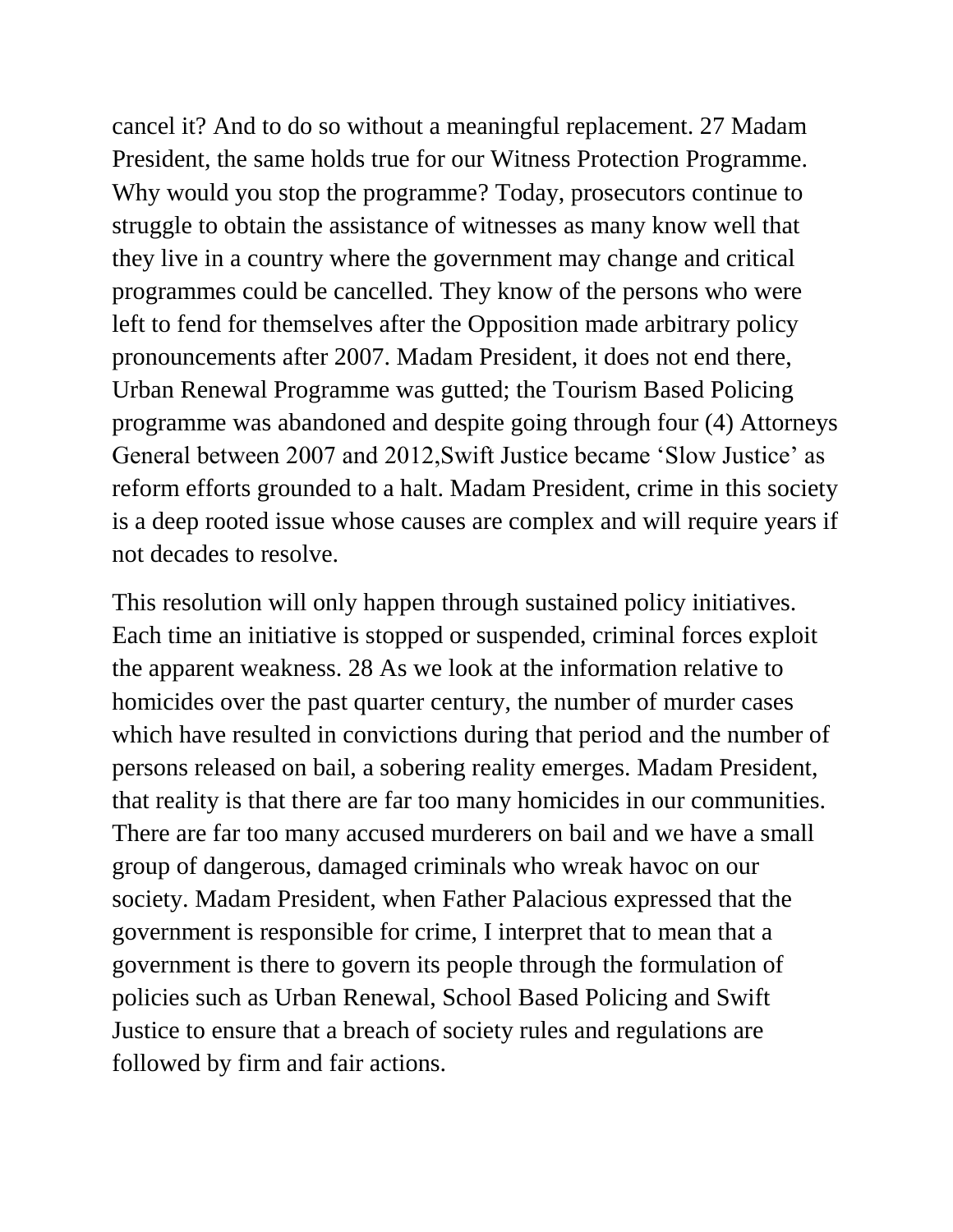A failure to act would give rise to anarchy and chaos in society. This statement is borne out in our ability to ensure that dangerous criminals who break our laws are appropriately punished in a timely manner through our Criminal Justice System – this unfortunately did not happen under the former FNM administration. 29 Between the years 2007 and 2011 some 7,541 persons was released on bail from Her Majesty's Prison (now BDCS). I have said before and will say again, any government's ability to address crime is limited by our constitutional arrangement. The reality is our law gives an accused person the right to obtain bail- with the presumption of bail being well established. Madam President, if an accused person is not brought to trial by the state in a timely manner, then the Courts must enforce the now well established constitutional provisions and grant bail. This is why the Swift Justice initiative is so important. The ability to detain an accused person has strict time limits which our system is strained to meet. As a consequence, persons proceed to obtain bail with often deadly consequences. Madam President, in 2014, we had 123 murders. Of those persons murdered, some 30 of persons were on bail for various serious offences including rape, armed robbery and murder. That is a rate of almost 25 % of our murder rate. For the year 2015, 16 persons on bail for various serious criminal offences have been murdered. That represents a rate of some 22 % of the murder rate. 30 Whilst the Honourable Attorney General continues to make inroads through our Swift Justice Initiative, we are confined by our laws and the capacity of the system. Madam President, a person who is on bail for murder introduces an explosive situation to a community.

The family (or friends or worst, gang)of the victim, the alleged killer's family and many innocent lives are now drawn into an explosive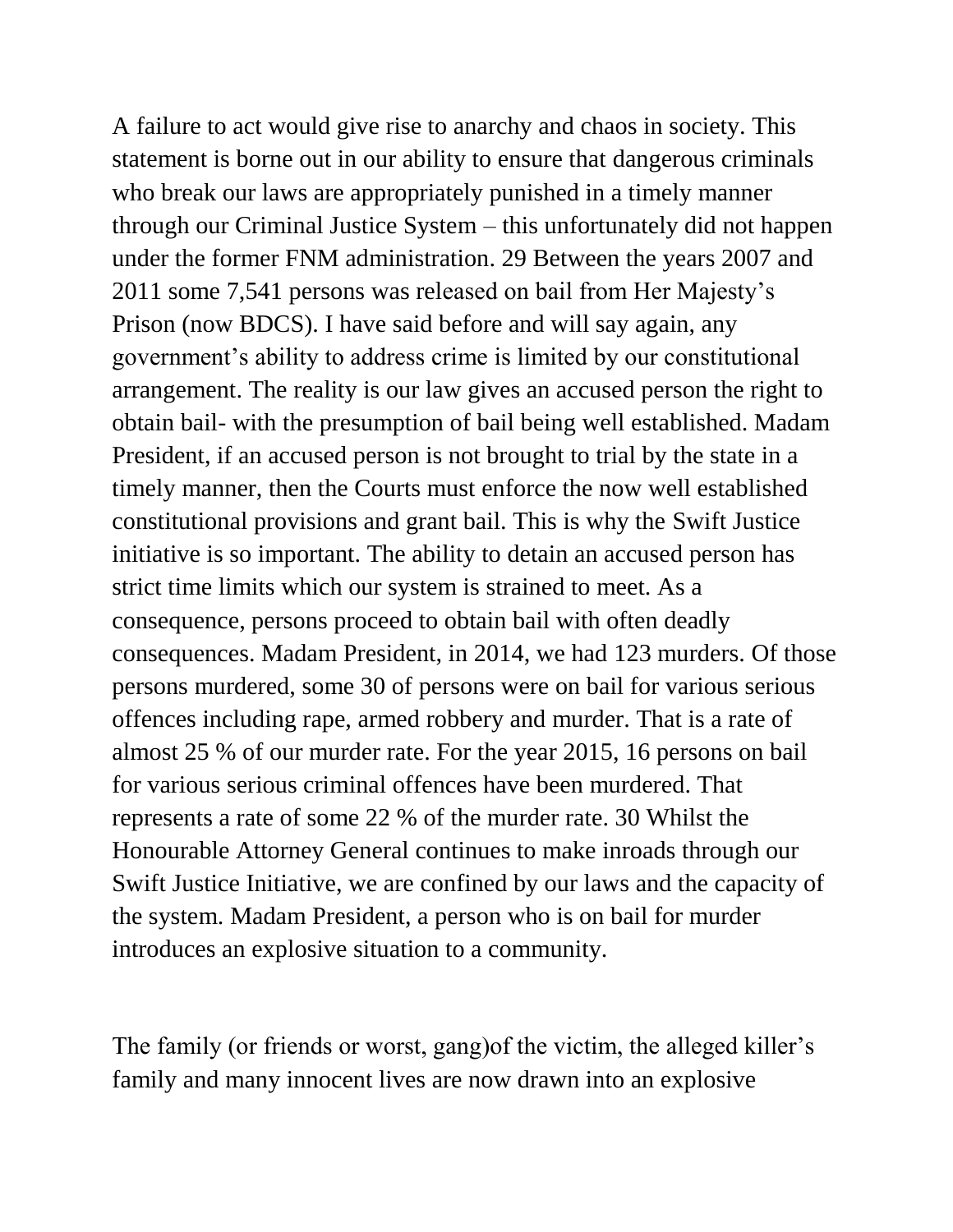situation. Then to support their criminal enterprise, they think nothing to rob, steal or kill. After all, what do they have to lose? Madam President, when the Hon. Attorney General and those of us on this Side speaks to the need to prevent such persons from obtaining bail with such passion, it is not because we or the government wishes to detain persons unnecessarily. Rather, we wish to prevent the destabilisation of our communities and to further prevent the accused person from becoming a murder victim.

When we have, this is our unfortunate reality (table murdered persons released on bail). Madam President, I speak not to create excuses or to pass the buck. Rather, I believe that it is important for the public to be fully aware of what we in the Ministry of National Security and our uniformed agencies face. 31 Further, to show the issues and challenges which we face. It does not mean that with respect to the murder rate, we are not making inroads in our crime fight. Madam President, in my last Budget contribution, I informed the Bahamian people of the proliferation of these gangs between 2007 and 2012.

During this period, various criminal enterprises exhibiting unseen levels of violence rose up and destabilised entire communities. For these gangs bloodshed was seen as a 'right of passage' with corresponding increases in the homicide rate. Unfortunately, there was no policy to deal with these criminal enterprises and disrupt their growth. For me, the point was and remains a simple one - new criminal enterprises emerged and there was no adequate response. Hence, the society is now paying the price. Madam President, the crime statistics also clearly show that in almost every other crime category, we are stronger and that our policies are producing dividends.

Where then do we go from here? The answer is we must stay the course and redouble our efforts. We must be strong in the face of this challenge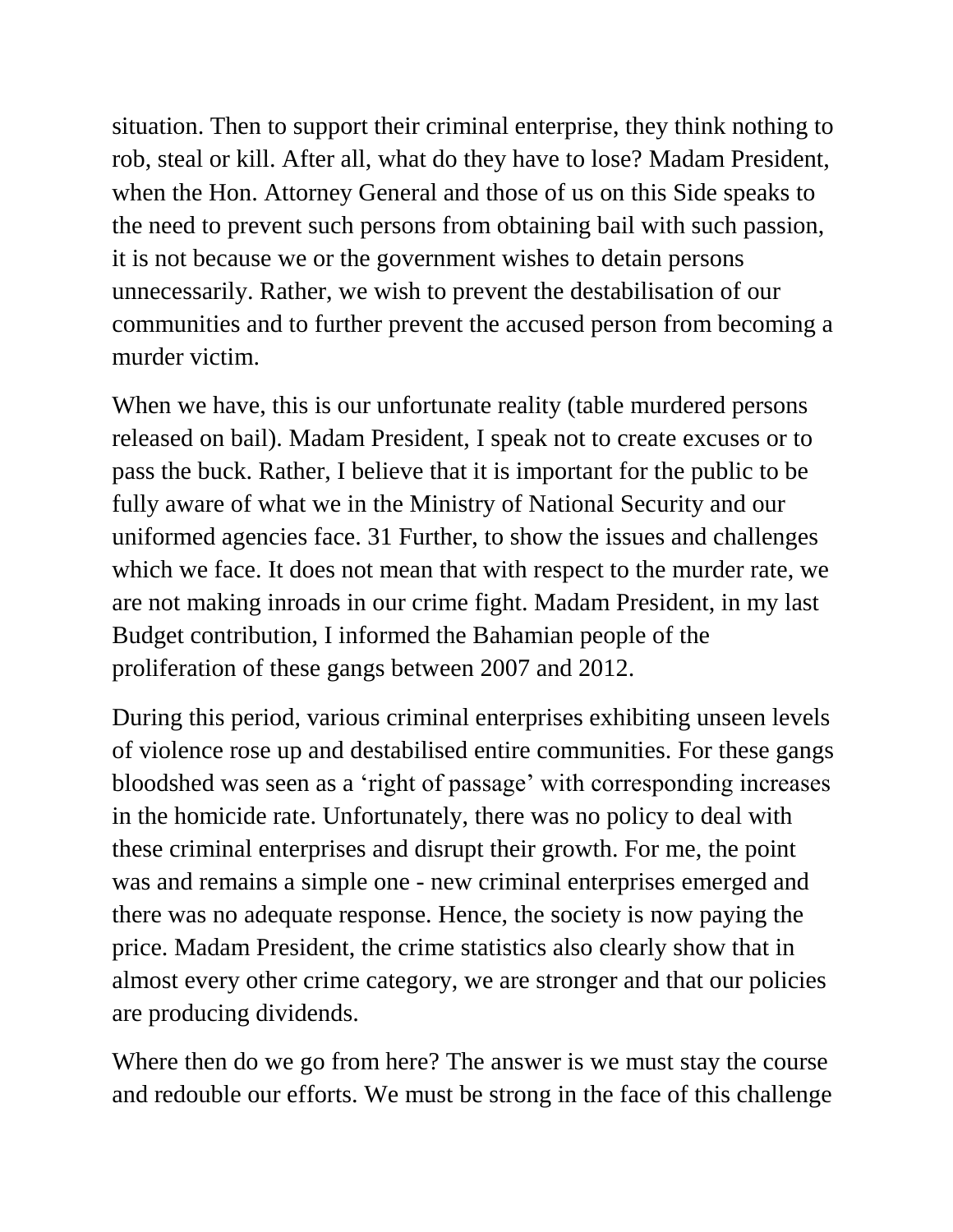and unrelenting in our efforts to take our Country back. 32 The Honourable Attorney General is leading the effort to strengthen the Justice System. There is much greater coordination between the state agencies and the Attorney General's Office has had increased successes in having the Courts deny bail. The Constitutional Review Commission has proposed a constitutional amendment (which I wholeheartedly support) which would abolish the right to trial by jury which would allow for a more efficient system where an accused person could be tried by a Judge alone. Madam President, those strategies will produce results in the longer term. However, in the immediate term, we know people are tired of bloodshed.

Indeed, we are all troubled by each murder and I have seen too many young people die, several of whom I know personally. In this regard, Madam President, I must emphasize that our law enforcement agencies and in particular, the Royal Bahamas Police Force is alert and has intensified its efforts through our Operation 'Safe Bahamas' initiative to reduce the bloodshed. I would submit however, that public perception is being fuelled by our media and social outlets who sensationalize the incidents of homicides but give little or no coverage to the many successes. But what are these successes? 33 Commendably, in 2014, overall serious crimes against the person and property have decreased. This reduction is significant. However, homicides remained a major challenge for law enforcement in both New Providence and in Grand Bahama. It was a year that tested the courage, strength, resilience and professionalism of the men and women of the Royal Bahamas Police Force, as it tested us all. But we remain inspired by the message of hope, of the good news, in God's word that we can continue to keep The Bahamas a safe and peaceful Country in which to live. Hence, the time has come for us to look beyond the media accounts of crime and criminality, and the fear of crime; to empathize with victims of crime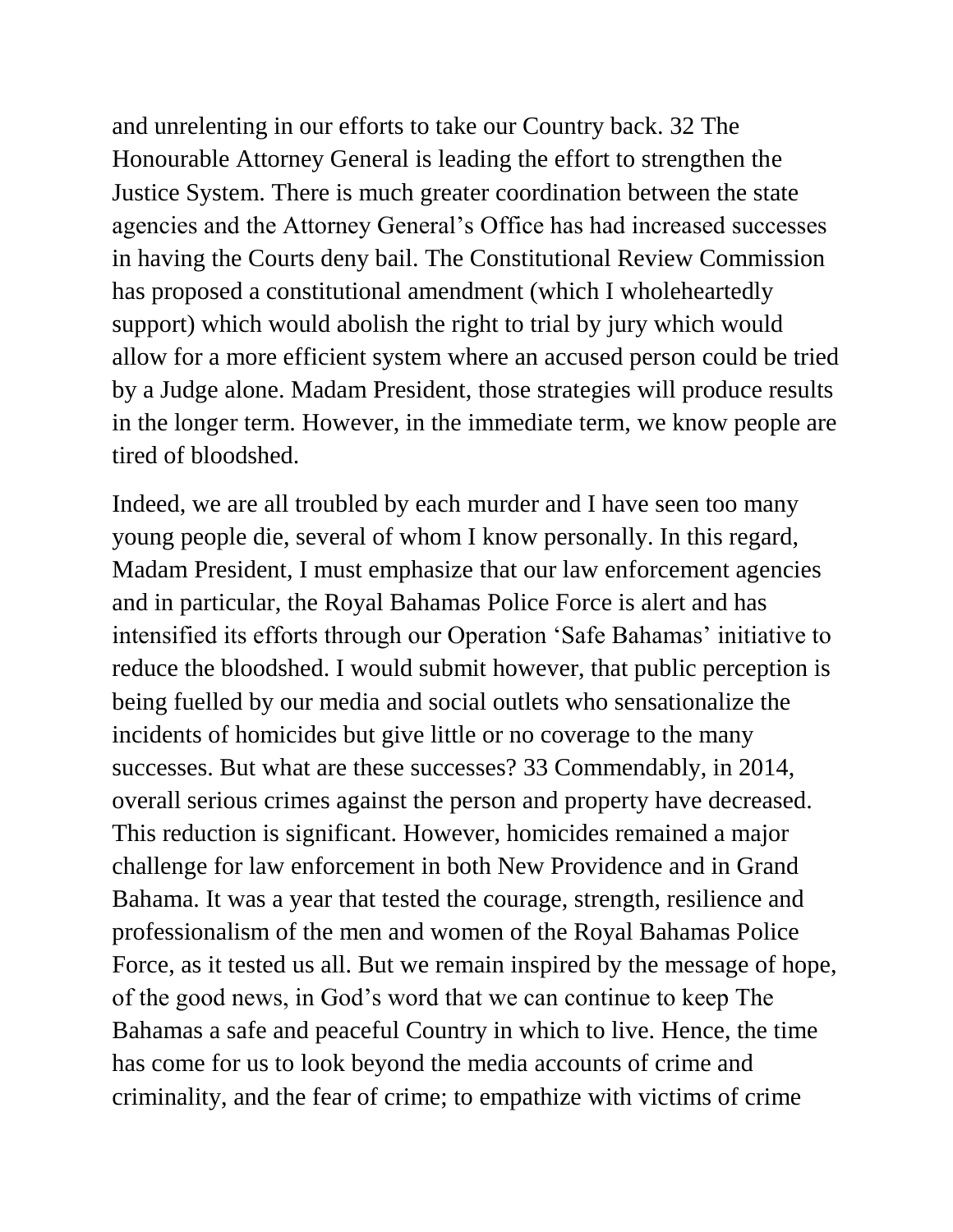and families of victims of crime; to make a renewed effort to prevent crime, bring perpetrators to justice and rehabilitate offenders; to take responsibility by speaking up and speaking out, and by continuing to make a positive contribution to creating a safer Bahamas!

The time has come for us to prevent criminals from setting the terms and agenda of our national dialogue, and from putting us one against the other; to ensure that whether Police, civilian, otherwise, we do not subvert the purposes and principles of our 34 Country when dealing with crime and criminals; to renew our commitment to our children, our families and our values and traditions; and to make crime prevention and criminal justice a matter of national unity. Importantly, we must recognize the many exemplary accomplishments of the Royal Bahamas Police Force over the past year.

In 2014, for example, the Police Force gave renewed impetus to Policecommunity partnerships in the fight against crime. Madam President, training, retraining and the expansion of the Force continued to be a priority. It also continued to maintain an enviable record of apprehension of criminals, particularly in murder cases. Madam President, the Government worked tirelessly to meet its own commitments to the Royal Bahamas Police Force by providing the resources, including human, material and financial resources required of a 21st Century Police Force.

The Government continues to give its unequivocal support to the Police Force and it is particularly appreciative to those who helped to build the firm foundation on which the Police Force now stands. 35 Madam President, policing is a vocation; it is a call. It is what God calls one to do with his life; it is an initiative to show one the purpose of work in God's world and equip an individual to carry out his work in a distinctively Christian way. We need to genuinely and sincerely lift up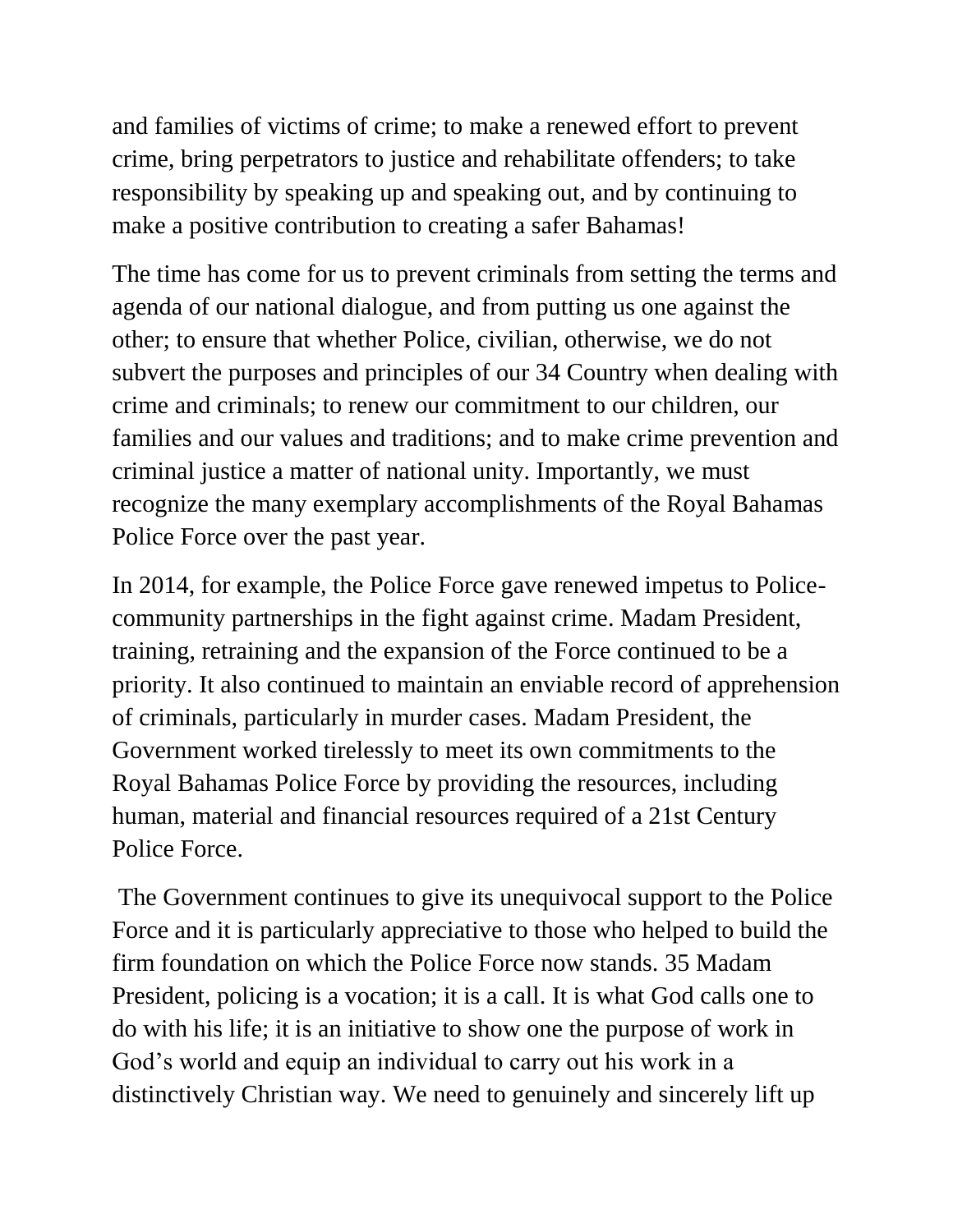our police officers; we need to hold them up and embrace them because it is a vocation; it takes a unique and special person to be so chosen. Unfortunately, there are many who frequently double speak as it relates to our law enforcement officers. We want crime down but not when we are breaking the law.

But I am here today to encourage all our police officers, all our Defence Force Officers and indeed all our Officers in the Department of Corrections to be steadfast and unmovable. Never mind the noise in the market, Police officers; you have a record to be proud of; in 2014, not only did overall crimes decline by some 18%, but due directly to your efforts, 400 illegal guns were taken off the streets along with 7,545 illegal rounds of ammunition – do you know how many lives were saved by your efforts? To add, more than 900 lbs of Cocaine and 20,000 pounds of Marijuana were seized. 36 I could recall as a young officer, the significant number of young people in our Country who were hooked on drugs – imagine if you did not make those seizures –how many more young people would have been lost? We are building a safer and stronger Bahamas! Throughout the USA and Europe, governments are facing the tremendous task of preventing young people from using and abusing all kinds of methamphetamine drugs. Commonly referred to as "Mandy" in the United Kingdom and "Molly" in the United States, our very own Royal Bahamas Police Force seized in excess of 18,000 Ectasy tablets -I can't begin to imagine our young people strung out on such drugs! All of what I have said is newsworthy and should be headline news, but it is not newsworthy. But what about the \$487,000.00 in cash that was seized or better yet, the \$4,322,000.00 that was forfeited to the Government in 2014? Those funds will go towards the acquisition of additional law enforcement crime-fighting tools.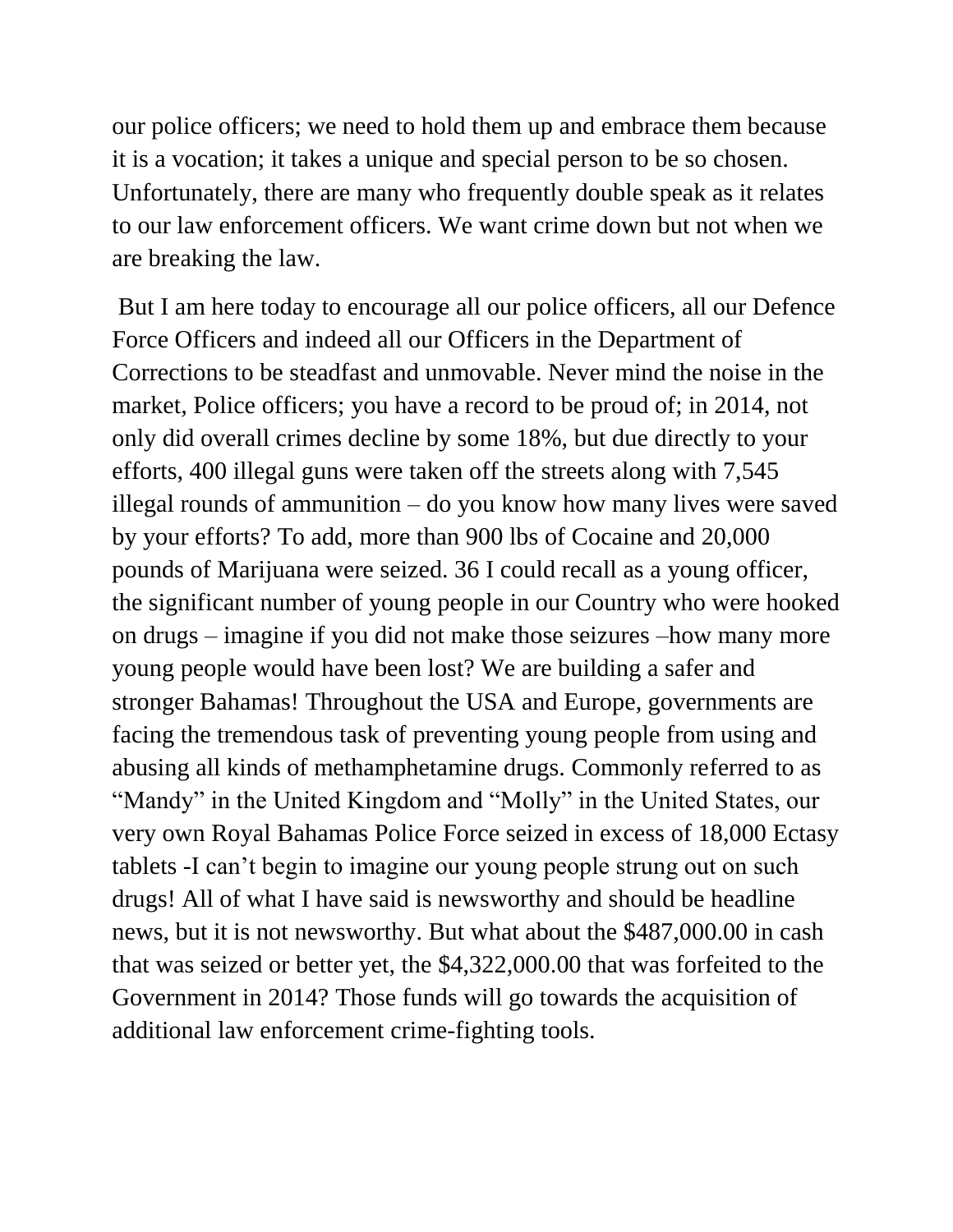To police officers listening under the sound of my voice, although yours is a thankless job, you do indeed have a thankful nation and Government. 37 My Government has shown that it is committed to providing the necessary resources to enable you to do your job; you continue to live up to your part of the contract and we live fulfill our end of the bargain. We have demonstrated this in bestowing upon the Police (and Defense) Force, the largest promotion ever in its history for all ranks. And we are not done yet... On behalf of the Government and people of the Commonwealth of The Bahamas, the Minister and Ministry of National Security and on my own behalf, I thank each of you, the men and women of our armed Forces for giving your best to protect this nation. I thank your families for their patience and sacrifices, and for the invaluable support they give you. I know that together, we have the God-given power and authority to minimize crime in The Bahamas.

To add to the good work of the RBPF, you have shown that you have the capacity to take up the challenges of 2015. Already in 2015: (1) Some 190 illegal guns were seized; (2) Some 1,400 rounds of illegal ammunition were intercepted; (3) In several instances, known criminals were intercepted with high powered weapons. 38 These high powered weapons contained illegal bullets upon which were written the names of other known criminals who were the targets of the individual arrested; (4) A shipment of eight illegal weapons were intercepted at a major Port here in New Providence and a number of persons were hauled before the Court; (5) In Grand Bahama, a shipment of a cache of illegal highpowered guns were intercepted and those culprits were caught and are currently facing criminal charges; (6) Here in New Providence, a 37 year old male was arrested and charged with three weapons and 518 bullets. These weapons included a .40 pistol; a glock 27 pistol and an Intra-tech luger 9mm pistol. (7) Cracked major armed robbery and stolen car rings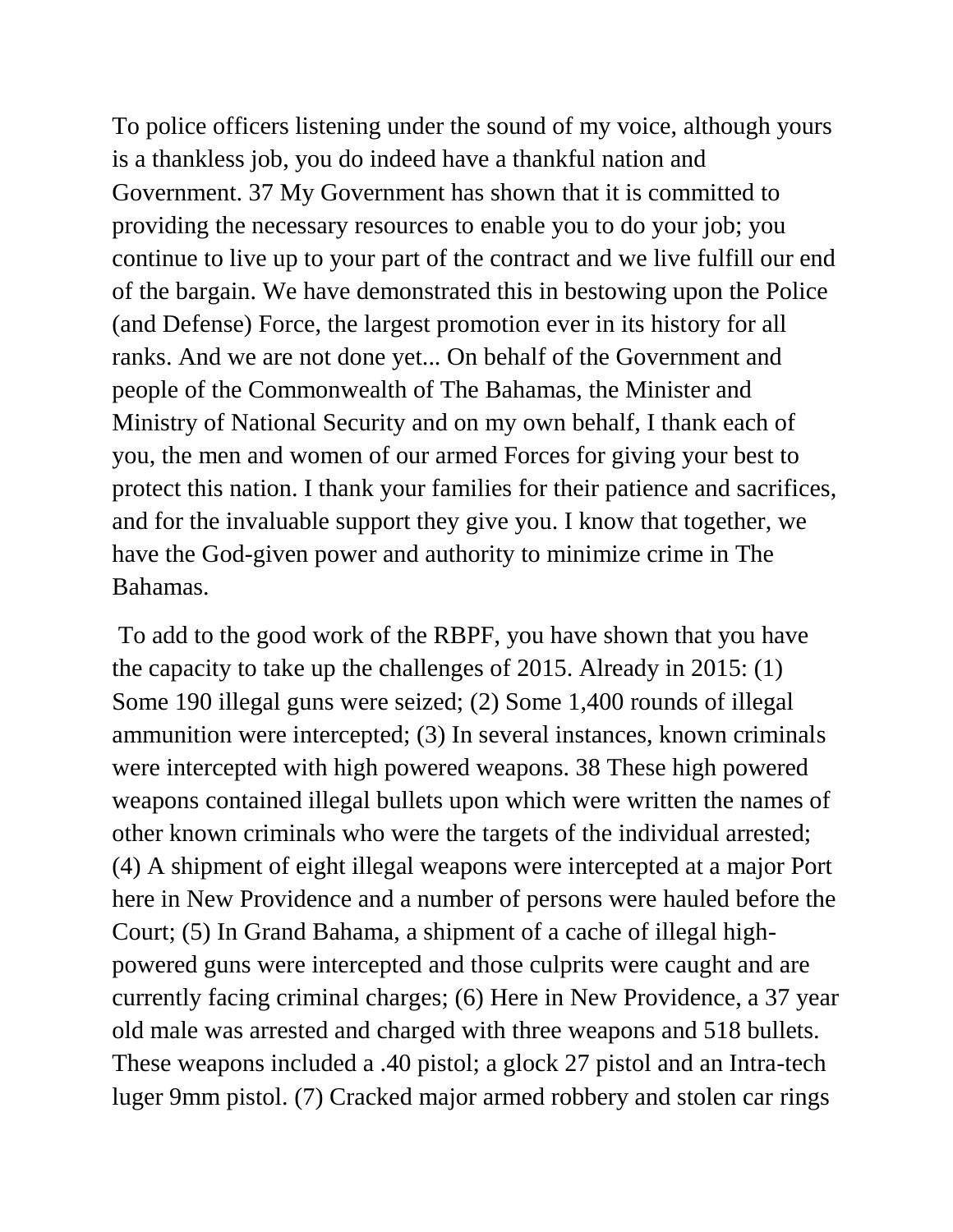which led to the recovery of significant properties; (8) Other persons attempting to smuggle guns, drugs and people into The Bahamas have been taken into custody and are before our courts; and (9) As I speak, the police possibly prevented another homicide of a female who was abducted several nights ago; the males are presently in police custody. This is all about building a Safer, Stronger, Modern Bahamas! 39 Madam President, I can go on much further. As a matter of fact, since 2012, more than 1,400 illegal guns and 30,000 rounds of illegal ammunition were taken off the streets by the Police.

I highlight the number of firearm seizures as more than 80 % of the murders are committed with the use of an illegal firearm. Madam President, as further evidence to our commitment to building a safer Bahamas, my Government has undertaken the complete ban of wrecked/unsalvageable vehicles and those vehicles with no clear title and over ten years from the United States of America and abroad in the 2015/2016 Budget. This is necessary because we continue to record a high volume of stolen vehicles. According to the RBPF, up to June 16, 2015,atotal of 450 vehicles were stolen. The majority of these vehicles are of the Nissan and Honda model. These are the main types of aged vehicles imported in a wrecked manner or no title. In recent conversations with Nissan and Honda dealers, the numbers of repairs that are made to such vehicles do not match the number of parts being sold by the respective companies. The only conclusion is that vehicles are being stolen to repair wrecked/old vehicles imported into the Country. 40 I must add that the revenue/monies generated by the import of these vehicles do not match the expenditure by Government to recruit police and fight this menacing crime problem.

Madam President, as a further testament to our commitment to building a safer Bahamas, my Government has undertaken to: (1) Consider and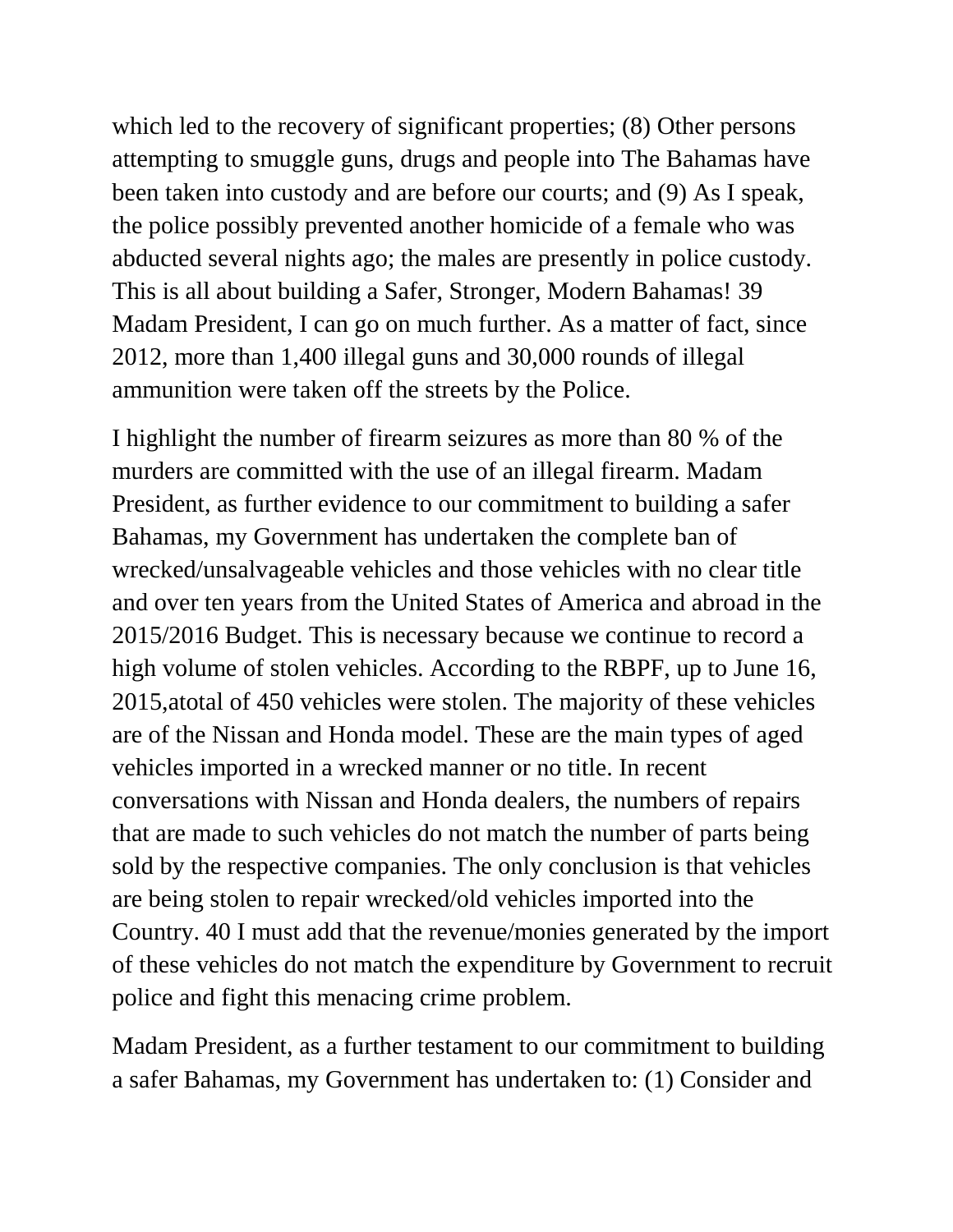provide fixed scanners at our ports; (2) Provide for better screening of luggage and other items from abroad; (3) Provide training in firearms and illegal contraband smuggling for persons employed at our Ports of entry; (4) Review and strengthen legislation to accompany policies and procedures relating to the handling of packages, etc. from abroad; (5) Heighten our cooperation with our US and Caribbean counterparts regarding firearms interdiction and tracing; and (6) Review and strengthen our criminal laws regarding penalties relating to such matters. Additionally, my Government is committed to providing the Police with: • Body Armor (Bullet proof vests) • Specialty Footwear for Mobile Patrol Officers 41 • Visibility vests for Flying Squad, DEU, Firearms and Gangs, Anti-Terrorist Unit • Additional Firearms and Ammunition • Firearm Holsters • Handcuffs and cases • Batons and cases • Hand held radio and cases • Additional Ford Taurus Patrol Cars • Additional small cars for station duties (fuel efficient) • Motorcycles • Bicycles • Jeeps and trucks for Family Islands • 30 seat buses • Approval for radio communications upgrade (current and three years into the future) My Government is further committed to providing the Police with: • Recruitment of three additional squads in 2015/2016 budget • Recruitment of Reserves squads (30 persons each) • Funding for local training courses for police officers of all ranks at Police Training College 42 We are on course to building a Safer Bahamas! Madam President, as I reflect over these past three years, I am indeed privileged to work in this PLP Administration as part of the new generation of leaders recruited by the Rt. Hon Prime Minister. Prior to my appointment to this place and the Cabinet, I served my country as a senior member of the Royal Bahamas Police Force and the fight against crime has been my passion over these past years.

As a new generation leader, I do not nor have I ever accepted the view espoused by some that the status quo is to be accepted and that things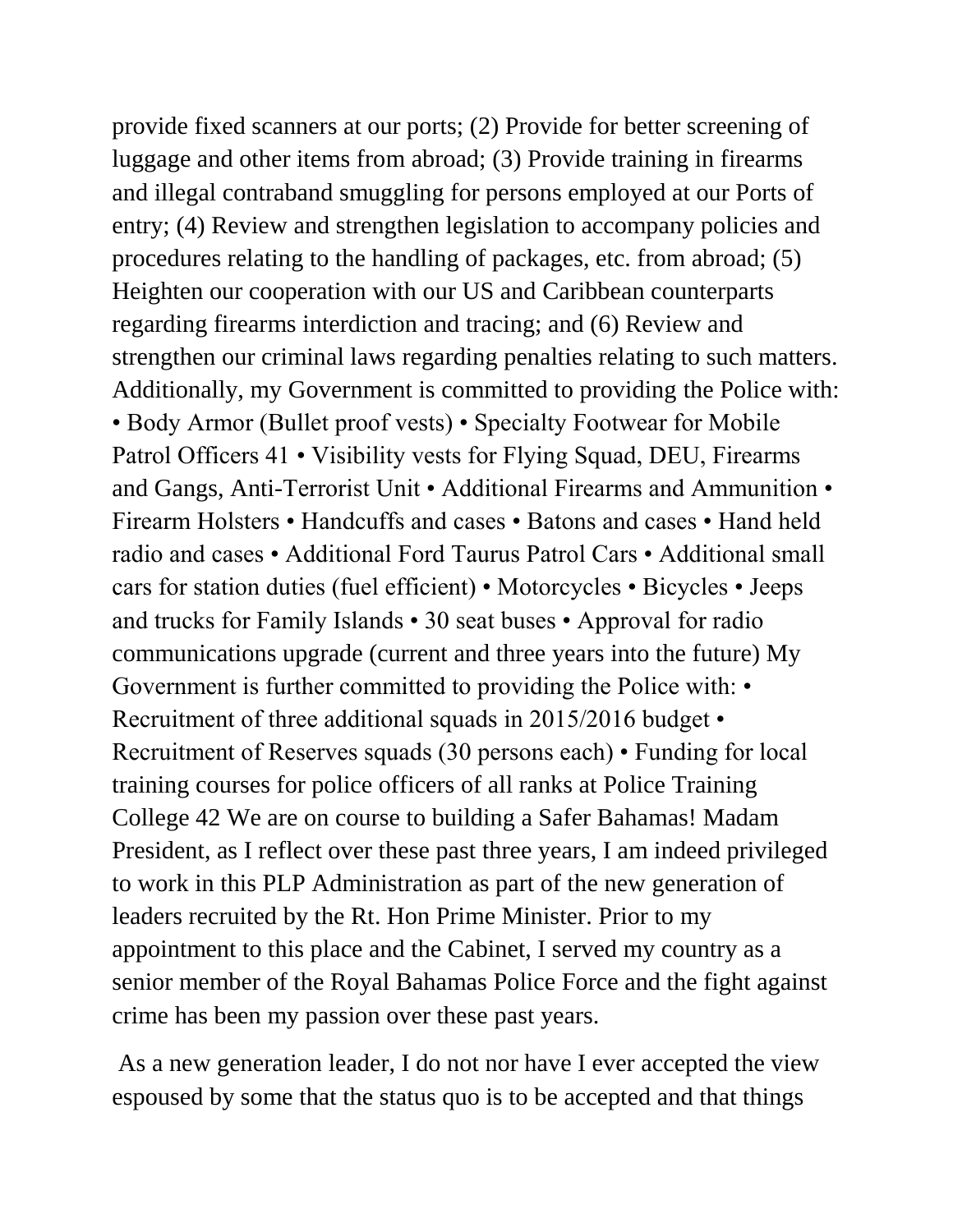will always be this way. I refuse to accept this as I believe that fundamentally, it is not consistent with reality and the purpose of governance. Madam President, I reflect on the question posed to me by the student. Is The Bahamas Stronger, Is it Safer? Absolutely. Stronger. Safer now. Stronger than we were in 2012 when we assumed office. Safer than we were in 2012 when we assumed office. Madam President, there has been much debate on our Party over the past weeks. Much debate on the new generation leaders and if we are imploding. 43 People who have fundamentally opposed the Progressive Liberal Party and all we stand for have been working overtime. The vultures encamp around us. Encamp as you must however. This Party presses on. Whilst others talk, we work. We work and we press on. Madam President, we in the PLP is no stranger to dissention. In fact, members Opposite owes their very existence to a dissention in our ranks and the subsequent formation of the Free National Movement- yet we press on. Our Agenda unchanged- those who no longer share the vision are free to leave; our benches are deep with replacements abound. WE PRESS ON! Madam President, the core values of our Party - to help the dispossessed, to empower the powerless – to strengthen the state of our country remain. Others grandstand- but put their records to the test. What have you done, how have you helped?

Madam President, it is easy to complain, as they say 'talk is cheap'. But for those of us truly committed to public life, we know and understand that after talking, you have the people who need help. 44 Madam President, the economic transformation which this administration has led has left our harshest critics stunned. The talk of doom and gloom has failed to produce the desired results. We have successfully implemented the most significant reform to the taxation system in our history. Is it perfect? Nothing on this side of Heaven is but it represents progress. PROGRESS! And we are not finished; our work is not yet complete. In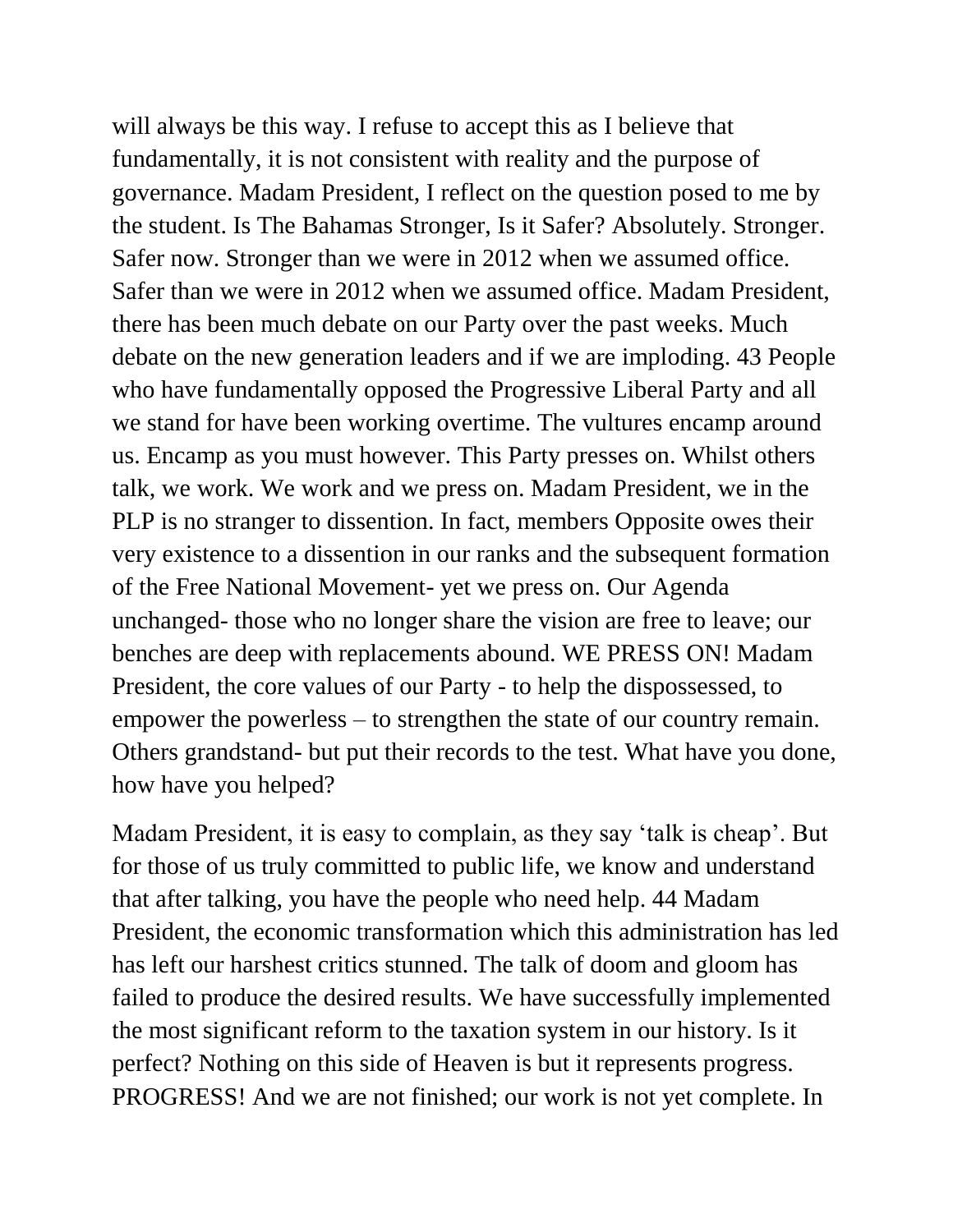spite of the noise in the market, we will roll out our National Health Insurance. Healthcare Madam President.

Whilst others spoke of catastrophic coverage (whatever that means or meant) we remain committed and will deliver comprehensive care. The Great Progressive Liberal Party threads on. Dissenters departed, doors remain open. Our Party is maintained by shared vision, not chains. Madam President, as it relates to crime we are stronger. We continue to strengthen the resources available to our security agencies to wage this unrelenting war on crime and its causes. We have ignited our Urban Renewal 2.0; we will expand our Tourism based policing; we will further energize our School 45 based policing initiative; we will retrofit our Forensic Laboratory; we are enhancing our intelligence capabilities (NIA is coming); We are stamping out these gangs; we are witnessing speedier trials and more convictions; We are Stronger…. Yes, we are winning. Winning because we have a comprehensive plan to address crime and criminality. We have implemented programmes to attack crime and its causes. Madam President in addition to the funds which this Budget provides for Urban Renewal, funds have been allocated for initiatives to attack youth unemployment. Increased jobs and opportunities for our youth particular young males will produce dividends in reducing the probability that those persons will resort to lives of crime.

As it relates to crime generally, we are having great successes in this war (give examples of large gun seizures, drugs and cash in Confiscated Assets Funds). WE MUST STAY THE COURSE, WE MUST WIN THIS WAR. Our murder numbers remains high due to the challenges posed by a small group of hardened, callous criminals who are attempting to destabilise our communities. These criminals will not prevail. We must not let them prevail. 46 Madam President, yes the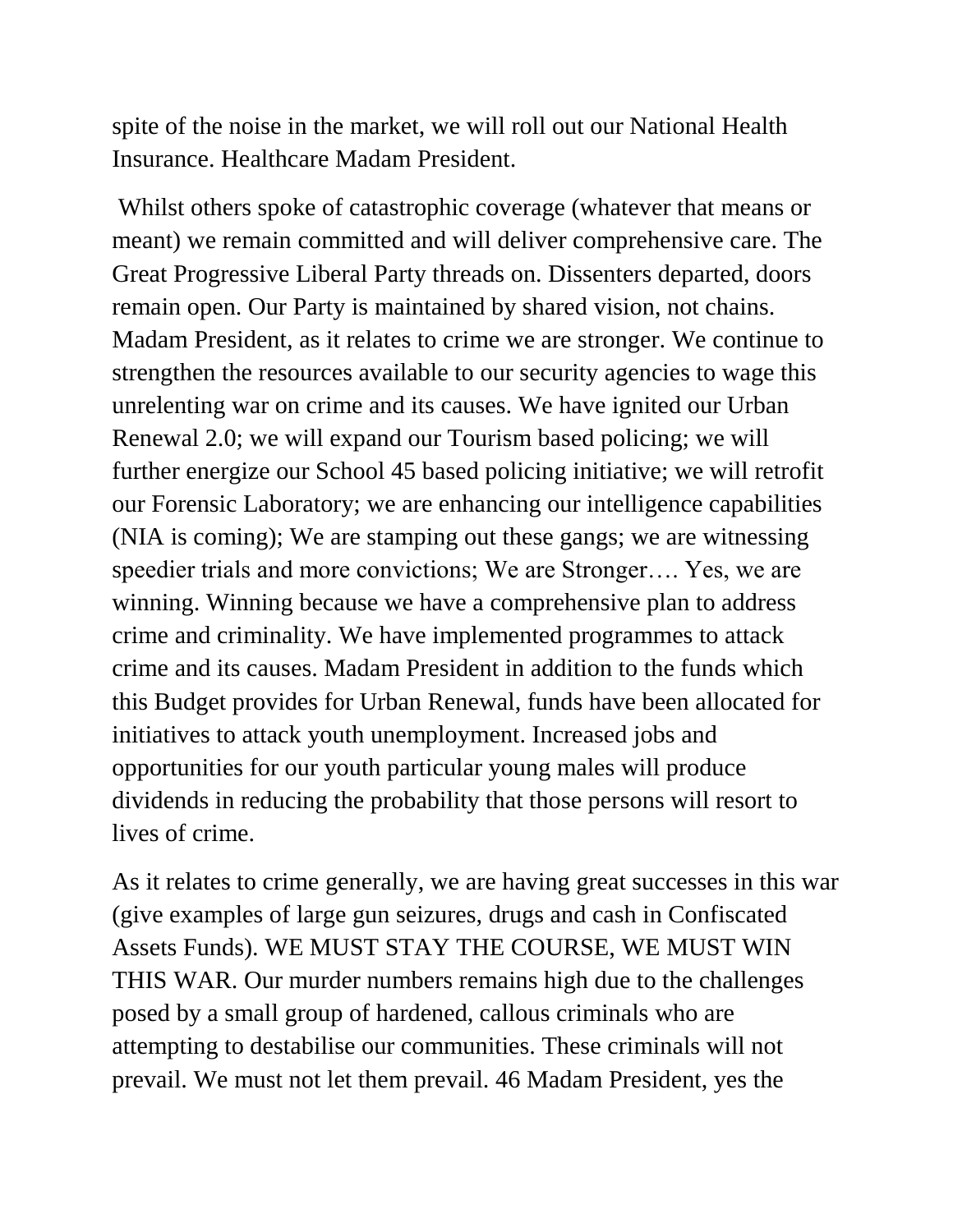Bahamas is a Stronger Bahamas and we continue to get stronger. This Progressive Liberal Party led by the Rt. Hon Prime Minister is delivering much needed reforms and is transforming this Countryresolving deep rooted and long standing issues. The Great Party remains great. The PLP is stronger. We are the party for this time and this season. We are the only Party now capable of governing.

Madam President, this Budget and our stewardship of the people's finances since coming into office evidence our strength as a Party and as a government. The Deficit has been slashed; VAT is a resounding success; Investment Incentives have been extended to Bahamians and our least fortunate citizens; National Health Insurance is on the way; additional support has been given to our most vulnerable citizens. 1 MINISTRY OF NATIONAL SECURITY P.O. BOX N-3217 NASSAU, THE BAHAMAS Speaking Notes By Senator The Honourable Keith R. Bell Minister Of State In The Ministry Of National Security Budget Debate Before The Senate Wednesday, 24th June, 2015 2 BUDGET DEBATE Madam President, Honourable Members, Good Morning. I rise today in full support of this Budget and the compendium of Bills, in the midst of much debate and discourse on this government and its work and the continued strength and vitality of the great Progressive Liberal Party. We see debates within, debates outside, and we have parted ways with some. And yet, Madam President, remain steadfast and resolute in our drive to improve this Country – to make a Stronger Bahamas, a Safer Bahamas, a Prosperous Bahamas, a more Modern Bahamas! Madam President, before making my substantive contributions to this debate, I must first (as always) express my thankfulness to my God, my wife, my family and my fellow Bahamian people for their full and unequivocal support. Indeed, I remain grateful to my Prime Minister, the Rt. Hon. Perry G. Christie for allowing me to serve in this capacity. I am also privileged to work with the Hon. Dr. Bernard Nottage in the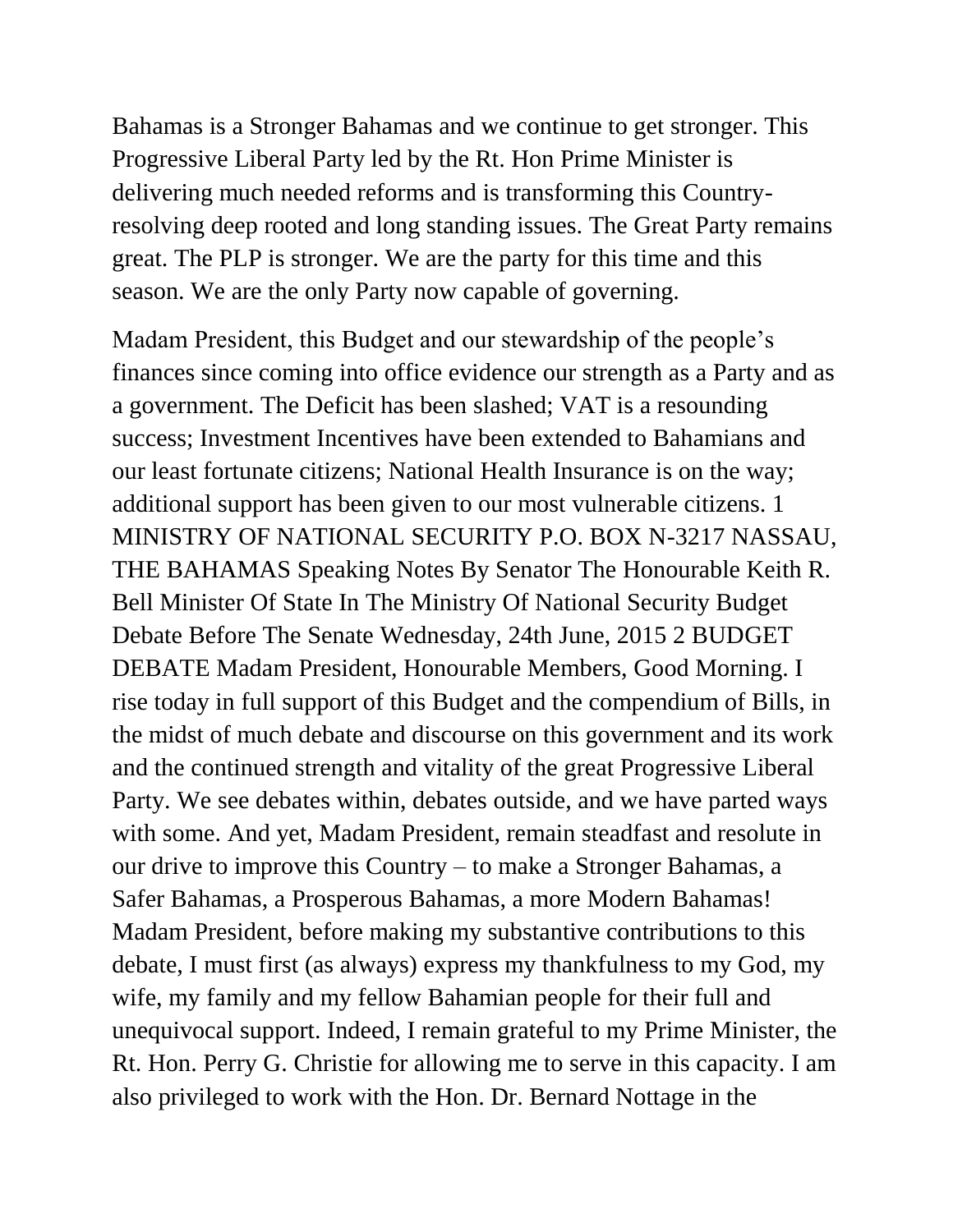Ministry of National Security, who has been given the very difficult task of delivering our crime initiatives as promised in our Charter for Governance. Madam President, we recently celebrated Father's day and I wish take this opportunity to extend greetings to all Fathers. 3 Madam President, over the past weeks, I've had the privilege of attending a number of graduations. At each event, I was impressed by the talent and intellectual prowess of our young people. Public Schools, Private Schools, Rich and Poor- I saw irrefutable and consistent evidence that our next generation will surpass our achievements in building a stronger Bahamas. For this, we should all be very proud. Madam President, at one such graduation, I was asked by a young student- Is the Bahamas Stronger? That was the question, Madam President.IS THE BAHAMAS STRONGER? Out of the mouth of children as the Scriptures says. Is the Bahamas Stronger? In answering, I said a resounding "yes". I told the graduate yes and did so without equivocation. Yes! The Bahamas is Stronger Madam President, under this Progressive Liberal Party Government led by the Rt. Hon. Prime Minister. The Bahamas is indeed stronger! Madam President, today we are here to debate this Budget and the compendium of Bills which support it. We have seen over the past weeks much debate from various quarters on the Budget and the reforms which we seek to introduce. 4 In a democratic society, these debates are healthy and vital. Notwithstanding, Madam President, in a world where austerity is the new norm, and countries strain under the burden of their debts, the Minister and the Minister of State for Finance and their team must be congratulated for their stellar performance in transforming this Country's finances. Madam President, just last year, we saw the Opposition rant and rave with respect to the Budget and this Administration's fiscal policies. They went so far as to take the unprecedented step of voting against the National Budget of all things! All of the FNM Senators voted No. In true form, No alternative budget,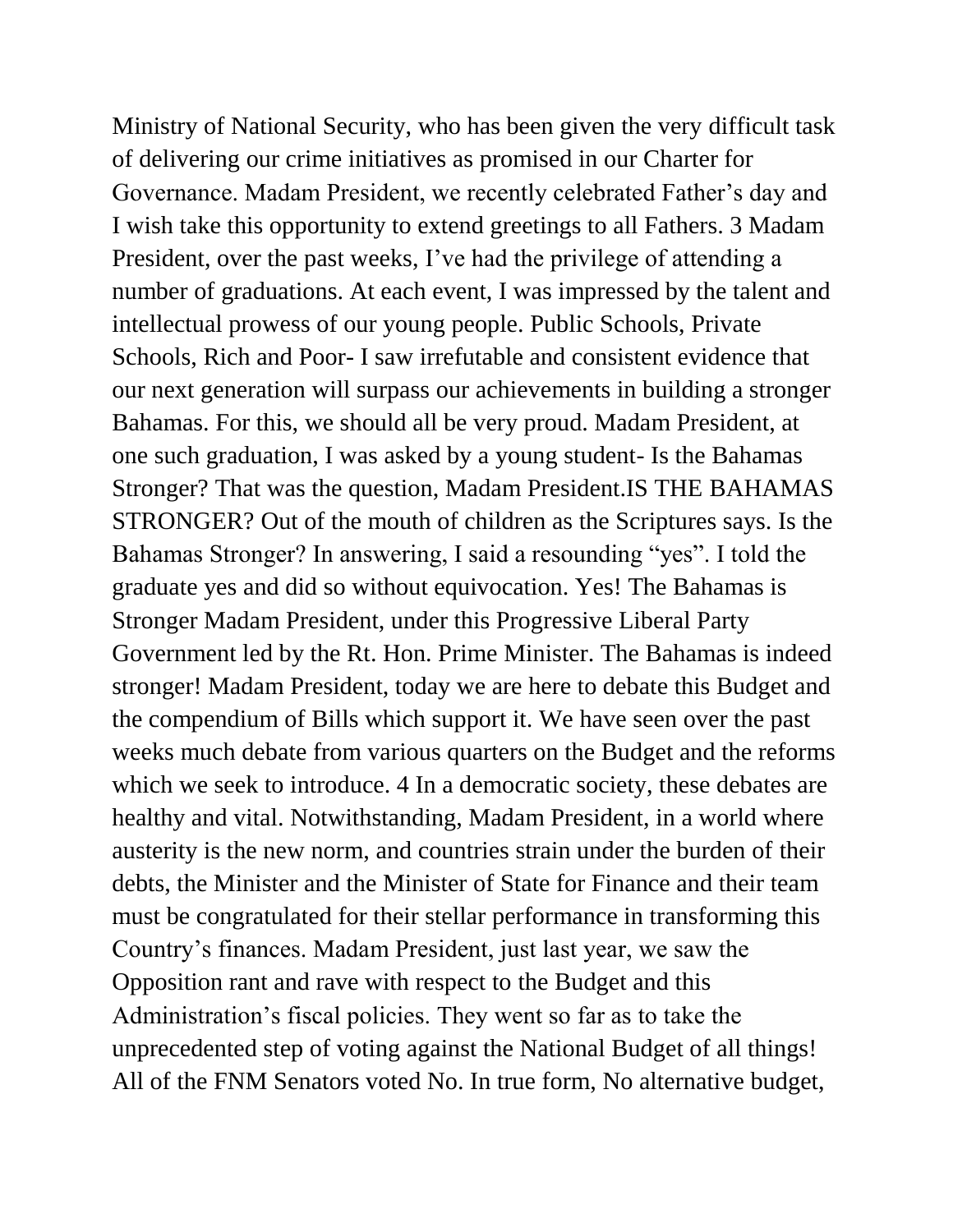no concrete proposal, just "NO". Madam President, such a position simply shows an astounding lack of leadership and ability to govern. In explaining why, they stated "they will stand with Bahamians who have been bamboozled and deceived by this government". Further and more troubling Madam President, in presenting and passing the 2014/15 budget, they told the public that the PLP administration was acting in an unconstitutional manner. Madam President, a government acting against the framework of its Constitution is one of the highest condemnations one can pronounce upon a government. 5 Madam President, as if that was not enough, they then opposed and voted against the Value Added Tax Bill. Again, no concrete proposal. Madam President, what a difference 12 months makes. Today, the storyline has changed. In the face of a deficit which has been slashed, the successful implementation of the most significant reform to our system of taxation in our history and a clear pathway to eliminate deficit spending, I watched with sheer amazement, their esteemed Leader voted in favour of this Budget. Imagine that Madam President. He too recognized that we are indeed building a Stronger Bahamas! This Budget is being presented in the same fashion following the same financial principals and includes as a significant revenue source VALUE ADDED TAX. Same provisions, same methodology-but they voted yes in that other Place. Madam President, I still don't get it. If you believed it was unconstitutional last year what makes it constitutional this year? Or was voting against the 2014 budget a mistake or was voting yes in that other place last week a mistake? Which is it? Have Members Opposite decided that the Budget is now constitutional? What about next year, would they revert to the previous position? 6 It has long been said that a double minded man is unstable in all his ways. The same can be applied to groups. Madam President, first they said they would repeal VAT, now they have backtracked and seem to be saying they will keep VAT but increase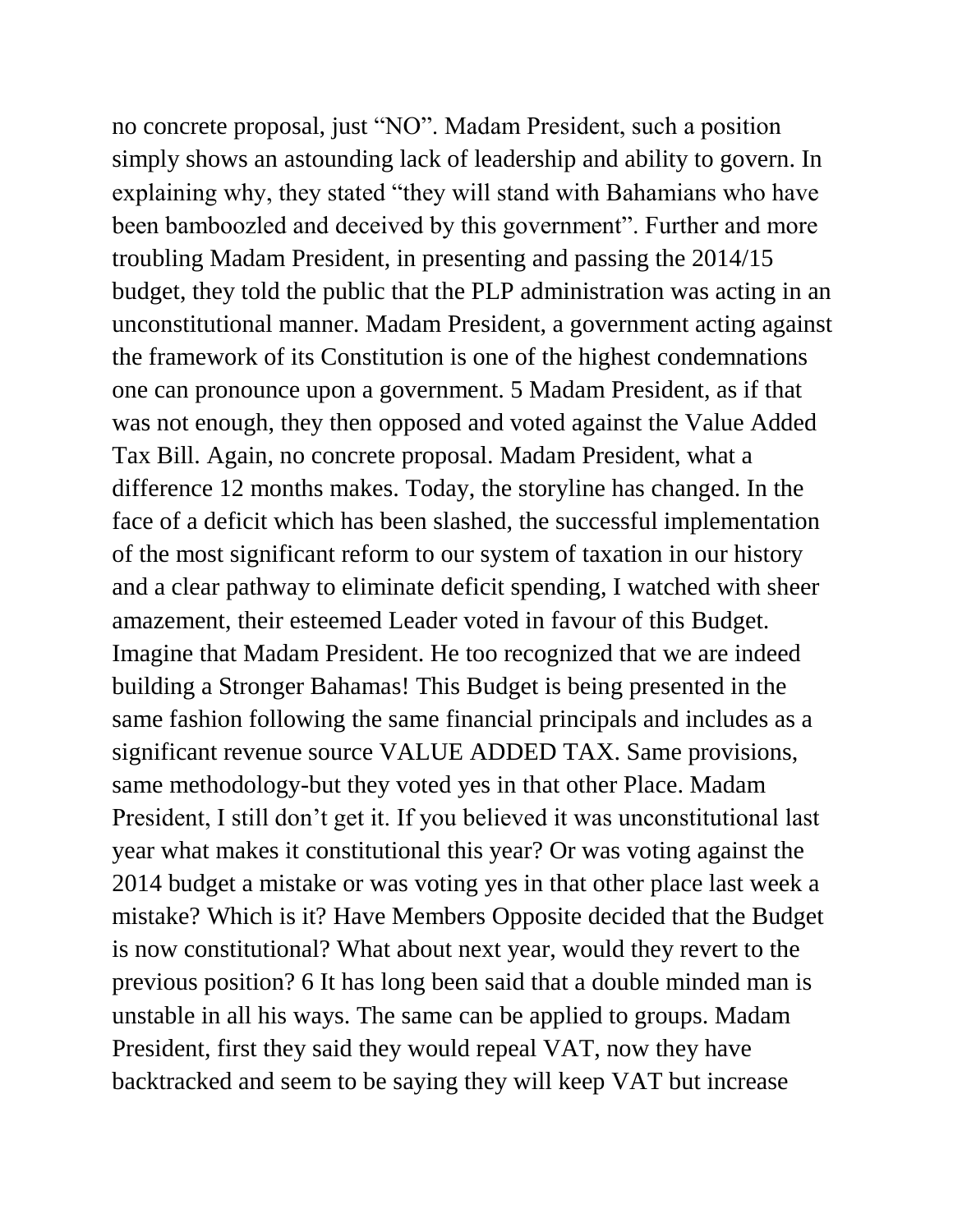exemptions. Well that was proposed, analysed and assessed with the Government, Chamber of Commerce and other stakeholders agreeing that the proposal is not viable. I would comment further why the proposal will not work but as their proposals are "subject to change without notice", I will leave such analysis and recommend that they get better advice Madam President before their next 'flip-flop'. Madam President, consistent with our commitment to building a Stronger Bahamas, this Budget not only makes significant inroads in addressing our strained public finances, but also stimulates growth and development. With respect to the economy, this Budget sees the deficit (meaning the shortfall between the funds collected by the government and funds spent), slashed by some three hundred and thirty-two million dollars - \$332 Million. Yet, Madam President, the FNM and their allies would have you believe the Country suffers as a result of them being voted out. 7 Nonsense! Madam President. Utter Nonsense. We are Stronger, Stronger under this Progressive Liberal Party Administration. Madam President, with no tangible evidence to support their illogical position that this country was stronger under their last disastrous administration, the Opposition and their allies have now resorted to trying to manufacture crisis, red herrings and smoke screens. No concrete plans for reform, no concrete plans for national development - NOTHING. Madam President, the Value Added Tax which was rejected by the FNM and which at one point they suggested that they would repeal, is expected to produce some \$150 Million in tax receipts which is being used in part to pay down our enormous debts. Madam President, to grow and develop this Country, we must not just rely on foreign direct investment, but we must encourage local investment and development. In this regard, this Budget introduces significant reforms designed to create economic stimulus through tax concessions. The Family Island Encouragement Act is being extended with the addition of Eleuthera,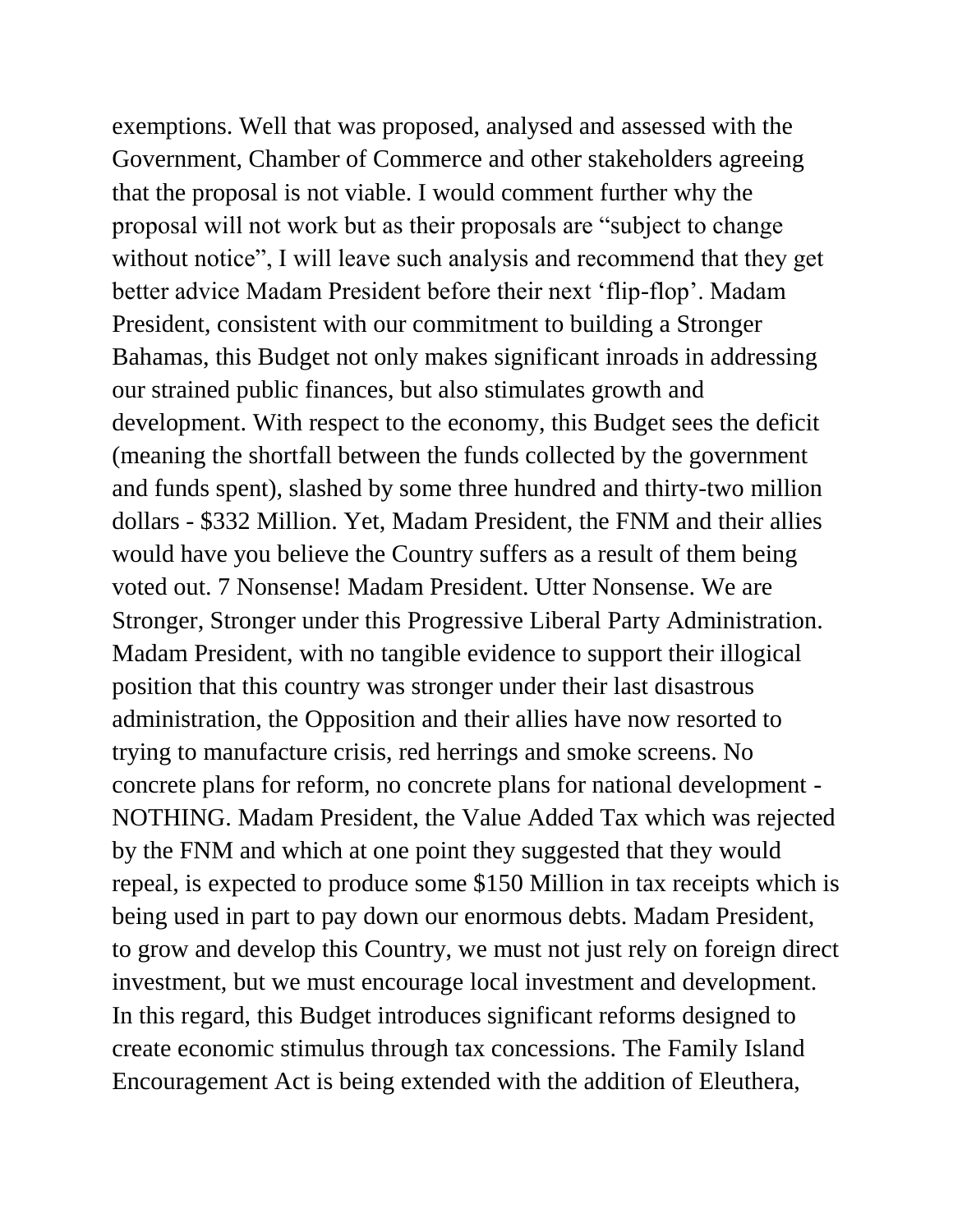Abaco, and East and West Grand Bahama. 8 For the benefit of those listening, this law allows persons on qualifying islands to import all the materials needed for the construction of their homes duty free. DUTY FREE! Madam President, this significantly reduces the cost of construction on those islands and I encourage persons to take advantage of these opportunities. In addition to the Family Islands, this Progressive Liberal Party Government is giving 'over the hill' communities some of the same benefits which are given to Bay Street. Yes, Madam President, just as mostly wealthy landowners receive concessions under the City of Nassau Revitalisation Act, so too will those with homes under 1,500 square feet or commercial structures under 6,000 square feet. The Tariff (Amendment) Act allows for qualifying individuals to apply and receive an exemption on the customs duties on building materials for approved projects. It is my hope that Bahamians take full advantage to improve our depressed communities. Yes! Madam President, this Christie-led PLP administration is ploughing full steam ahead to build a Stronger Bahamas; a Safer Bahamas, a Prosperous Bahamas, a Modern Bahamas. As for me, my task is to produce empirical data which unequivocally show that we are building a safer Bahamas through our policies and initiatives. 9 Madam President, we accept that this is no easy feat. However, with God's grace and guidance, we are determined to building a safer Bahamas by: (1) Protecting our borders through our unprecedented capital expenditure in our RBDF; (2) Redoubling our efforts through the RBPF in Project 'Safe Bahamas' in making our streets, our businesses and our homes safer places; and (3) Refocusing our efforts and redirecting significant resources to The Bahamas Department of Correctional Services (formerly HMP) to ensure that it moves from an Institution of 'incarceration' to one of 'rehabilitation'. Ministry of National Security and Agencies Total Budget 2013 – 2016 Head Agency Recurrent Expenditure Actual 2013/2014 Approved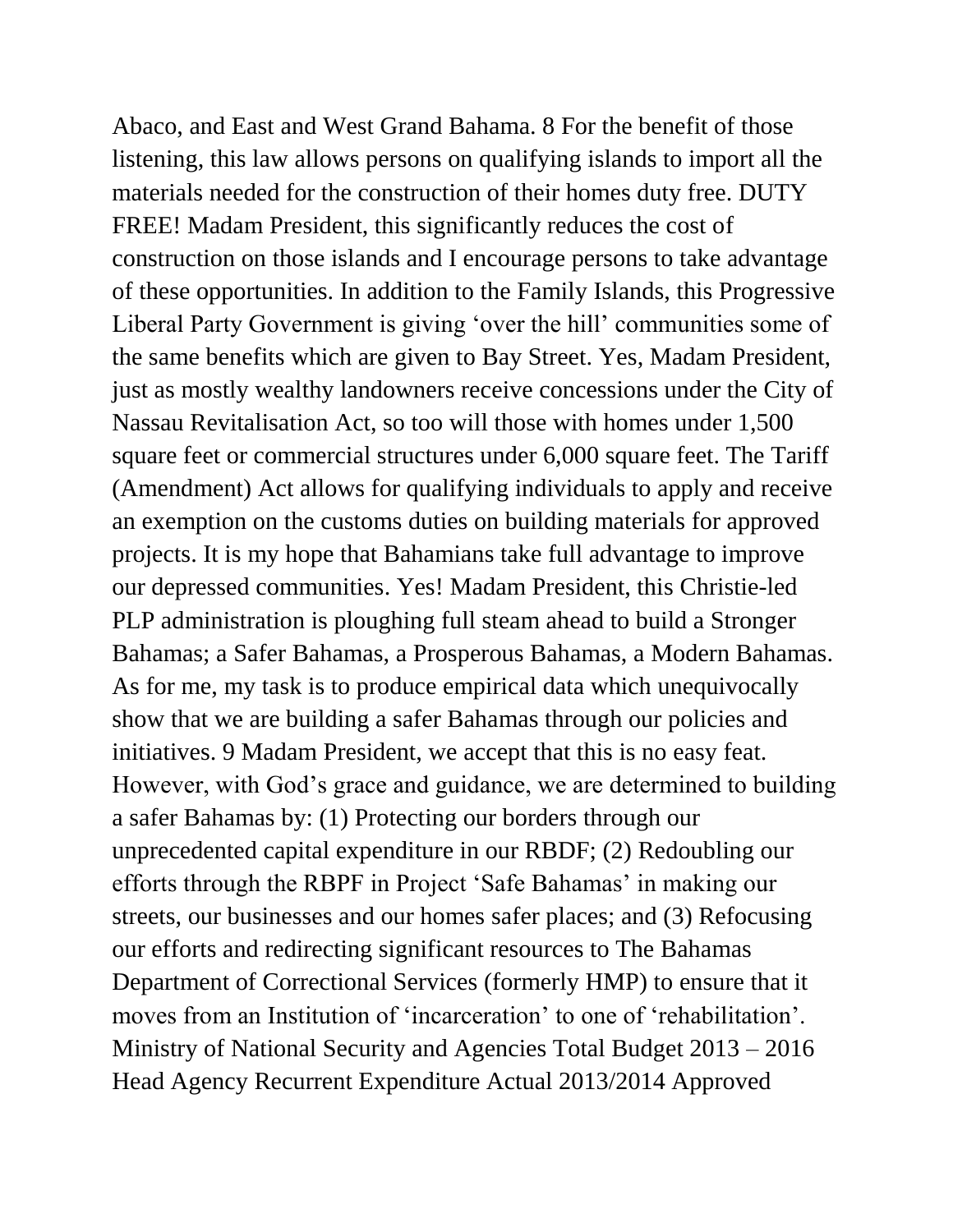Estimates 2014/2016 Estimates 2015/2016 11 Department of Correctional Services 22,204,310 23,252,666 26,413,527 12 Parliamentary Registration Department 1,206,446 1,136,851 1,057,264 29 Ministry of National Security 4,533,857 5,107,588 13,129,063 31 Royal Bahamas Police Force 126,947,284 129,249,756 126,138,421 32 Royal Bahamas Defence Force 50,302,981 57,453,283 60,042,323 TOTAL 205,194,878 216,200,144 226,780,598 10 Ministry of National Security and Agencies Personal Emoluments 2013 - 2016 Head Agency Recurrent Expenditure Actual 2013/2014 Approved Estimates 2014/2015 Estimates 2015/2016 11 Department of Correctional Services 18,309,639 20,026,323 22,240,809 12 Parliamentary Registration Department 560,506 592,150 621,950 29 Ministry of National Security 1,586,869 1,670,968 1,901,200 31 Royal Bahamas Police Force 107,344,775 109,941,753 109,552,079 32 Royal Bahamas Defence Force 42,054,366 47,280,656 48,854,223 TOTAL 169,856,155 179,511,850 183,170,261 Ministry of National Security and Agencies Capital 2013 - 2016 Head Agency Recurrent Expenditure Actual 2013/2014 Approved Estimates 2014/2015 Estimates 2015/2016 11 Department of Correctional Services 331,428 650,000 - 12 Parliamentary Registration Department - - - 29 Ministry of National Security 500,000 500,000 - 31 Royal Bahamas Police Force 15,682,333 19,308,003 16,586,342 32 Royal Bahamas Defence Force 68,568,634 39,250,000 47,600,000 TOTAL 85,082,395 59,708,003 64,186,342 11 Ministry of National Security and Agencies Other Charges 2013 - 2016 Head Agency Recurrent Expenditure Actual 2013/2014 Approved Estimates 2014/2015 Estimates 2015/2016 11 Department of Correctional Services 2,904,544 3,226,343 4,172,718 12 Parliamentary Registration Department 546,469 544,701 435,314 29 Ministry of National Security 2,787,322 3,436,620 11,227,863 31 Royal Bahamas Police Force 15,682,333 19,308,003 16,586,342 32 Royal Bahamas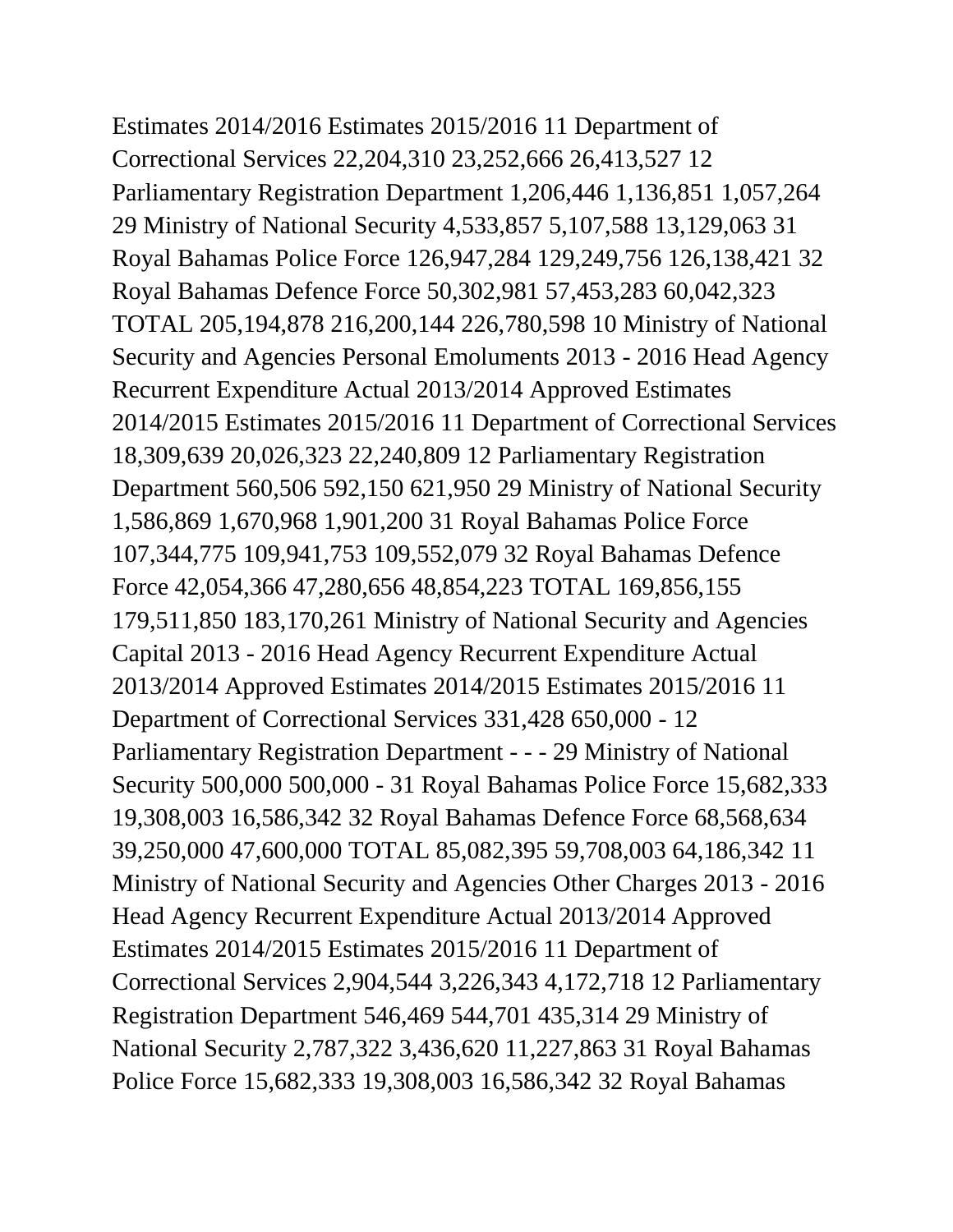Defence Force 6,670,438 10,172,627 11,188,100 TOTAL 28,591,106 36,688,294 43,610,337 ROYAL BAHAMAS DEFENCE FORCE Madam President, I am proud to say that this Progressive Liberal Party government is overseeing the largest expansion exercise in the history of the Royal Bahamas Defence Force largest in its history! From Bimini in the North to Inagua in the South and everything in between, the Defense Force has been mandated to protect our sovereignty and national resources. To facilitate this, we have put in place in the Defence Force a comprehensive development plan in respect to capital investments and additional staffing. 12 With respect to capital investments, the 'Sandy bottom' project continues full steam ahead. The dredging and ancillary construction related to the deepening of the Coral Harbour Base is almost complete. This will allow the newly acquired vessels and those acquired by previous administrations to be able to dock at the Coral Harbour Base. Other elements of the expansion and development at the Coral Harbour Base include the construction of firefighting equipment, construction of a building to serve as an operations centre, a mechanical workshop and a supply and administration building. Madam President, as we are a government committed to planning not just for today but also for the future, the government has acquired some 14.4 acres of additional land for the future growth and expansion of the Coral Harbour Base. We are indeed building a Safer, Stronger, Modern Bahamas! Cognizant of the need to secure our entire archipelago, investments are also being made in Matthew Town, Inagua where dredging will take place to allow for the berthing of vessels and a mechanical workshop building will be constructed. In Ragged Island, the harbour at Gun Point will be dredged to allow for the safe docking of the Force's vessels. 13 To facilitate the development of the satellite base on that island, a 9,500 sq. ft. building will be constructed to accommodate officers and marines. An aircraft hangar for the Force's aircrafts and a multipurpose building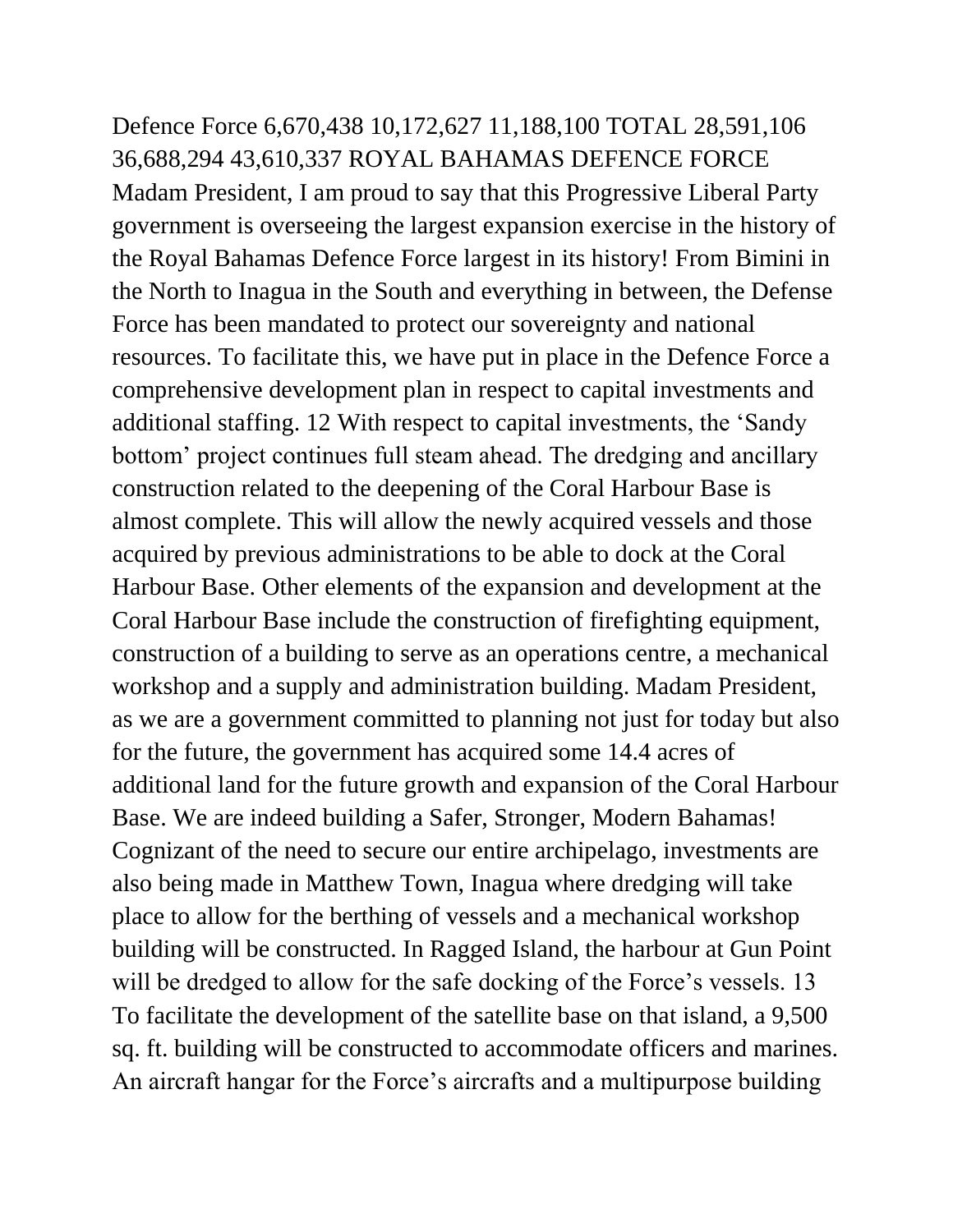will also be constructed. Madam President, the work being undertaken to transform the Defence Force is paying significant dividends. During the past fiscal period to June 2015, significant apprehensions and/or arrests were made by the Defence Force including: • Approximately 1,600 illegal immigrants were caught • Apprehended 2 foreign fishing vessels from the Dominican Republic for illegally fishing in The Bahamas with a combined total of 68 Dominicans aboard • Over 200 pounds of marijuana were seized • Fifteen non-Bahamians were arrested with undeclared firearms and ammunition • Conducting some 55 Searches • Rescue at sea cases involving over 160 lives In April of this year, the HMBS Durward Knowles was deployed to Jamaica on the occasion of the CARICOM-USA Summit attended by Prime Minister Christie as well as President Obama and other CARICOM Heads of states. Our Defence Force therefore contributed to the safety and security of that regional event which was a first of its kind of joint operation for the Defence Force. 14 Madam President, also during this fiscal period, the Defence Force will acquire a 180-foot Landing Craft in January, 2015. This patrol craft will be used as an auxiliary vessel for the purpose of supplying Defence Force vessels engaged in extended maritime operations away from bases. The Landing Craft will also be used to assist with repairing aids to marine navigation such as light houses and buoys around The Bahamas. Additionally, the vessel will provide disaster relief assistance to Family Islands by transporting troops, heavy lift equipment, ice and water makers, first aid supplies, a mobile field kitchen and much more to adversely affected areas. As part of this major Sandy Bottom Project, the HMBS A.D Hanna, Durwood Knowles, Leon Smith and Rolly Gray have all been commissioned and are now in this Country's service. Madam President in the past months, the Defence Force has seen the largest squad in its history join its ranks. Last month, a total of 108 marine recruits were added to the ranks. This increased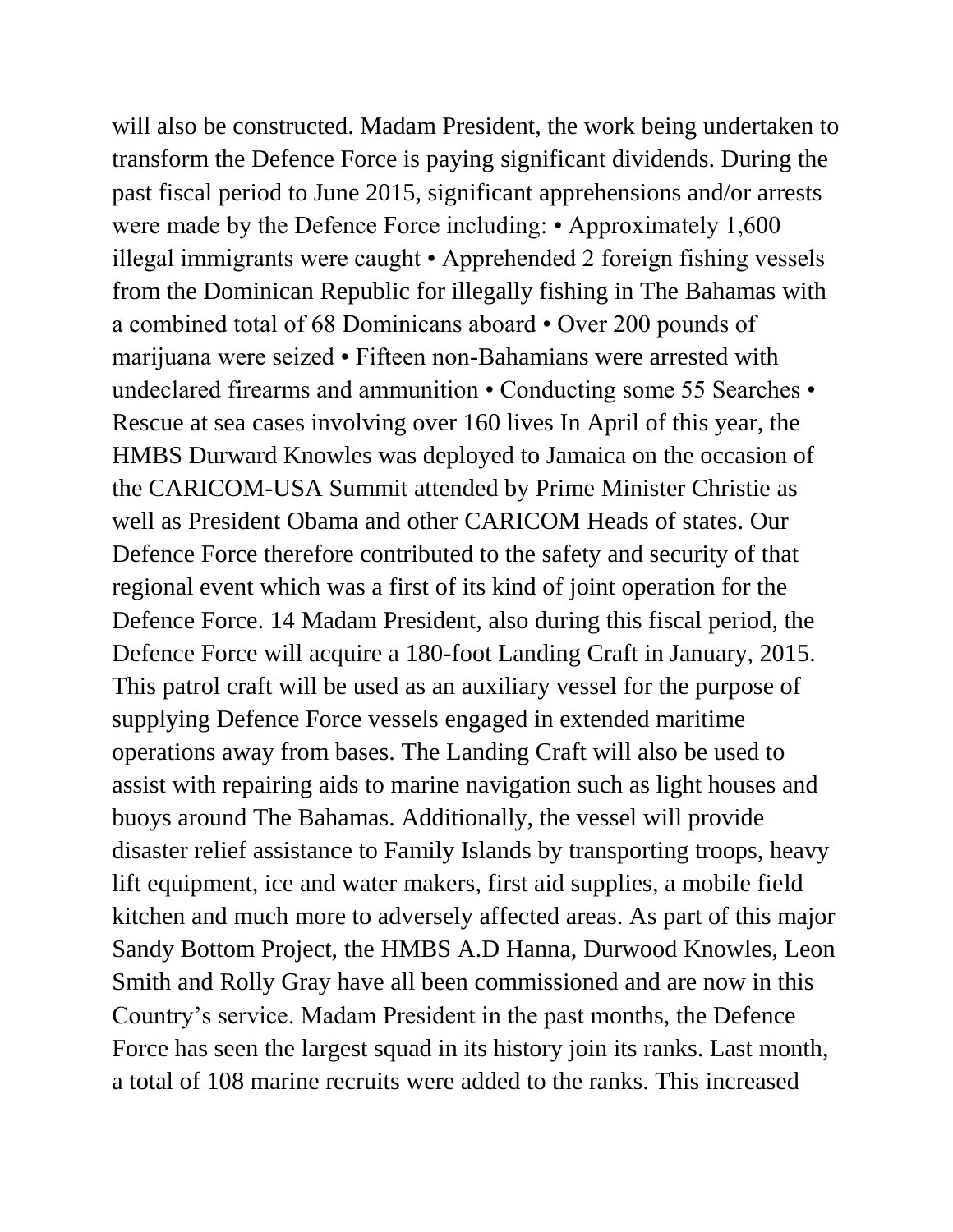recruitment is to ensure that we have adequate personnel to properly utilize the new vessels. This recruitment is a systematic exercise to increase the Force's current compliment of strength of 1,346 by 140 persons in this upcoming period with a total projected complement of 2,000 men and women by the fiscal period 2017/2018. 15 Madam President, in April, 2015, the Ministry undertook the unprecedented exercise of commissioning the HMBS Rolly Gray in Exuma surrounded by some of the most spectacular waters. This Commissioning was significant not just because of its location but because it represented a grateful nation honouring one of its great sons in his community. Madam President, in addition to their duties relative to patrolling our waters, let us not forget the significant role RBDF officers play in Military Aid to the Civil Authorities. For over a year now, Officers of the RBDF have given critical support to the Police Force and a number of Government Agencies to augment their operations. This assistance will continue as it enables the Police Force to focus more on crime fighting. Perhaps the strongest investment in building a Stronger, a more Prosperous Bahamas, Modern and Safer Bahamas is through our investment in our youth. The Royal Bahamas Defence Force has been involved in youth development for decades. I am referring to the RBDF Rangers Program. The Rangers Program was first introduced to the Donald Davis Secondary School. Its initial goal was to redirect the pathway of challenged male students at the junior high level toward becoming more productive members within their school and community. 16 Since that time, the RBDF Rangers program has evolved into a vibrant youth organization with students participating from (25) twenty five schools in New Providence and (11) eleven schools in Grand Bahama and Abaco. The objects of the Rangers Program is to train and mentor students in becoming patriotic and productive citizens through character building activities, leadership workshops and team building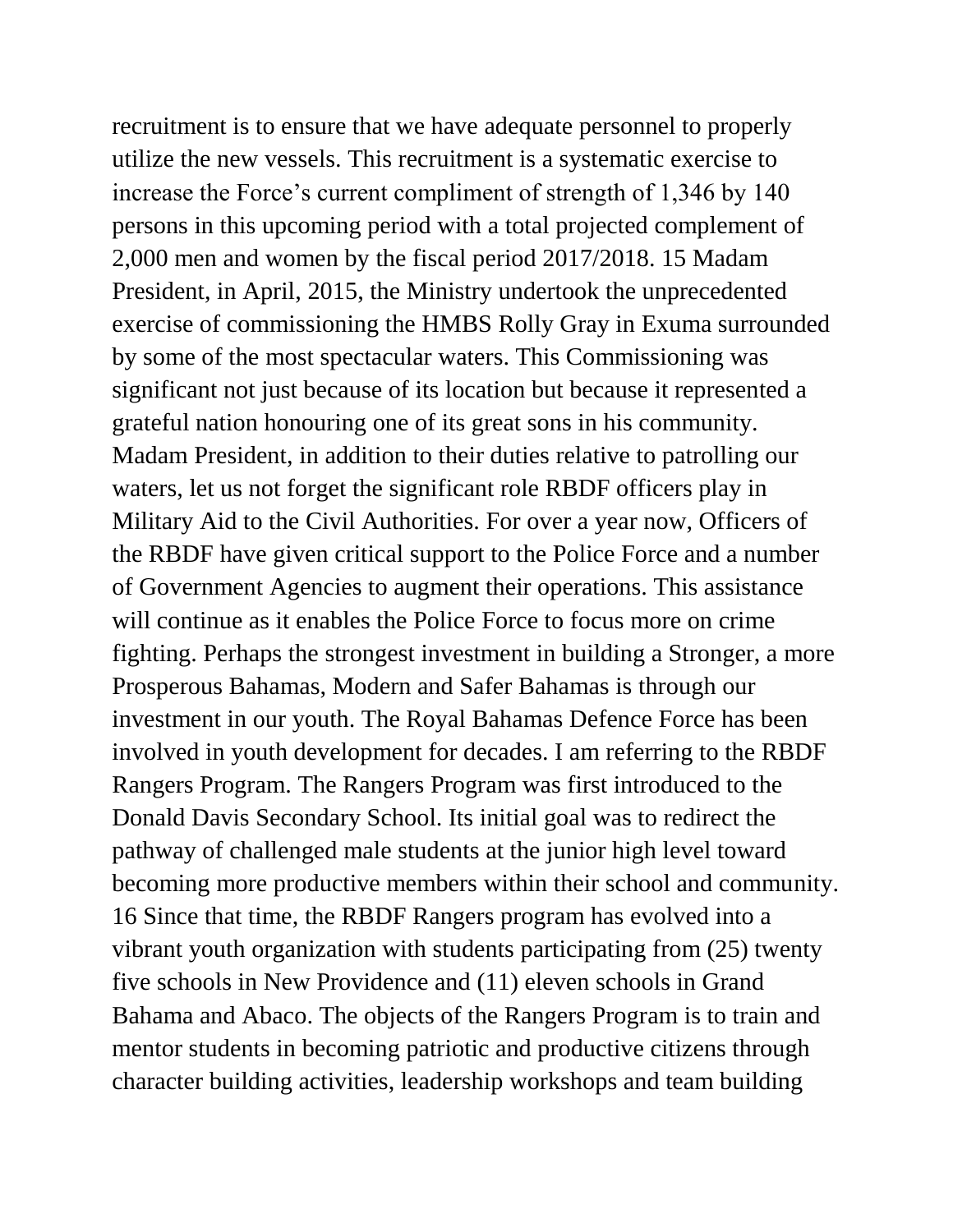exercises. It facilitates leadership development and principles, promoting the core concepts of the Defence Force. To date, the Royal Bahamas Defence Force has inducted some 5,000 students into its Rangers Program. Many of these individuals have graduated and continue to make valuable contributions toward national development. At present, there are approximately 1,200 active members representing 36 schools in New Providence, Grand Bahama and Abaco. This program continues to raise the bar, setting high standards of excellence in mentoring future leaders. Madam President, Bahamians and indeed, the world watched our Rangers as they performed their duties with excellence and military precision at the Carifta Games and IAAF World Relays. 17 I highly commend our Rangers and would submit that this Program ought to be the impetus for us to truly launch our 'national service'. BAHAMAS DEPARTMENT OF CORRECTIONAL SERVICES Madam President, the officers of The Bahamas Department of Correctional Services (BDCS) led by its able Commissioner, Patrick Wright, is responsible for the detention and rehabilitation of approximately one thousands, five hundred persons who have been remanded or sentenced at the Correctional Services Institute at Fox Hill. Madam President in this past budget cycle, the government increased the complement of the institution staff by an additional ninety-nine (99) Correctional Recruit Officers to meet the pressing manpower requirements. All ninety–nine of them have successfully completed their training and are deployed throughout the Institution on probation which is expected to end later this month. 18 Earlier this month, the Department commenced the process of recruiting another one hundred (100) officers, which is expected to bring the staff complement to seven hundred and forty-five (745) and thirty-three (33) civilian staff. Both squads represent the largest recruitment ever in the Department's history! We are building a Stronger, Safer Bahamas! Madam President, after years of dealing with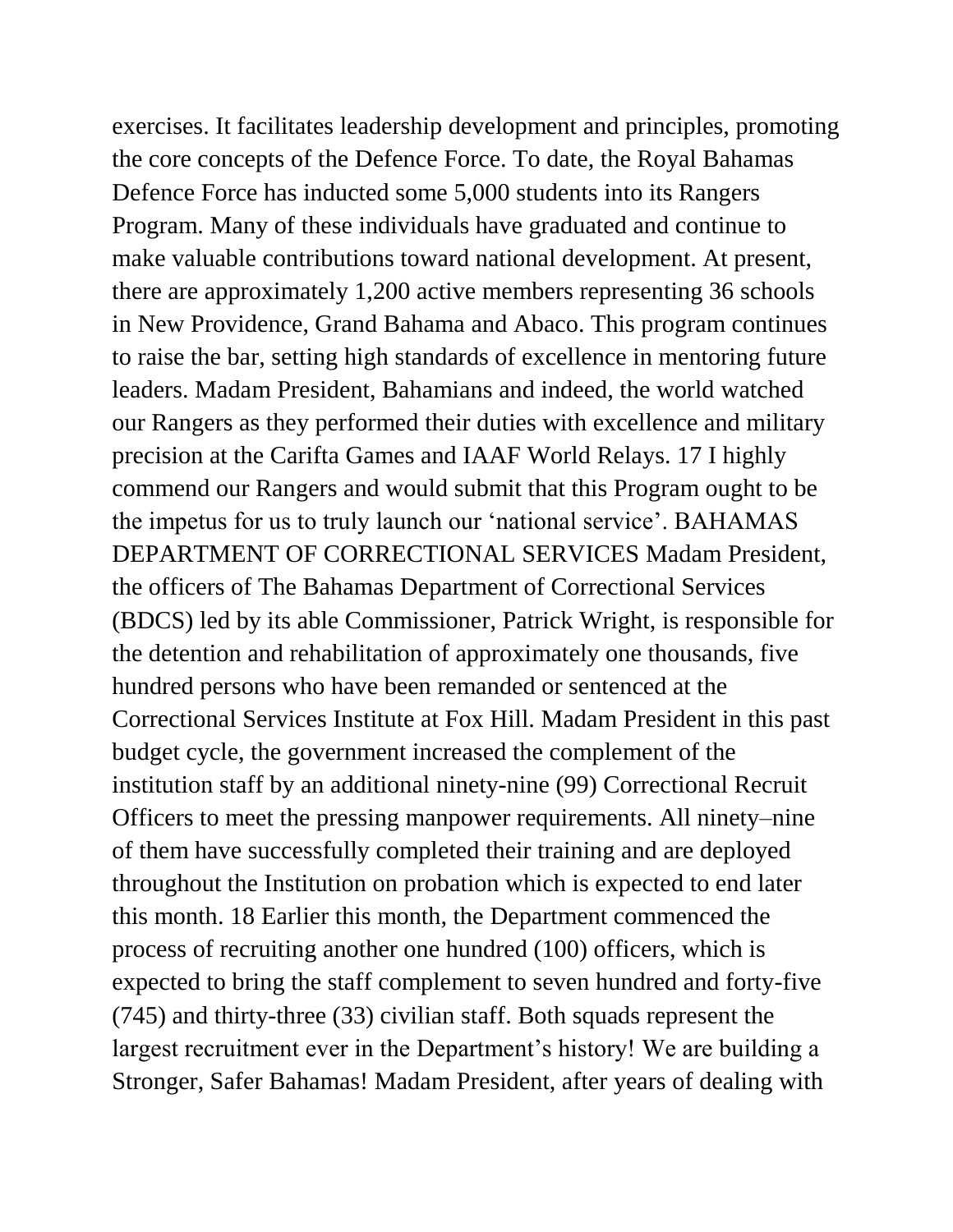the vexing issue of cellular phones being smuggled into the Dept. of Corrections, the installation and operation of state of the art cellular jamming equipment has rendered cellular phones at the facility useless. As we understand there is a basic need to maintain family relationships during the detention of an inmate, seventy-six (76) paid phones were installed throughout the institution. The Inmate Telephone System allows inmates to use the telephone service during the hours of 8:00 a.m. to 9:00 p.m. Calls are monitored and recorded for security purposes. 19 Madam President, although limited by resources, we continue to make improvements to the Correctional Facility in keeping with best practices. In this regard, there have been major improvements to the institution's compound lighting in 2015/2016, and lighting improvements are ongoing to assist with security measures. The perimeter wall is 65% completed which will enhance security at the institution and was constructed at significantly discounted rates as prisoner labour was used. Additionally, Proxy Guard Systems were installed for officers to make regular security checks during night duty in the Maximum Security, Remand Centre, and the Medium Security Unit. These electronic devices are used in many modern facilities throughout the United States and Canada. 20 I am pleased to report that some 298 officers received local training and 102 officers received international training. The Maximum Security Housing Unit Retro-Fit Standing Seam Roof System is completed. The process has begun for the installation of stainless steel combination toilets throughout the Maximum Security Housing Unit. Today, twenty-two (22) have been installed and two blocks have been renovated and are considered a modern facility. In the 2015/2016 Budget year, another fifty (50) toilets will be purchased and installed. Once completed, we would eliminate the use of slop buckets at the Corrections Department which would significantly improve conditions for both workers and inmates. We are building a more Modern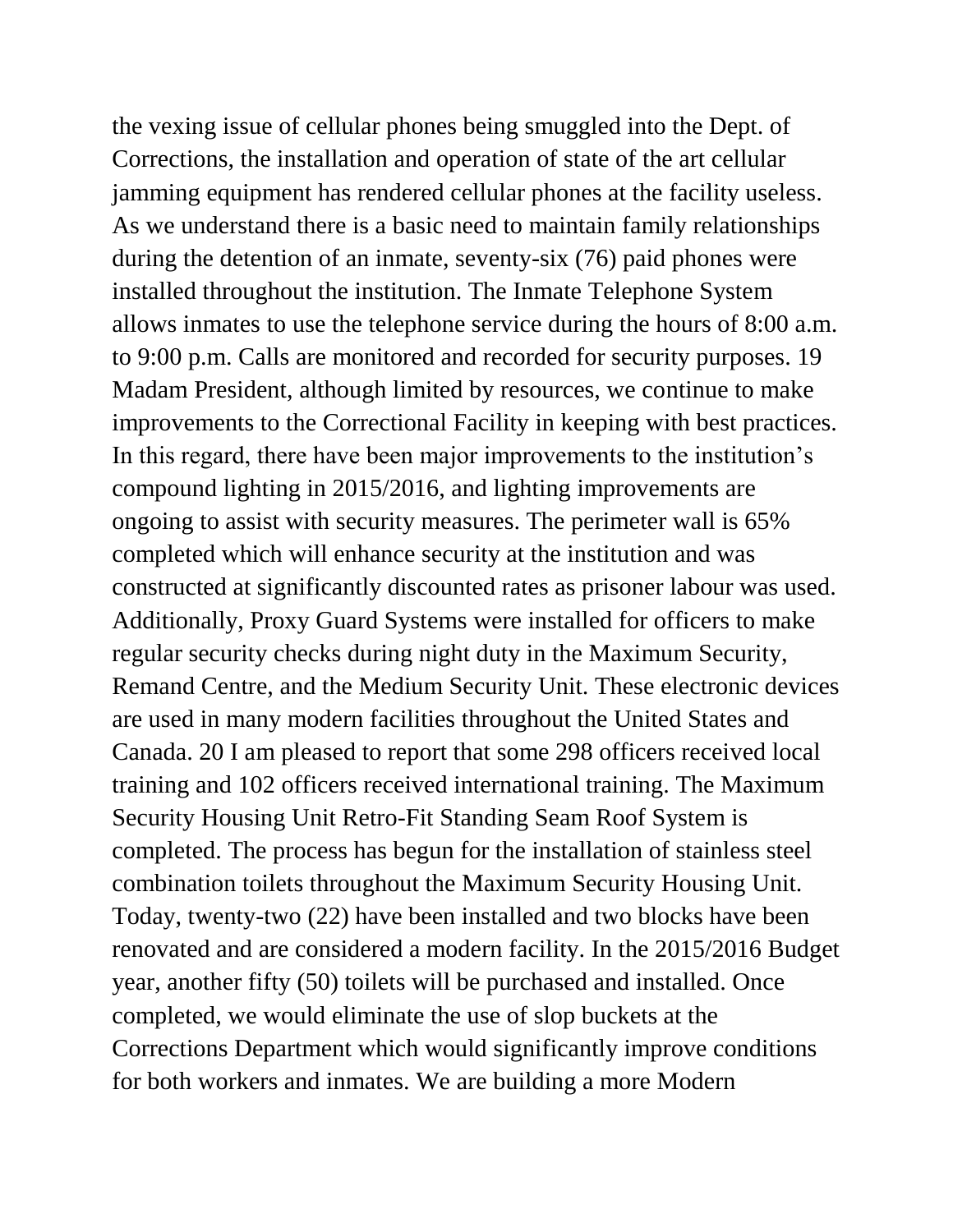Bahamas! 21 ROYAL BAHAMAS POLICE FORCE Madam President, serving on the front lines of our efforts to make The Bahamas Safer are the hard working officers of the Royal Bahamas Police Force. This Budget provides for additional funding to carry out the work of the Force and contrary to erroneous reports, the continuation of private medical insurance for officers. Madam President just over 3 years ago, I rose in this Place to make my first Budget communication. At that time, I committed that as part of this administration, I would be relentless in my efforts to assist the Honourable Minister of National Security in his efforts to lead the government's war on crime. This effort has been challenging and there are some who believe that we are powerless and that we should accept the status quo as the new reality. Madam President, they would have you believe that our policies have fallen short and that the sole basis upon which our efforts should be measured is the murder rate. If the murder rate is down, crime is down and vice versa- that is the conventional thinking. 22 To add to this, many have said that the thinking is although the facts are there and the bodies are there, political expediency dictates that politicians do not deal with reality but rather, figure out the best way to spin facts or play with figures. Madam President, fundamentally the reason why the murder rate is held in such a sacrosanct position in the eyes of Bahamians is because each murder represents a family's suffering and a community's loss. Each one. This is why Madam President the Progressive Liberal Party took the strong stance which we did in the 2012 campaign. This is why the Rt. Hon. Prime Minister continues to emphasise the importance of building a safer Bahamas. The Politicos will tell you- don't promise much. In that way you, cannot be perceived to be a failure. Promise nothing. Deliver nothing. But this was not the direction we choose. We chose to reject conventional thinking. To be bold; to think outside the box because our Country demands it. We are at a time and at a place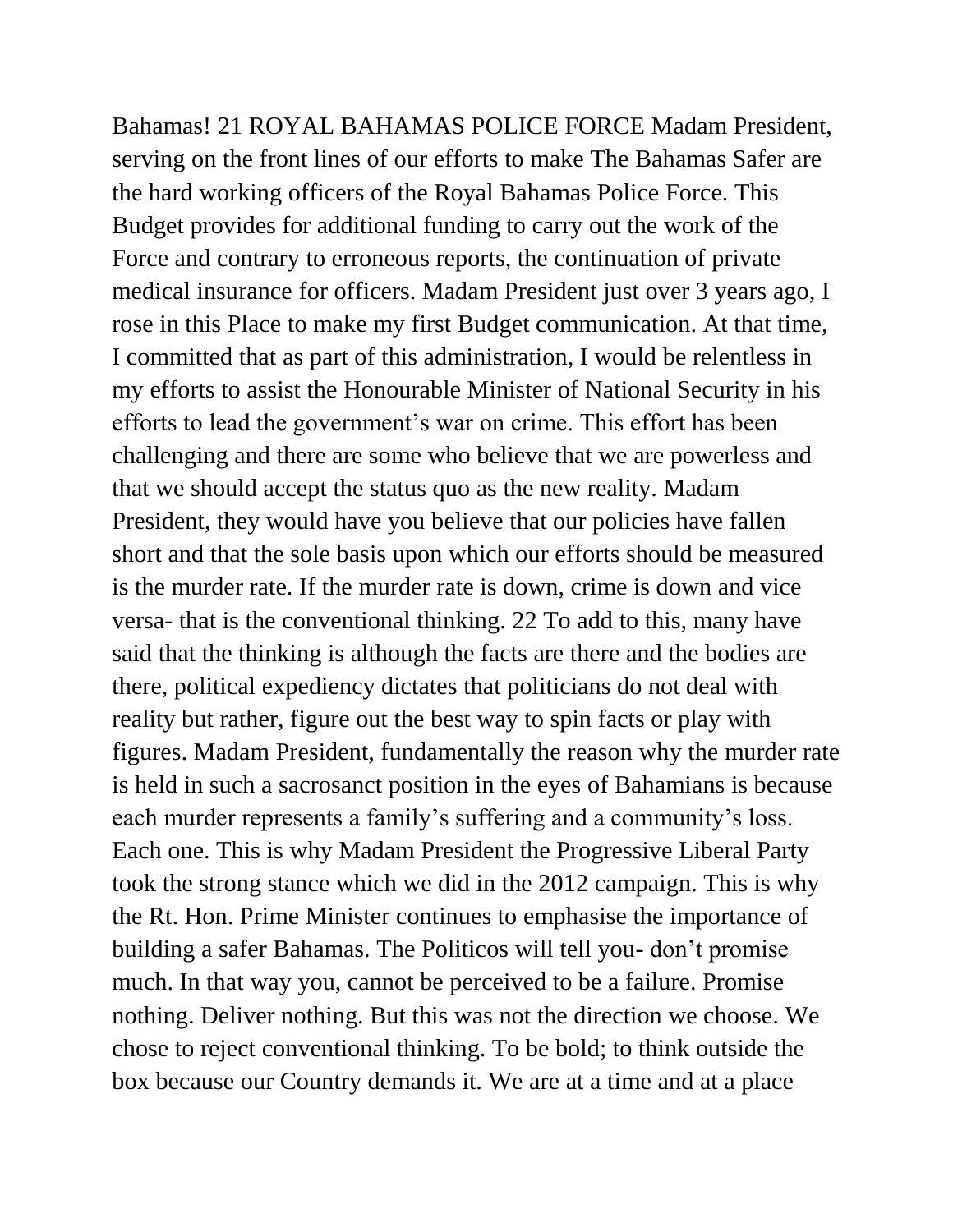which requires positive action if we are going to make the Bahamas a Safer place. Is the Bahamas Safer? 23 When we look at the crime figures they show that there has been an across the board decrease in crimes- an overall decrease (table crime statistics). Yet, Madam President, the murder rate remains high. In May of this year, a Brazilian think tank released an interactive map outlining the nations where people are most likely to be murdered. The map compiled using the most recently available data, lays bare how a third of the world's 450,000 murders were against victims in Central America, South America and the Caribbean, despite the fact that less than a tenth of the world's population lives in this region. Central America, South America and the Caribbean accounts for 33% of murders worldwide, even though our populations represent just 10% of the world's people. Madam President, in reviewing the information relative to the project, the facts were sobering and disconcertingly similar to our challenges here. Robert Muggah, the Brazilian founder of the think tank behind the report, explained in the report that violence tends to be highly concentrated. 24 This means victims are most likely to be young, black or mixed race men who live in poor communities. Muggah went on to suggest that in these areas with the concentrated violence, there are several common themes: (1) There is quick expansion which is compounded by poor regulation; and (2) There is an apparent lack of interest from local authorities. Poor Black Men in depressed areas which lack interest from local authorities. Their words not mine. Madam President, the findings of Muggah's research does not surprise me and is the reason behind the Urban Renewal Programme and the PLP's comprehensive plan to address not just crime but the social issues which breed crime and criminality. Madam President, although the Muggah Report was sobering, it was not without hope. IT IS NOT WITHOUT HOPE. As we fight, so did Brazil. They increased their focus on public safety and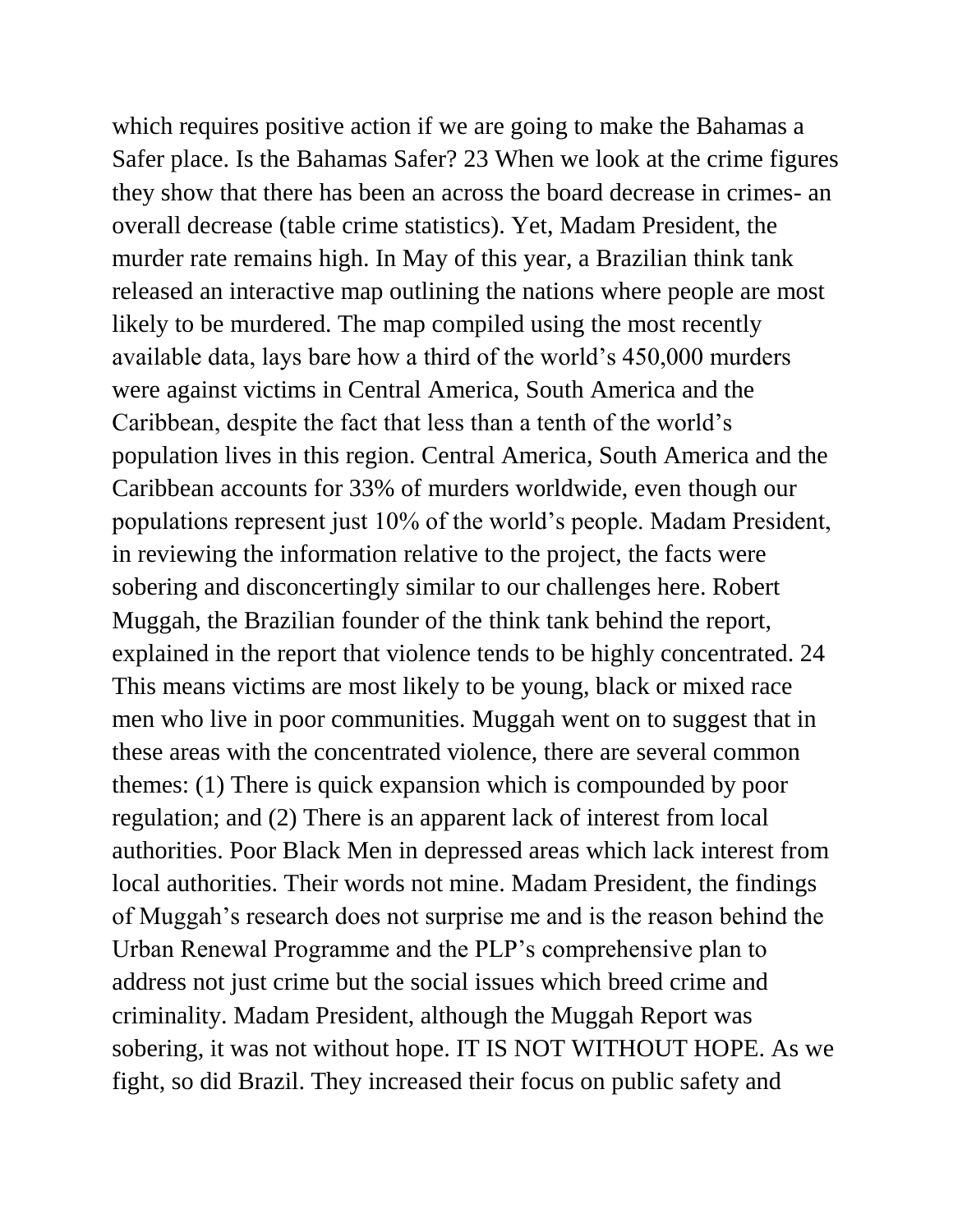murder rates in cities once synonymous with death have dropped significantly over the past two decades including Medellín, Bogotá, São Paulo and Rio de Janeiro. 25 Two decades, Madam President. This suggests, Madam President, that complex issues which are deep rooted often take years or decades to address. The final point from his report which I wish to discuss is their recommendation on short term strategies. Now as I have said this Report was written in 2015. The report recommends that communities dealing with high murder rates deploy large numbers of law enforcement numbers in areas with high concentrations of murders. This programme which they indicate was proven successful in Sao Paulo as 'hot policing" is identical to the programme of "saturation patrol" implemented by this PLP administration. Madam President, when the Rt. Hon Prime Minister directed the creation of Urban Renewal and the social programmes accompanying it, it was an evidence-based decision. These programmes were not manufactured or pulled out of thin air, they were created based using the best resources and proven strategies. Madam President, ultimately a government must govern and is responsible for the safety of its people. It is a fundamental purpose of having a government- to keep citizens safe. 26 In this regard, we must also realise that issues which are complex and deep rooted will require years if not decades to resolve in the absence of a STOP, REVIEW AND CANCEL POLICY. Positive Programmes which are reaping measurable positive results cannot be stopped and cancelled because there is a change in administration. I believe this is why Father James Palacious recently opined that Government is to blame for crime. This is not necessarily to say that the government can successfully eliminate all crime. However, I am satisfied that through a sustained, consistent and deliberate government effort, we can reduce crime. Madam President, this is why I personally feel so passionate about speaking of the harm caused by the Ingraham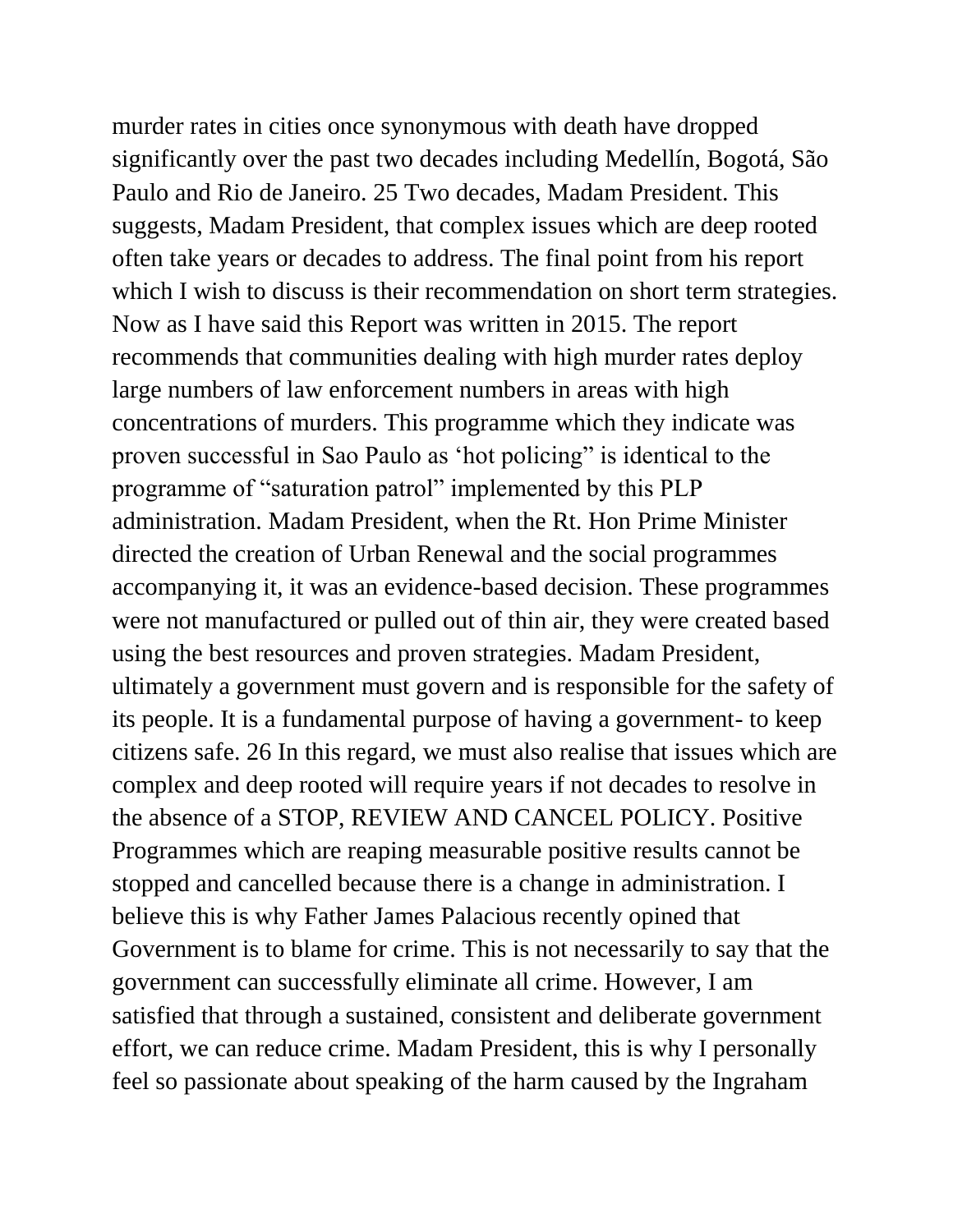administration's policy of Stop, Review and Cancel policies as they related to the anti-crime and social initiatives created by the PLP government in its last term in government. Deep rooted policies require sustained and consistent responses. Take for example the cancellation of the School Based Policing Programme. For what purpose? In the face of overwhelming evidence that it was essential given the state of some of our young people and schools, why would any administration seek to cancel it? And to do so without a meaningful replacement. 27 Madam President, the same holds true for our Witness Protection Programme. Why would you stop the programme? Today, prosecutors continue to struggle to obtain the assistance of witnesses as many know well that they live in a country where the government may change and critical programmes could be cancelled. They know of the persons who were left to fend for themselves after the Opposition made arbitrary policy pronouncements after 2007. Madam President, it does not end there, Urban Renewal Programme was gutted; the Tourism Based Policing programme was abandoned and despite going through four (4) Attorneys General between 2007 and 2012,Swift Justice became 'Slow Justice' as reform efforts grounded to a halt. Madam President, crime in this society is a deep rooted issue whose causes are complex and will require years if not decades to resolve. This resolution will only happen through sustained policy initiatives. Each time an initiative is stopped or suspended, criminal forces exploit the apparent weakness. 28 As we look at the information relative to homicides over the past quarter century, the number of murder cases which have resulted in convictions during that period and the number of persons released on bail, a sobering reality emerges. Madam President, that reality is that there are far too many homicides in our communities. There are far too many accused murderers on bail and we have a small group of dangerous, damaged criminals who wreak havoc on our society. Madam President, when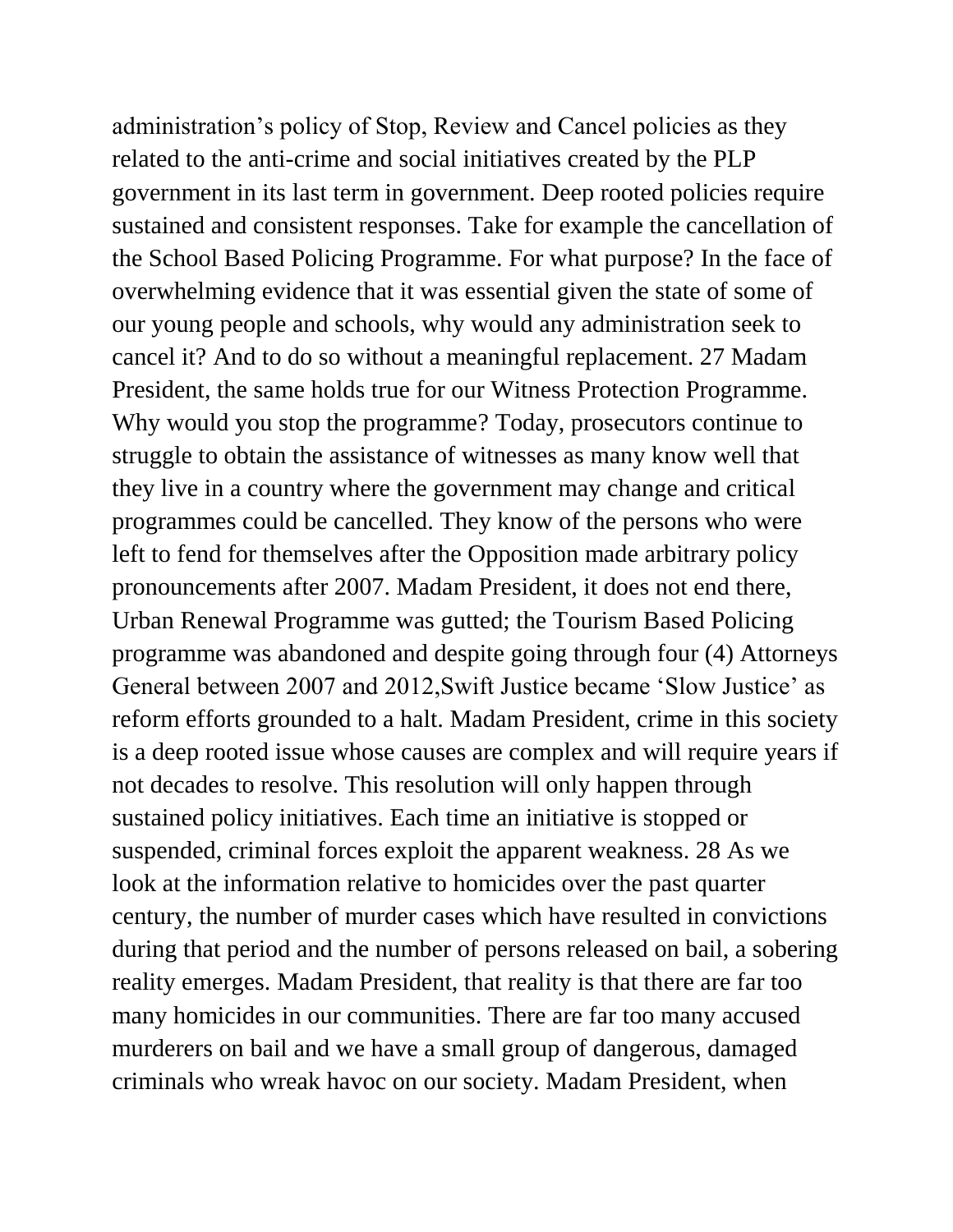Father Palacious expressed that the government is responsible for crime, I interpret that to mean that a government is there to govern its people through the formulation of policies such as Urban Renewal, School Based Policing and Swift Justice to ensure that a breach of society rules and regulations are followed by firm and fair actions. A failure to act would give rise to anarchy and chaos in society. This statement is borne out in our ability to ensure that dangerous criminals who break our laws are appropriately punished in a timely manner through our Criminal Justice System – this unfortunately did not happen under the former FNM administration. 29 Between the years 2007 and 2011 some 7,541 persons was released on bail from Her Majesty's Prison (now BDCS). I have said before and will say again, any government's ability to address crime is limited by our constitutional arrangement. The reality is our law gives an accused person the right to obtain bail- with the presumption of bail being well established. Madam President, if an accused person is not brought to trial by the state in a timely manner, then the Courts must enforce the now well established constitutional provisions and grant bail. This is why the Swift Justice initiative is so important. The ability to detain an accused person has strict time limits which our system is strained to meet. As a consequence, persons proceed to obtain bail with often deadly consequences. Madam President, in 2014, we had 123 murders. Of those persons murdered, some 30 of persons were on bail for various serious offences including rape, armed robbery and murder. That is a rate of almost 25 % of our murder rate. For the year 2015, 16 persons on bail for various serious criminal offences have been murdered. That represents a rate of some 22 % of the murder rate. 30 Whilst the Honourable Attorney General continues to make inroads through our Swift Justice Initiative, we are confined by our laws and the capacity of the system. Madam President, a person who is on bail for murder introduces an explosive situation to a community. The family (or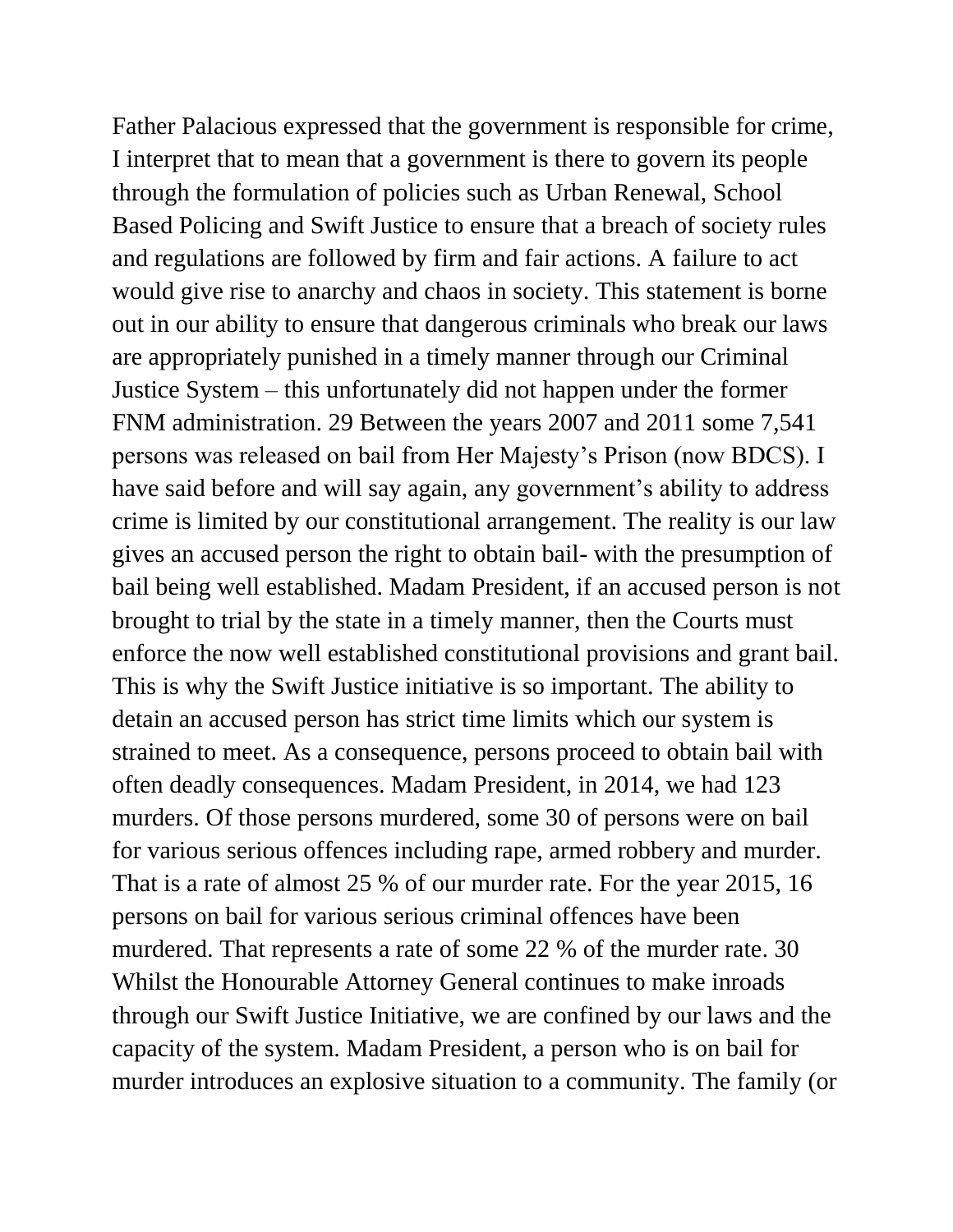friends or worst, gang)of the victim, the alleged killer's family and many innocent lives are now drawn into an explosive situation. Then to support their criminal enterprise, they think nothing to rob, steal or kill. After all, what do they have to lose? Madam President, when the Hon. Attorney General and those of us on this Side speaks to the need to prevent such persons from obtaining bail with such passion, it is not because we or the government wishes to detain persons unnecessarily. Rather, we wish to prevent the destabilisation of our communities and to further prevent the accused person from becoming a murder victim. When we have, this is our unfortunate reality (table murdered persons released on bail). Madam President, I speak not to create excuses or to pass the buck. Rather, I believe that it is important for the public to be fully aware of what we in the Ministry of National Security and our uniformed agencies face. 31 Further, to show the issues and challenges which we face. It does not mean that with respect to the murder rate, we are not making inroads in our crime fight. Madam President, in my last Budget contribution, I informed the Bahamian people of the proliferation of these gangs between 2007 and 2012. During this period, various criminal enterprises exhibiting unseen levels of violence rose up and destabilised entire communities. For these gangs bloodshed was seen as a 'right of passage' with corresponding increases in the homicide rate. Unfortunately, there was no policy to deal with these criminal enterprises and disrupt their growth. For me, the point was and remains a simple one - new criminal enterprises emerged and there was no adequate response. Hence, the society is now paying the price. Madam President, the crime statistics also clearly show that in almost every other crime category, we are stronger and that our policies are producing dividends. Where then do we go from here? The answer is we must stay the course and redouble our efforts. We must be strong in the face of this challenge and unrelenting in our efforts to take our Country back. 32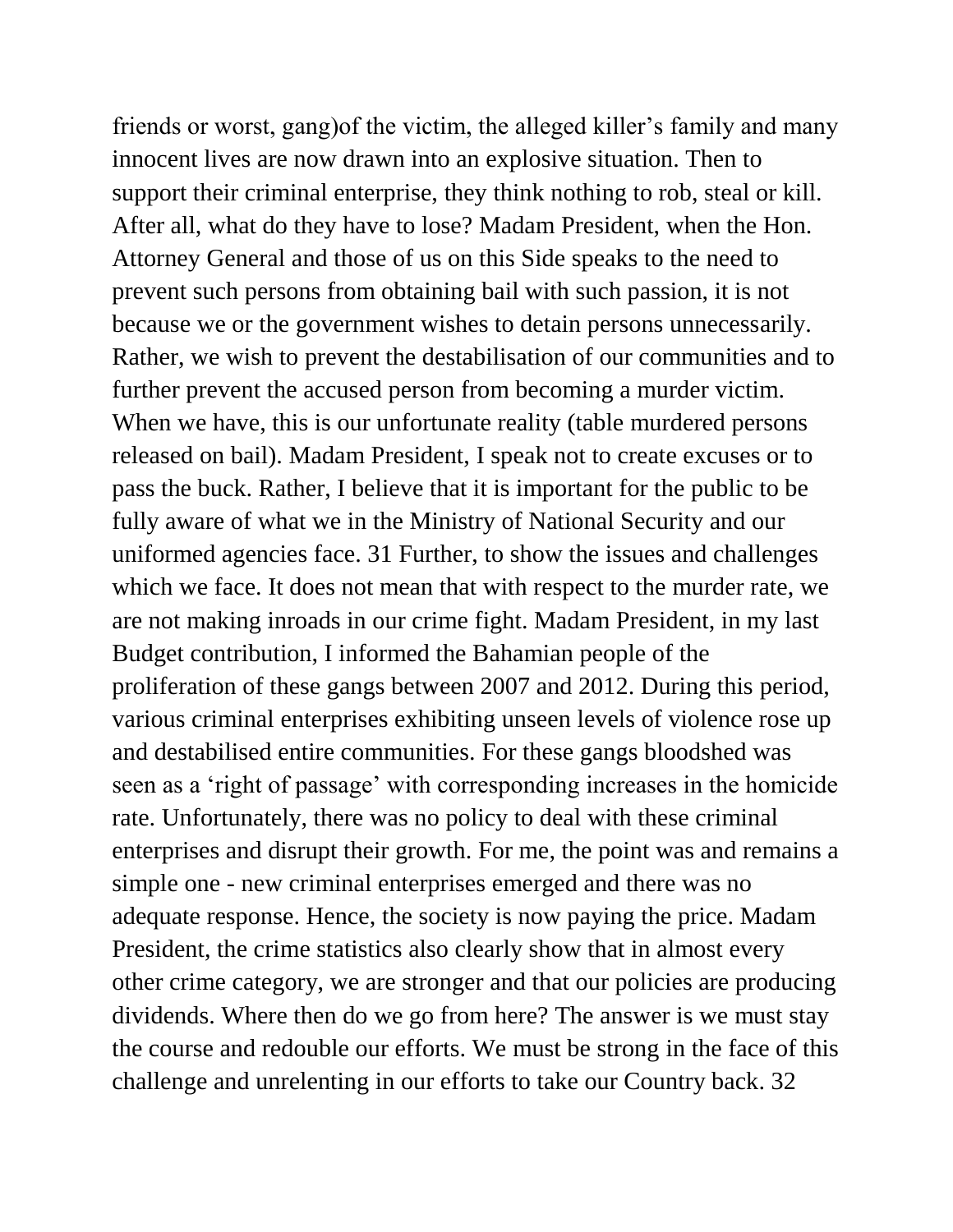The Honourable Attorney General is leading the effort to strengthen the Justice System. There is much greater coordination between the state agencies and the Attorney General's Office has had increased successes in having the Courts deny bail. The Constitutional Review Commission has proposed a constitutional amendment (which I wholeheartedly support) which would abolish the right to trial by jury which would allow for a more efficient system where an accused person could be tried by a Judge alone. Madam President, those strategies will produce results in the longer term. However, in the immediate term, we know people are tired of bloodshed. Indeed, we are all troubled by each murder and I have seen too many young people die, several of whom I know personally. In this regard, Madam President, I must emphasize that our law enforcement agencies and in particular, the Royal Bahamas Police Force is alert and has intensified its efforts through our Operation 'Safe Bahamas' initiative to reduce the bloodshed. I would submit however, that public perception is being fuelled by our media and social outlets who sensationalize the incidents of homicides but give little or no coverage to the many successes. But what are these successes? 33 Commendably, in 2014, overall serious crimes against the person and property have decreased. This reduction is significant. However, homicides remained a major challenge for law enforcement in both New Providence and in Grand Bahama. It was a year that tested the courage, strength, resilience and professionalism of the men and women of the Royal Bahamas Police Force, as it tested us all. But we remain inspired by the message of hope, of the good news, in God's word that we can continue to keep The Bahamas a safe and peaceful Country in which to live. Hence, the time has come for us to look beyond the media accounts of crime and criminality, and the fear of crime; to empathize with victims of crime and families of victims of crime; to make a renewed effort to prevent crime, bring perpetrators to justice and rehabilitate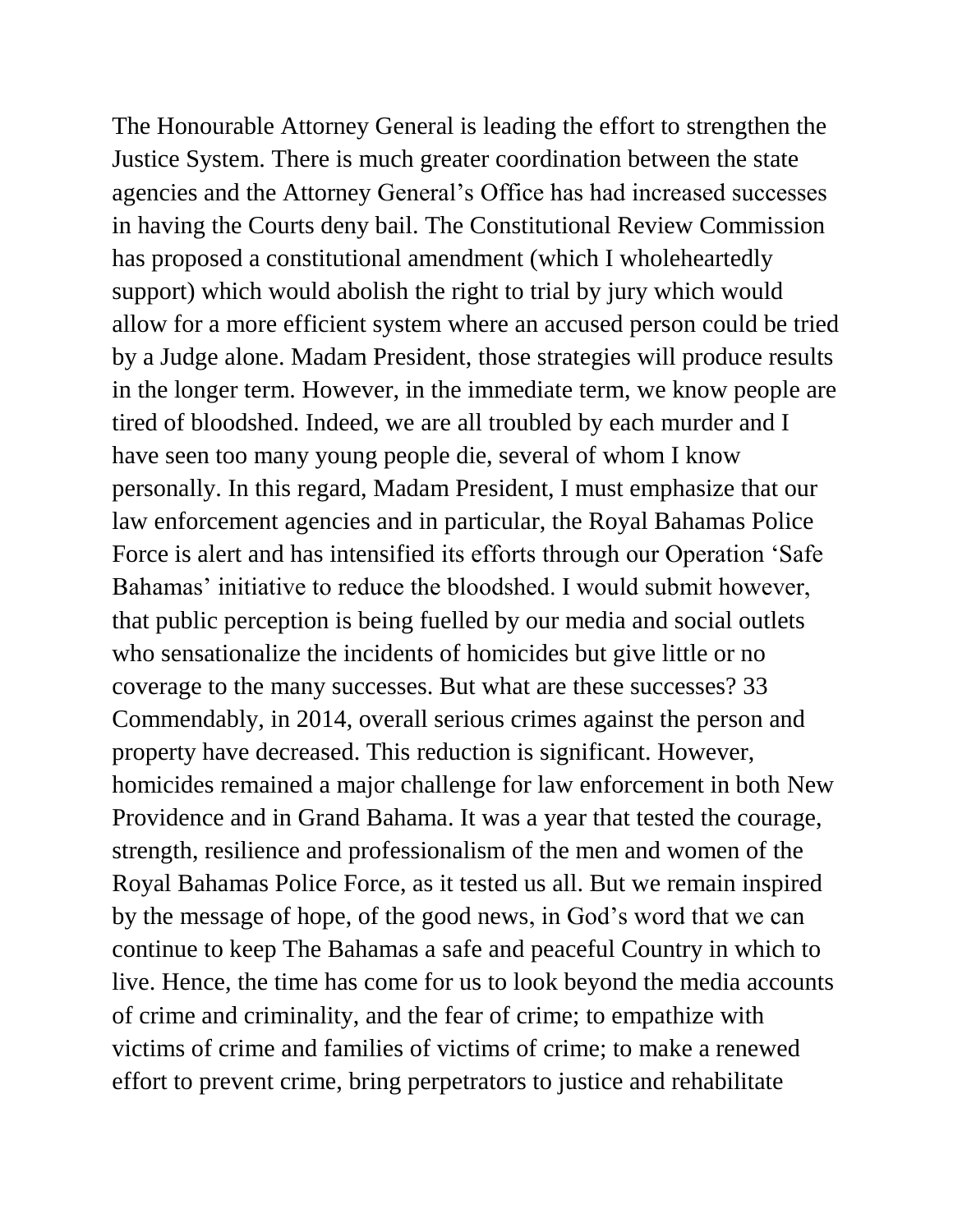offenders; to take responsibility by speaking up and speaking out, and by continuing to make a positive contribution to creating a safer Bahamas! The time has come for us to prevent criminals from setting the terms and agenda of our national dialogue, and from putting us one against the other; to ensure that whether Police, civilian, otherwise, we do not subvert the purposes and principles of our 34 Country when dealing with crime and criminals; to renew our commitment to our children, our families and our values and traditions; and to make crime prevention and criminal justice a matter of national unity. Importantly, we must recognize the many exemplary accomplishments of the Royal Bahamas Police Force over the past year. In 2014, for example, the Police Force gave renewed impetus to Police-community partnerships in the fight against crime. Madam President, training, retraining and the expansion of the Force continued to be a priority. It also continued to maintain an enviable record of apprehension of criminals, particularly in murder cases. Madam President, the Government worked tirelessly to meet its own commitments to the Royal Bahamas Police Force by providing the resources, including human, material and financial resources required of a 21st Century Police Force. The Government continues to give its unequivocal support to the Police Force and it is particularly appreciative to those who helped to build the firm foundation on which the Police Force now stands. 35 Madam President, policing is a vocation; it is a call. It is what God calls one to do with his life; it is an initiative to show one the purpose of work in God's world and equip an individual to carry out his work in a distinctively Christian way. We need to genuinely and sincerely lift up our police officers; we need to hold them up and embrace them because it is a vocation; it takes a unique and special person to be so chosen. Unfortunately, there are many who frequently double speak as it relates to our law enforcement officers. We want crime down but not when we are breaking the law.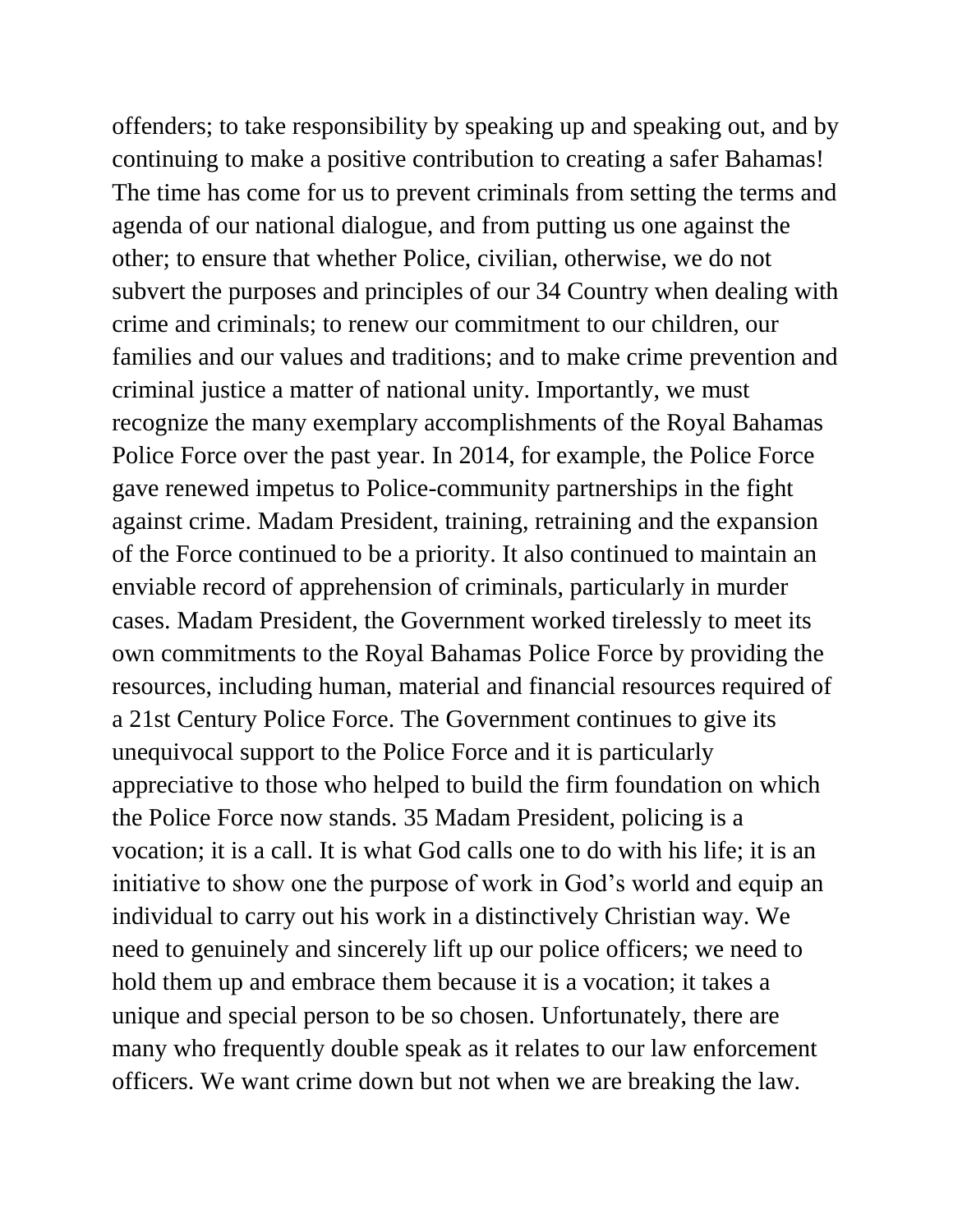But I am here today to encourage all our police officers, all our Defence Force Officers and indeed all our Officers in the Department of Corrections to be steadfast and unmovable. Never mind the noise in the market, Police officers; you have a record to be proud of; in 2014, not only did overall crimes decline by some 18%, but due directly to your efforts, 400 illegal guns were taken off the streets along with 7,545 illegal rounds of ammunition – do you know how many lives were saved by your efforts? To add, more than 900 lbs of Cocaine and 20,000 pounds of Marijuana were seized. 36 I could recall as a young officer, the significant number of young people in our Country who were hooked on drugs – imagine if you did not make those seizures –how many more young people would have been lost? We are building a safer and stronger Bahamas! Throughout the USA and Europe, governments are facing the tremendous task of preventing young people from using and abusing all kinds of methamphetamine drugs. Commonly referred to as "Mandy" in the United Kingdom and "Molly" in the United States, our very own Royal Bahamas Police Force seized in excess of 18,000 Ectasy tablets -I can't begin to imagine our young people strung out on such drugs! All of what I have said is newsworthy and should be headline news, but it is not newsworthy. But what about the \$487,000.00 in cash that was seized? Or better yet, the \$4,322,000.00 that was forfeited to the Government in 2014? Those funds will go towards the acquisition of additional law enforcement crime-fighting tools. To police officers listening under the sound of my voice, although yours is a thankless job, you do indeed have a thankful nation and Government. 37 My Government has shown that it is committed to providing the necessary resources to enable you to do your job; you continue to live up to your part of the contract and we live fulfill our end of the bargain. We have demonstrated this in bestowing upon the Police (and Defense) Force, the largest promotion ever in its history for all ranks. And we are not done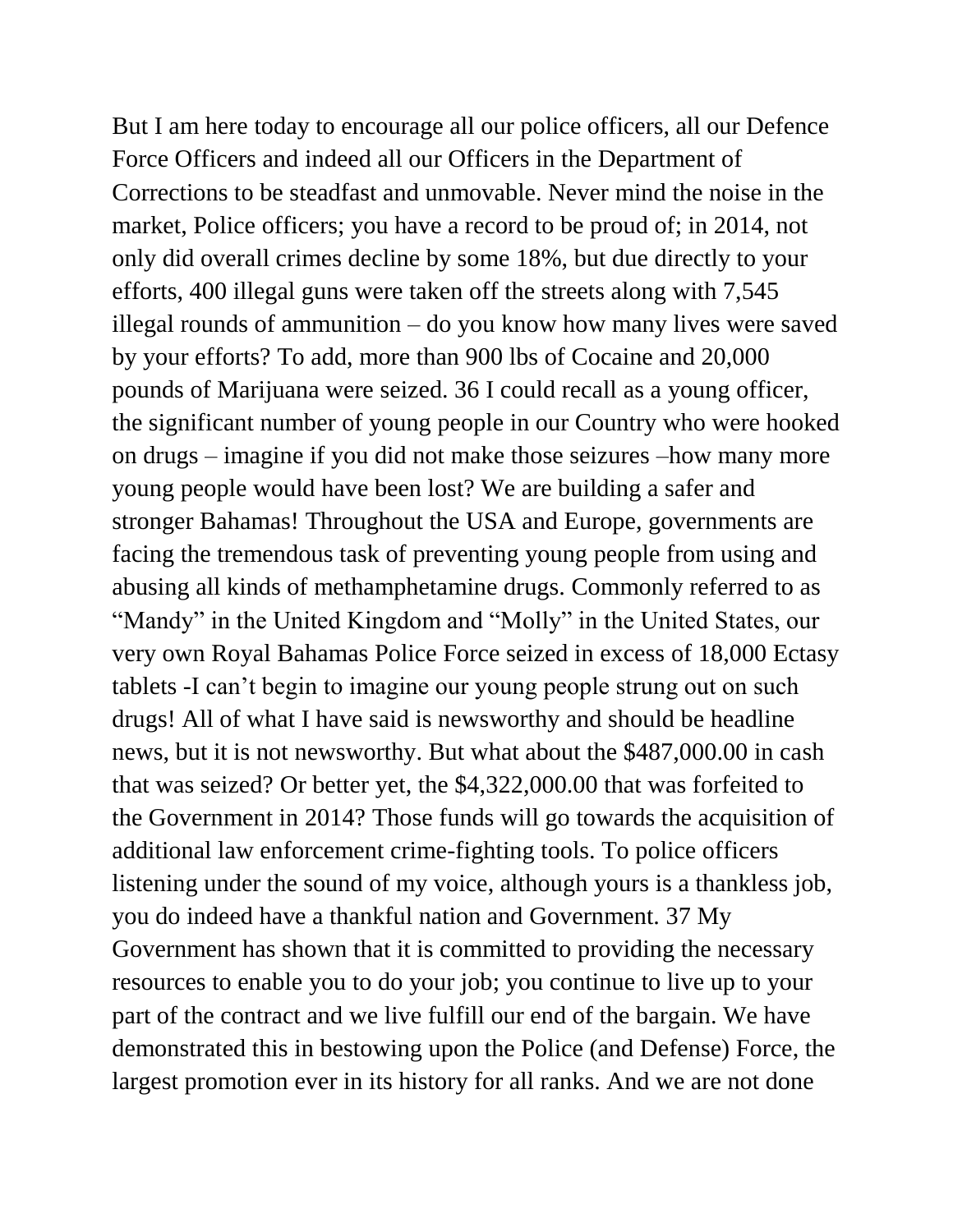yet... On behalf of the Government and people of the Commonwealth of The Bahamas, the Minister and Ministry of National Security and on my own behalf, I thank each of you, the men and women of our armed Forces for giving your best to protect this nation. I thank your families for their patience and sacrifices, and for the invaluable support they give you. I know that together, we have the God-given power and authority to minimize crime in The Bahamas. To add to the good work of the RBPF, you have shown that you have the capacity to take up the challenges of 2015. Already in 2015: (1) Some 190 illegal guns were seized; (2) Some 1,400 rounds of illegal ammunition were intercepted; (3) In several instances, known criminals were intercepted with high powered weapons. 38 These high powered weapons contained illegal bullets upon which were written the names of other known criminals who were the targets of the individual arrested; (4) A shipment of eight illegal weapons were intercepted at a major Port here in New Providence and a number of persons were hauled before the Court; (5) In Grand Bahama, a shipment of a cache of illegal high-powered guns were intercepted and those culprits were caught and are currently facing criminal charges; (6) Here in New Providence, a 37 year old male was arrested and charged with three weapons and 518 bullets. These weapons included a .40 pistol; a glock 27 pistol and an Intra-tech luger 9mm pistol. (7) Cracked major armed robbery and stolen car rings which led to the recovery of significant properties; (8) Other persons attempting to smuggle guns, drugs and people into The Bahamas have been taken into custody and are before our courts; and (9) As I speak, the police possibly prevented another homicide of a female who was abducted several nights ago; the males are presently in police custody. This is all about building a Safer, Stronger, Modern Bahamas! 39 Madam President, I can go on much further. As a matter of fact, since 2012, more than 1,400 illegal guns and 30,000 rounds of illegal ammunition were taken off the streets by the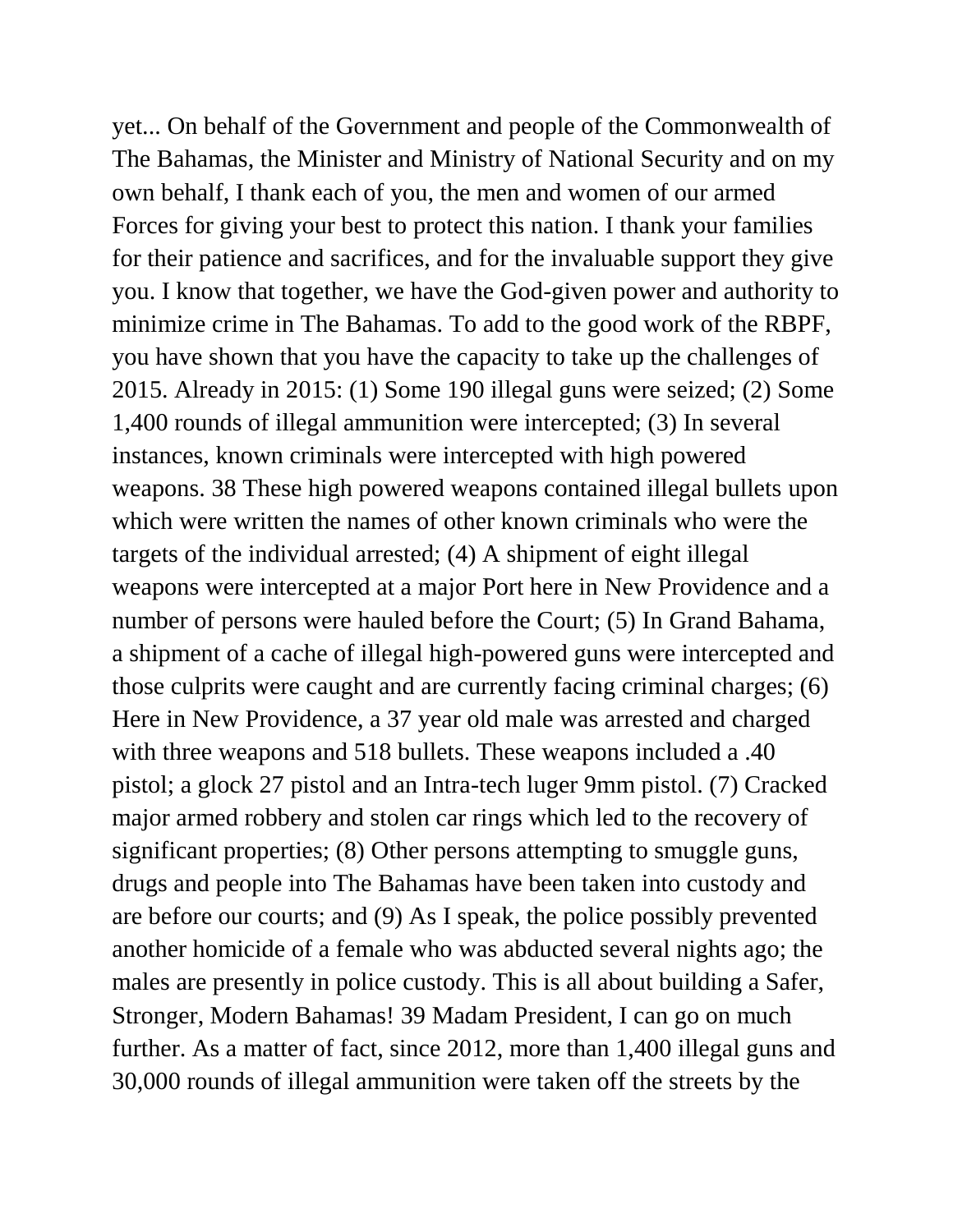Police. I highlight the number of firearm seizures as more than 80 % of the murders are committed with the use of an illegal firearm. Madam President, as further evidence to our commitment to building a safer Bahamas, my Government has undertaken the complete ban of wrecked/unsalvageable vehicles and those vehicles with no clear title and over ten years from the United States of America and abroad in the 2015/2016 Budget. This is necessary because we continue to record a high volume of stolen vehicles. According to the RBPF, up to June 16, 2015,atotal of 450 vehicles were stolen. The majority of these vehicles are of the Nissan and Honda model. These are the main types of aged vehicles imported in a wrecked manner or no title. In recent conversations with Nissan and Honda dealers, the numbers of repairs that are made to such vehicles do not match the number of parts being sold by the respective companies. The only conclusion is that vehicles are being stolen to repair wrecked/old vehicles imported into the Country. 40 I must add that the revenue/monies generated by the import of these vehicles do not match the expenditure by Government to recruit police and fight this menacing crime problem. Madam President, as a further testament to our commitment to building a safer Bahamas, my Government has undertaken to: (1) Consider and provide fixed scanners at our ports; (2) Provide for better screening of luggage and other items from abroad; (3) Provide training in firearms and illegal contraband smuggling for persons employed at our Ports of entry; (4) Review and strengthen legislation to accompany policies and procedures relating to the handling of packages, etc. from abroad; (5) Heighten our cooperation with our US and Caribbean counterparts regarding firearms interdiction and tracing; and (6) Review and strengthen our criminal laws regarding penalties relating to such matters. Additionally, my Government is committed to providing the Police with: • Body Armor (Bullet proof vests) • Specialty Footwear for Mobile Patrol Officers 41 • Visibility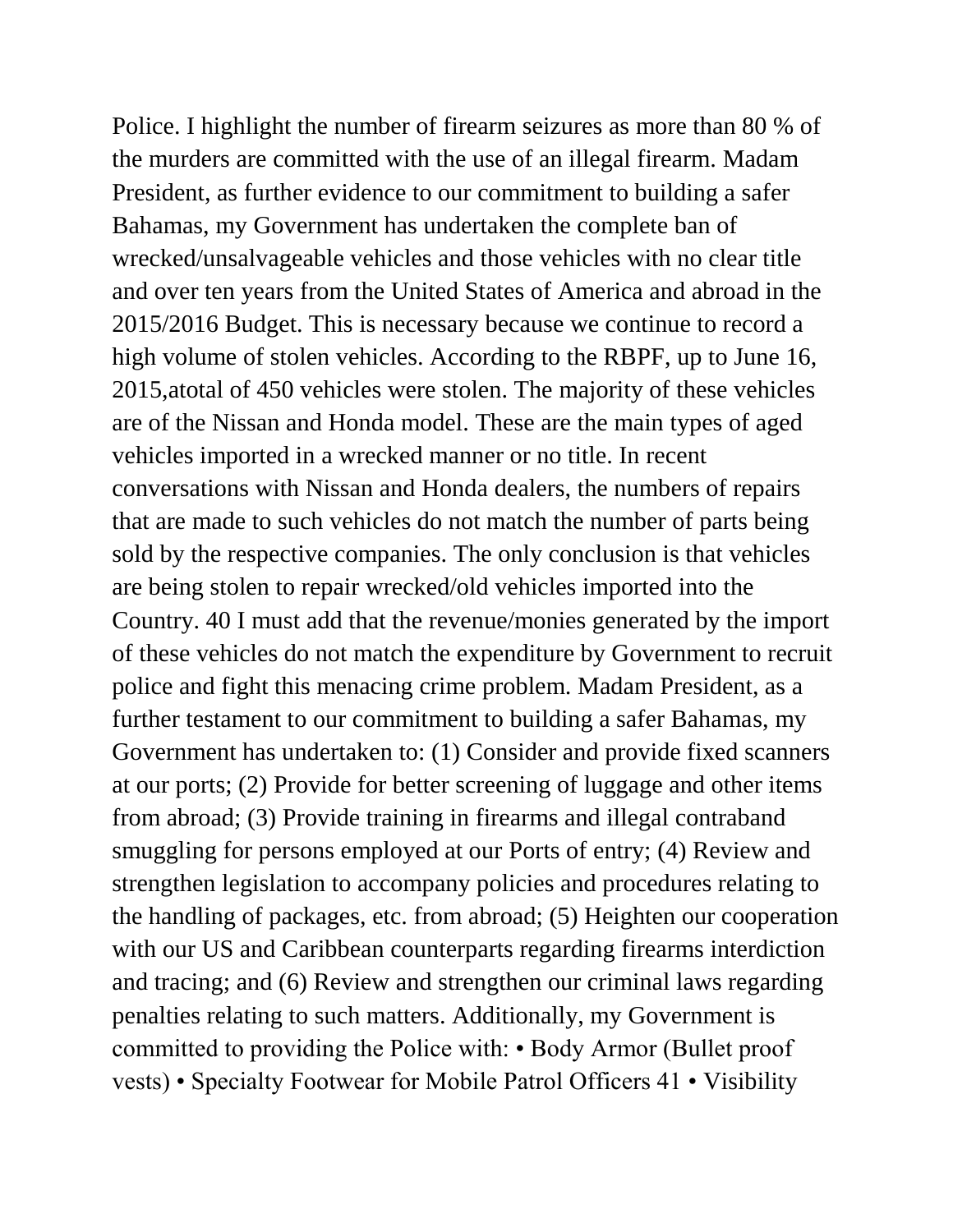vests for Flying Squad, DEU, Firearms and Gangs, Anti-Terrorist Unit • Additional Firearms and Ammunition • Firearm Holsters • Handcuffs and cases • Batons and cases • Hand held radio and cases • Additional Ford Taurus Patrol Cars • Additional small cars for station duties (fuel efficient) • Motorcycles • Bicycles • Jeeps and trucks for Family Islands • 30 seat buses • Approval for radio communications upgrade (current and three years into the future) My Government is further committed to providing the Police with: • Recruitment of three additional squads in 2015/2016 budget • Recruitment of Reserves squads (30 persons each) • Funding for local training courses for police officers of all ranks at Police Training College 42 We are on course to building a Safer Bahamas! Madam President, as I reflect over these past three years, I am indeed privileged to work in this PLP Administration as part of the new generation of leaders recruited by the Rt. Hon Prime Minister. Prior to my appointment to this place and the Cabinet, I served my country as a senior member of the Royal Bahamas Police Force and the fight against crime has been my passion over these past years. As a new generation leader, I do not nor have I ever accepted the view espoused by some that the status quo is to be accepted and that things will always be this way. I refuse to accept this as I believe that fundamentally, it is not consistent with reality and the purpose of governance. Madam President, I reflect on the question posed to me by the student. Is The Bahamas Stronger, Is it Safer? Absolutely. Stronger. Safer now. Stronger than we were in 2012 when we assumed office. Safer than we were in 2012 when we assumed office. Madam President, there has been much debate on our Party over the past weeks. Much debate on the new generation leaders and if we are imploding. 43 People who have fundamentally opposed the Progressive Liberal Party and all we stand for have been working overtime. The vultures encamp around us. Encamp as you must however. This Party presses on. Whilst others talk, we work. We work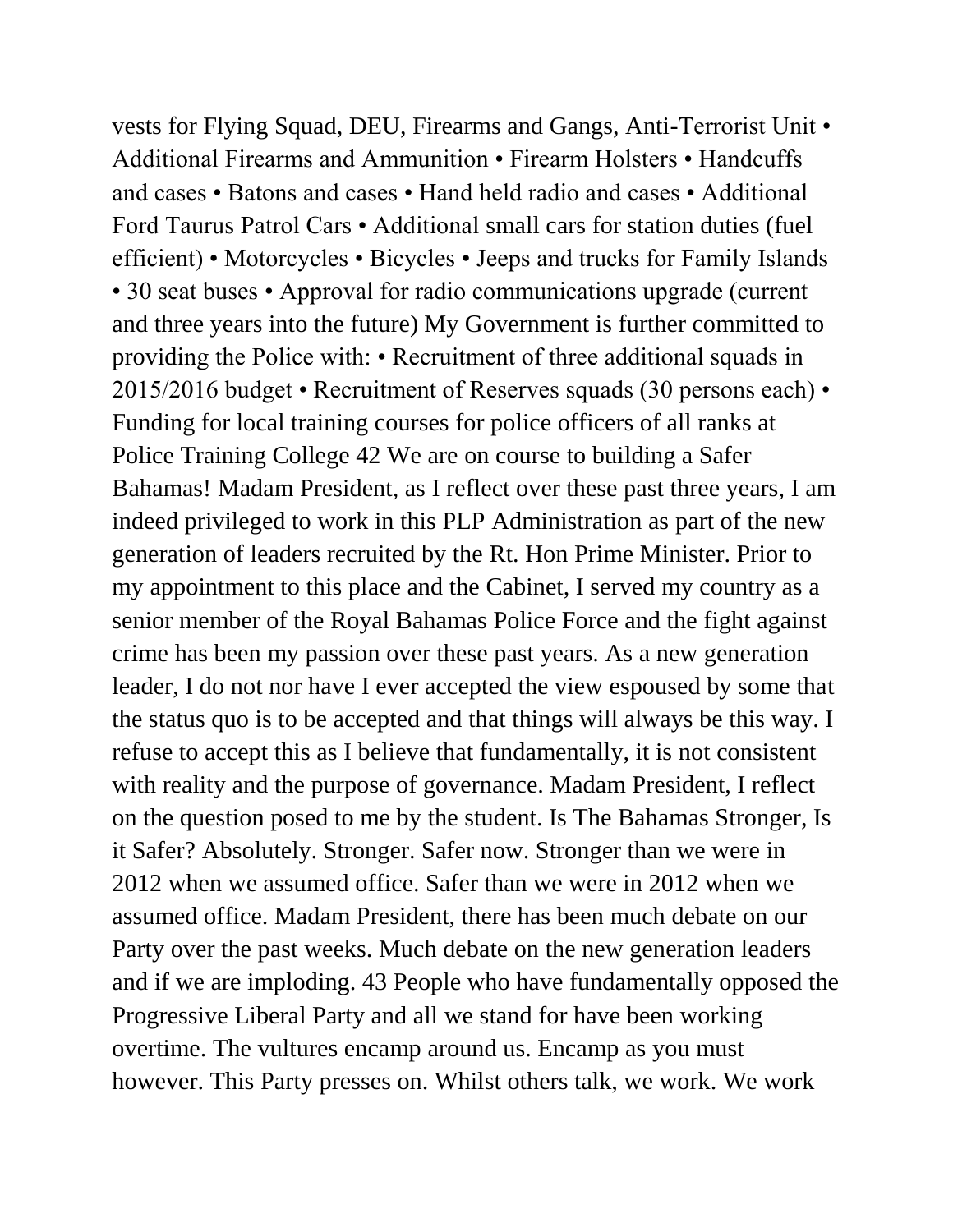and we press on. Madam President, we in the PLP is no stranger to dissention. In fact, members Opposite owes their very existence to a dissention in our ranks and the subsequent formation of the Free National Movement- yet we press on. Our Agenda unchanged- those who no longer share the vision are free to leave; our benches are deep with replacements abound. WE PRESS ON! Madam President, the core values of our Party - to help the dispossessed, to empower the powerless – to strengthen the state of our country remain. Others grandstand- but put their records to the test. What have you done, how have you helped? Madam President, it is easy to complain, as they say 'talk is cheap'. But for those of us truly committed to public life, we know and understand that after talking, you have the people who need help. 44 Madam President, the economic transformation which this administration has led has left our harshest critics stunned. The talk of doom and gloom has failed to produce the desired results. We have successfully implemented the most significant reform to the taxation system in our history. Is it perfect? Nothing on this side of Heaven is but it represents progress. PROGRESS! And we are not finished; our work is not yet complete. In spite of the noise in the market, we will roll out our National Health Insurance. Healthcare Madam President. Whilst others spoke of catastrophic coverage (whatever that means or meant) we remain committed and will deliver comprehensive care. The Great Progressive Liberal Party threads on. Dissenters departed, doors remain open. Our Party is maintained by shared vision, not chains. Madam President, as it relates to crime we are stronger. We continue to strengthen the resources available to our security agencies to wage this unrelenting war on crime and its causes. We have ignited our Urban Renewal 2.0; we will expand our Tourism based policing; we will further energize our School 45 based policing initiative; we will retrofit our Forensic Laboratory; we are enhancing our intelligence capabilities (NIA is coming); We are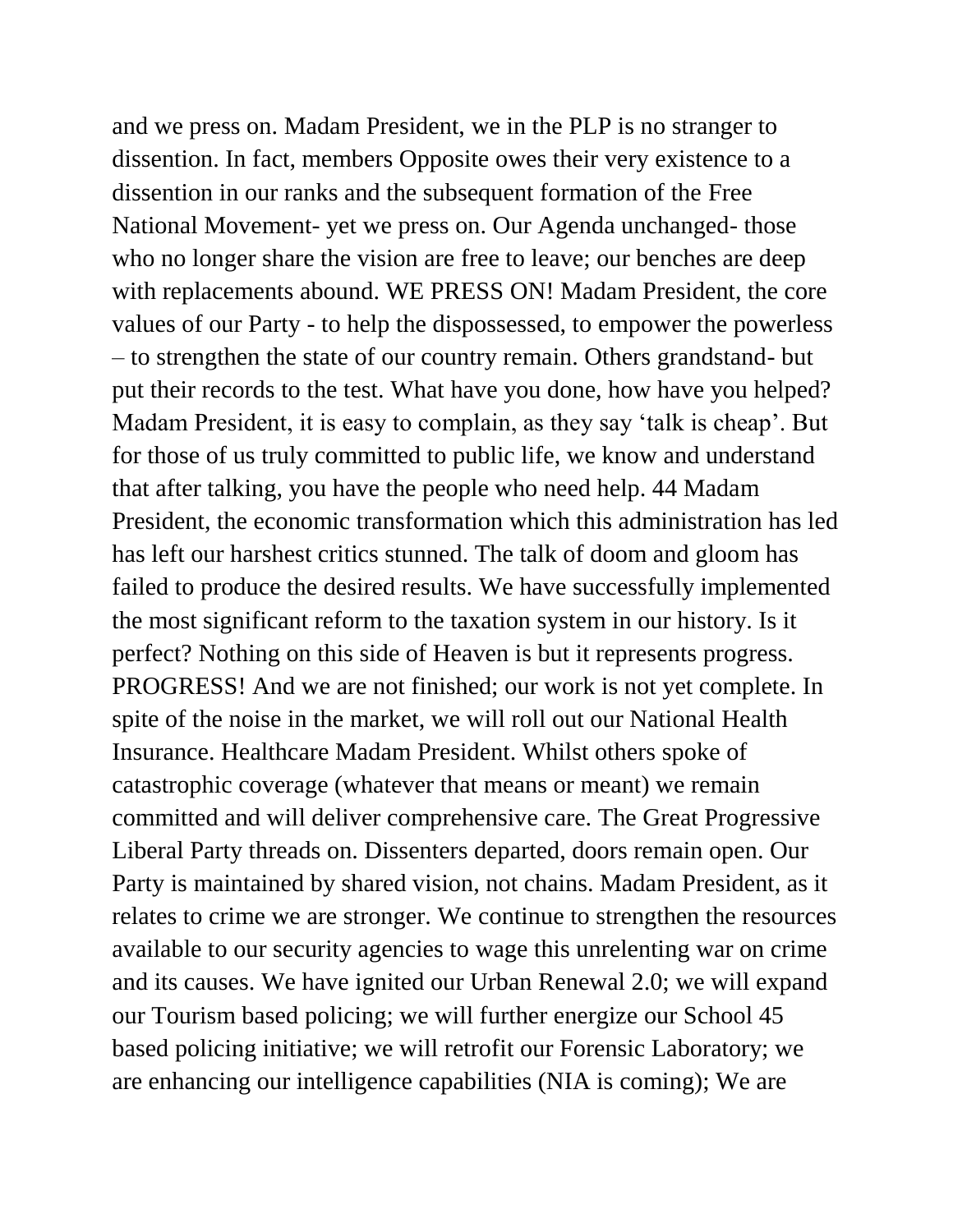stamping out these gangs; we are witnessing speedier trials and more convictions; We are Stronger…. Yes, we are winning. Winning because we have a comprehensive plan to address crime and criminality. We have implemented programmes to attack crime and its causes. Madam President in addition to the funds which this Budget provides for Urban Renewal, funds have been allocated for initiatives to attack youth unemployment. Increased jobs and opportunities for our youth particular young males will produce dividends in reducing the probability that those persons will resort to lives of crime. As it relates to crime generally, we are having great successes in this war (give examples of large gun seizures, drugs and cash in Confiscated Assets Funds). WE MUST STAY THE COURSE, WE MUST WIN THIS WAR. Our murder numbers remains high due to the challenges posed by a small group of hardened, callous criminals who are attempting to destabilise our communities. These criminals will not prevail. We must not let them prevail. 46 Madam President, yes the Bahamas is a Stronger Bahamas and we continue to get stronger. This Progressive Liberal Party led by the Rt. Hon Prime Minister is delivering much needed reforms and is transforming this Country-resolving deep rooted and long standing issues. The Great Party remains great. The PLP is stronger. We are the party for this time and this season. We are the only Party now capable of governing. Madam President, this Budget and our stewardship of the people's finances since coming into office evidence our strength as a Party and as a government. The Deficit has been slashed; VAT is a resounding success; Investment Incentives have been extended to Bahamians and our least fortunate citizens; National Health Insurance is on the way; additional support has been given to our most vulnerable citizens. We are making significant inroads in crime; our borders are more secure; our economy shows positive signs of growth; our court system is becoming more efficient and its capacity is increasing; less